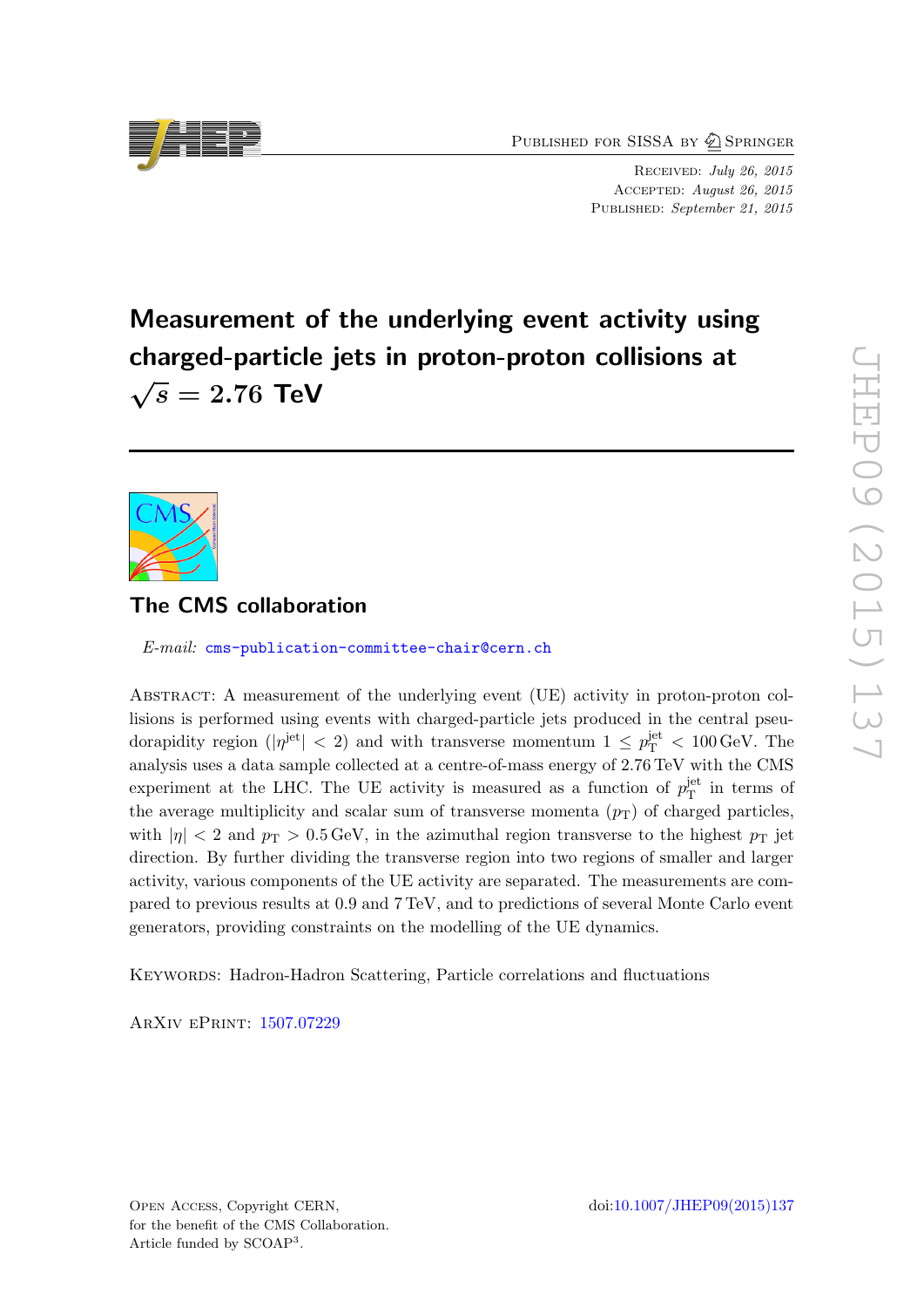### Contents

|                           | 1 Introduction                               |                |  |  |
|---------------------------|----------------------------------------------|----------------|--|--|
|                           | 2 Monte Carlo event generators               | $\bf{2}$       |  |  |
| 3                         | Experimental methods                         | 3              |  |  |
|                           | 3.1 The CMS detector                         | 3              |  |  |
|                           | 3.2 Event and track selection                | $\overline{4}$ |  |  |
|                           | 3.3 Observables                              | $\overline{5}$ |  |  |
|                           | 3.4 Corrections and systematic uncertainties | 6              |  |  |
|                           | 4 Results                                    | 7              |  |  |
| Summary<br>5 <sub>5</sub> |                                              |                |  |  |
|                           | The CMS collaboration                        |                |  |  |

### <span id="page-1-0"></span>1 Introduction

Hadron production in high-energy proton-proton (pp) collisions originates from multiple scatterings of the partonic constituents of the protons at central rapidities, and from "spectator" (noncolliding) partons emitted in the very forward direction. The produced partons reduce their virtuality through gluon radiation and quark-antiquark splittings, and finally fragment into hadrons at scales approaching  $0.2 \,\text{GeV}$  ( $\Lambda_{\text{QCD}}$ ). Usually, one separates the produced hadrons into two classes: those coming directly from the fragmentation of partons resulting from the scattering with the largest momentum transfer (hard scattering) in the event, and the rest (underlying event, or UE). The UE thus consists of hadrons coming from (i) initial- and final-state radiation (ISR, FSR) from the hard scattering, (ii) softer partonic scatters in the same pp collision (multiple parton interactions, or MPI) possibly with their own initial- and final-state radiation, and (iii) proton remnants concentrated along the beam direction.

An accurate understanding of the UE is required for precise measurements of standard model processes at high energies and searches for new physics. Indeed, the UE affects measurements of isolated high transverse momentum  $p_T$  leptons or photons, and it dominates most of the hadronic activity from the overlapping pp collisions taking place in a given bunch crossing (pileup) at the high luminosities achieved by the CERN LHC. The semi-hard and low-momentum partonic processes, which dominate the UE, cannot be adequately calculated with perturbative Quantum Chromodynamics (pQCD) methods alone, and require a phenomenological description containing parameters that must be tuned to data.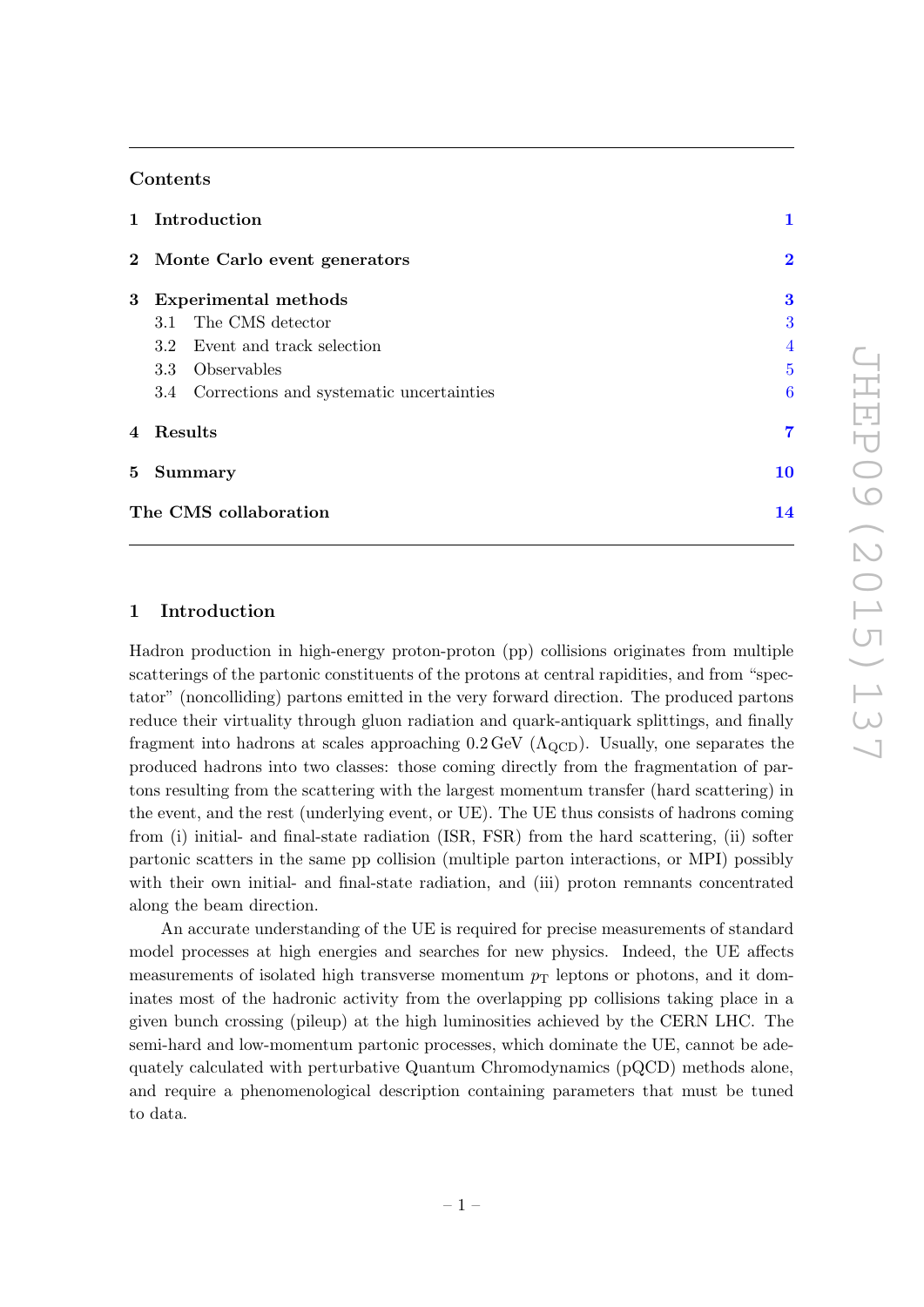The topological structure of pp interactions with a hard scattering can be used to define experimental observables sensitive to the UE. One example is the study of particle properties in regions away from the direction of the products of the hard scattering. At the Tevatron, the CDF experiment measured UE observables using inclusive jet and Drell-Yan (DY) events in pp collisions at centre-of-mass energies  $\sqrt{s} = 0.63, 1.8,$  and 1.96 TeV [\[1–](#page-12-0) [3\]](#page-12-1). In pp collisions at the LHC, the ALICE, ATLAS, and CMS experiments have carried out UE measurements at  $\sqrt{s} = 0.9$  and 7 TeV using events containing a leading (highest  $p_{\rm T}$ ) charged-particle jet [\[4](#page-12-2)[–6\]](#page-12-3) or a leading charged particle [\[7,](#page-12-4) [8\]](#page-12-5), or a DY lepton pair [\[9\]](#page-12-6). In this paper, we study the UE activity in pp collisions at  $\sqrt{s} = 2.76$  TeV by measuring the average multiplicity and scalar transverse momentum sum  $(\Sigma p_T)$  densities of charged particles in the azimuthal region orthogonal to the direction of the leading charged-particle jet, referred to as the transverse region.

At a given centre-of-mass energy, the UE activity is expected to increase with the momentum transfer between the interacting partons (hard scale). On average, increasingly hard parton interactions result from pp collisions with decreasing impact parameters between the two protons, which in turn enhance the overall hadronic activity originating from MPI until a saturation is reached for central collisions with maximum overlap [\[10,](#page-12-7) [11\]](#page-12-8). At the same time, the activity related to the ISR and FSR components also increases with the hard scale. For events with the same hard scale, probed by the  $p_T$  of jets or DY pairs, the MPI activity rises with  $\sqrt{s}$ , as more partons are expected in the protons at increasingly smaller parton fractional momenta  $x \sim 2 p_T / \sqrt{s}$  [\[10,](#page-12-7) [11\]](#page-12-8). Hence, studying the UE as a function of the hard scale at several centre-of-mass energies provides an insight into the UE dynamics and its evolution with the collision energy, further constraining the model parameters.

The paper is organised as follows. Section 2 presents the main features of the Monte Carlo (MC) event generators used in this study to provide a description of the UE properties. Section 3 briefly describes the experimental methods, observables, event and track selection, as well as the corrections and systematic uncertainties of the measurements. The results are presented in section 4, and summarised in section 5.

#### <span id="page-2-0"></span>2 Monte Carlo event generators

In this analysis, the PYTHIA6 [\[12\]](#page-12-9), PYTHIA8 [\[13\]](#page-13-0), and HERWIG++ [\[14\]](#page-13-1) MC event generators are used with various tunes that are described below. In PYTHIA, the  $2\rightarrow 2$  parton scatterings, including MPI, are described by leading-order pQCD, with the  $1/p_T^4$  cross section divergence regularised by introducing a low- $p_T$  infrared cutoff  $(p_{T0})$ , such that the diverging term is replaced by  $1/(p_{\rm T}^2 + p_{\rm T0}^2)^2$ . There are various tunable parameters that control the behaviour of this regularisation, the matter distribution of partons in the transverse plane within the hadrons, and the final-state colour reconnection effects among the produced partons. When QCD radiation is modelled via a  $p_T$ -ordered evolution, the MPI and parton showers are interleaved in one common sequence of decreasing  $p<sub>T</sub>$  values [\[15\]](#page-13-2). For the latest version of PYTHIA6 only ISR showers and MPI are interleaved, while in PYTHIA8 FSR showers are also included. The final nonperturbative transition of partons to hadrons is described by the Lund string fragmentation model [\[16\]](#page-13-3).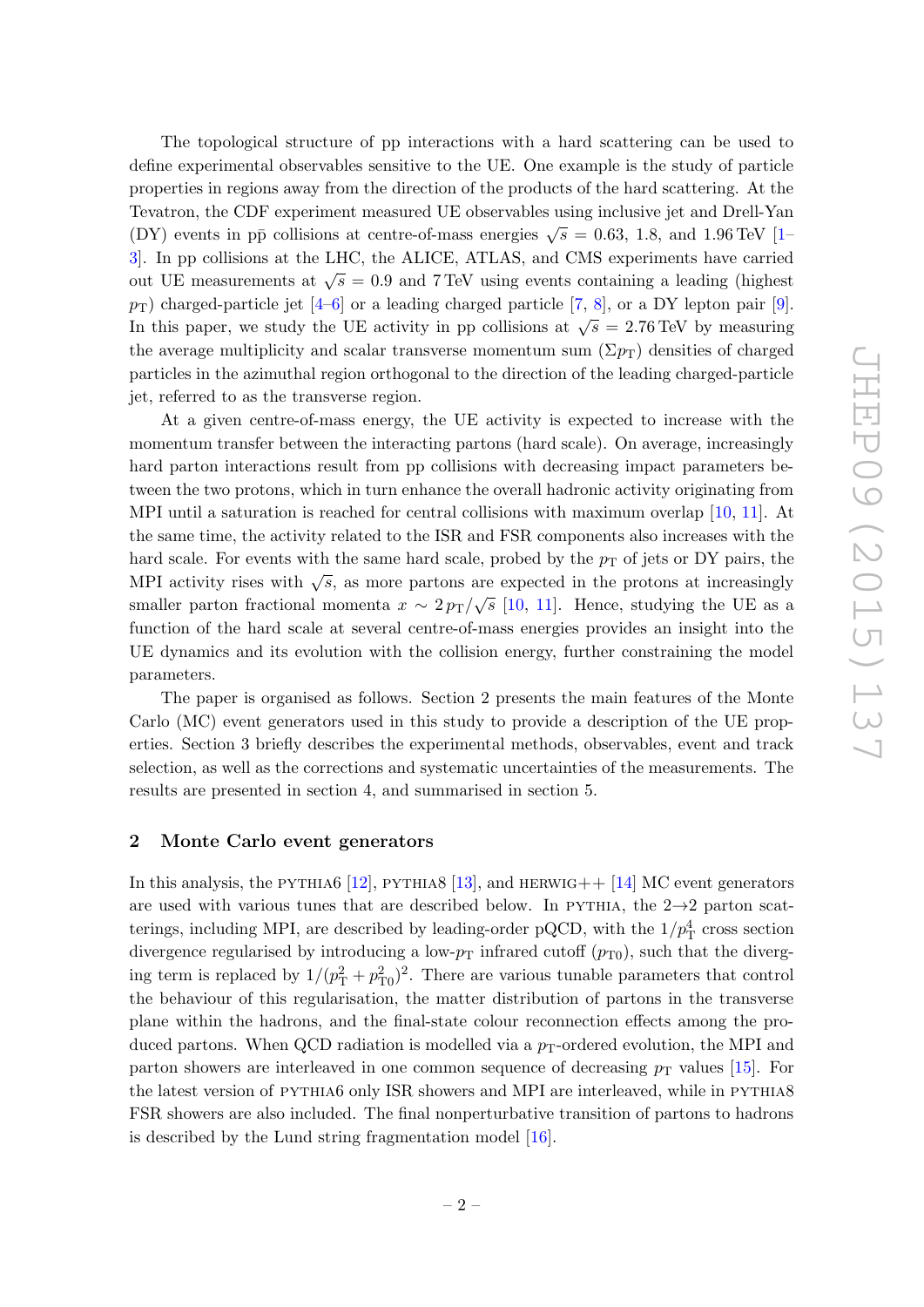Another general-purpose generator,  $HERWIG++$ , is similar to PYTHIA, but uses angular-ordered parton showers and the cluster model [\[14\]](#page-13-1) for hadronisation. It has an MPI model similar to the one used by PYTHIA, with tunable parameters for regularising the partonic cross sections at low momentum transfer, but does not include the interleaved evolution with ISR and FSR.

Both MC models incorporate multiple parton collisions "perturbatively" — i.e. based on a "regularisation" of the underlying pQCD subprocesses' cross sections — but require a nonperturbative ansatz for the impact parameter profile of the colliding protons. The frequency of MPI is then generated by assuming a Poissonian distribution of the number of elementary partonic interactions over the overlapping pp volume, with the average number depending on the impact parameter of the hadronic collision [\[10,](#page-12-7) [11\]](#page-12-8). The MPI cross section is dominated by scatterings with semi-hard momentum transfers,  $O(1-2 \text{ GeV})$ , involving low-x partons, and thus shows a stronger dependence on the evolution of the low- $p_T$  infrared cutoff, and on the incoming parton densities than the single hard-scattering interactions [\[10,](#page-12-7) [11\]](#page-12-8). In PYTHIA6, PYTHIA8 and HERWIG $++$ , the energy dependence of MPI is mostly controlled by the energy evolution of the low- $p<sub>T</sub>$  infrared cutoff parameter, which follows a (tunable) power law dependence on the centre-of-mass energy  $[12-14]$  $[12-14]$ . The UE activity accompanying various types of hard scattering processes is well described by MC event generators, [\[4,](#page-12-2) [5,](#page-12-10) [7](#page-12-4)[–9\]](#page-12-6), illustrating the universality of MPI in different event topologies and hard-scattering production processes. Such a universality is confirmed by the similarity between the UE activity measured in DY  $[9]$  and jet-dominated events  $[4, 5, 7, 8]$  $[4, 5, 7, 8]$  $[4, 5, 7, 8]$  $[4, 5, 7, 8]$  $[4, 5, 7, 8]$  $[4, 5, 7, 8]$  $[4, 5, 7, 8]$ , despite their different underlying parton radiation patterns.

In this analysis, several event generator tunes are used. These are the PYTHIA6 (version 6.426 [\[12\]](#page-12-9)) tunes Z2, Z2<sup>\*</sup>, and CUETP6S1 [\[17\]](#page-13-4), PYTHIA8 (version 8.175 [\[13\]](#page-13-0)) tunes 4C [\[18\]](#page-13-5) and CUETP8S1 [\[17\]](#page-13-4), and  $HERWIG++ 2.7$  with tune UE-EE-5C [\[14,](#page-13-1) [19\]](#page-13-6). All of these tunes use the CTEQ6L1 [\[20\]](#page-13-7) parton density function. The energy dependence of  $p_{T0}$  in these tunes is parameterised as  $p_{T0}(\sqrt{s}) = p_{T0}^{\text{REF}} \times (\sqrt{s}/E_0)^{\epsilon}$ , where  $p_{T0}^{\text{REF}}$ ,  $E_0$ , and  $\epsilon$  are tune parameters summarised in table [1.](#page-4-1) These parameters were obtained by tuning to different data sets. The 4C tune was derived from early LHC data on charged particle multiplicities [\[18\]](#page-13-5). Z2, Z2\*, CUETP6S1 and CUETP8S1 were tuned to the previous UE results from CMS at 0.9 and 7 TeV [\[5\]](#page-12-10). In addition, CUETP6S1 tune also included CDF data [\[21\]](#page-13-8) at 0.3, 0.9, and 1.96 TeV, while CUETP8S1 tune used 0.9 and 1.96 TeV data for tuning. The UE-EE-5C was tuned with the ATLAS UE data at 0.9 and 7 TeV [\[7\]](#page-12-4) and CDF UE data at 0.3, 0.9, and 1.96 TeV [\[21\]](#page-13-8). None of the tunes make use of data at 2.76 TeV, making this a good test of interpolation between other centre-of-mass energies. The detector response was simulated in detail by using the GEANT4 package  $[22]$ , and simulated events were processed and reconstructed in the same manner as collision data.

#### <span id="page-3-0"></span>3 Experimental methods

#### <span id="page-3-1"></span>3.1 The CMS detector

The central feature of the CMS apparatus is a superconducting solenoid of 6 m internal diameter, providing a magnetic field of 3.8 T. Within the solenoid volume there are several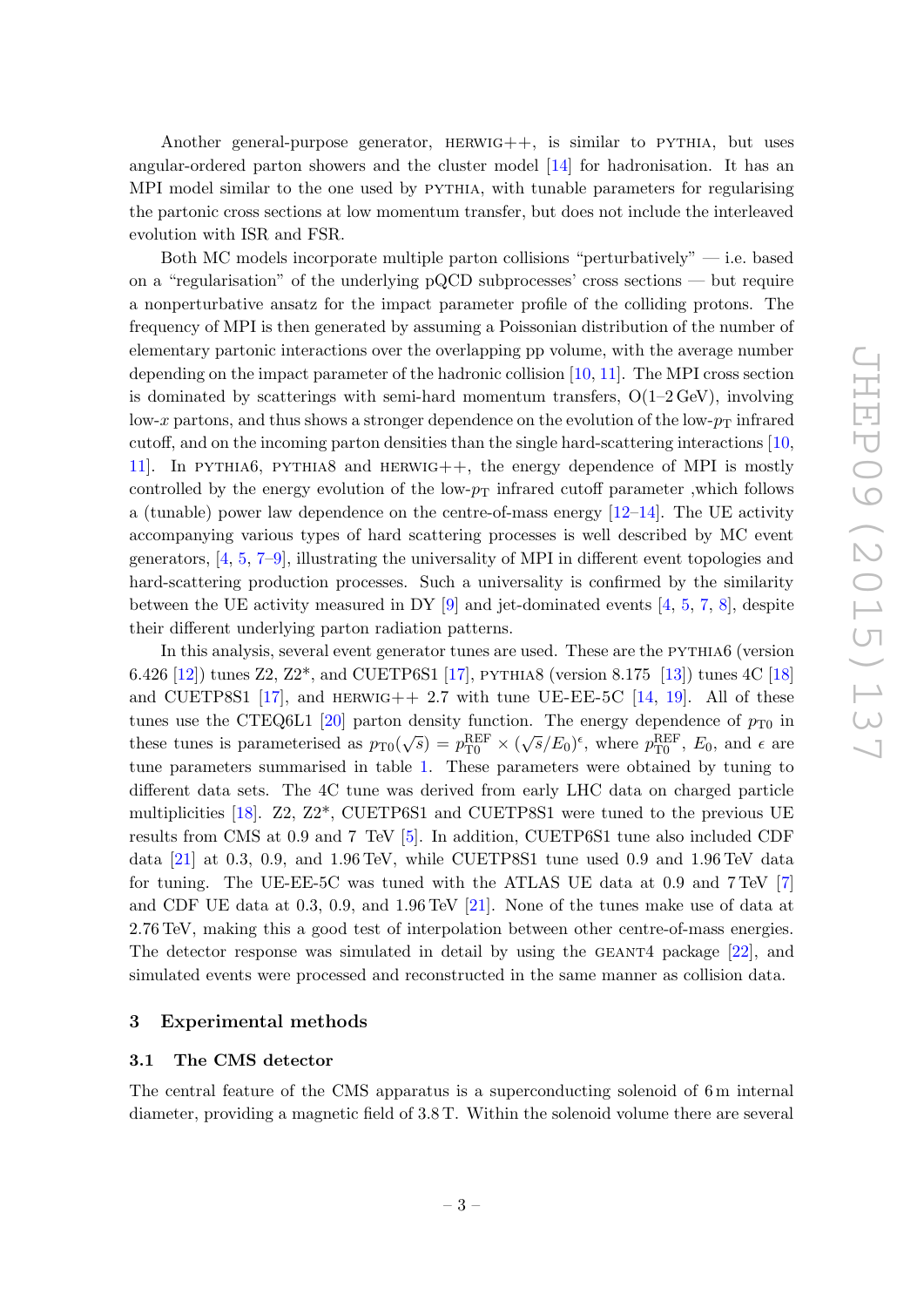| Tune     | $p_{\rm TO}^{\rm REF}$<br>(GeV) | $E_0$ (GeV) | $\epsilon$ |
|----------|---------------------------------|-------------|------------|
| Z2       | 1.832                           | 1800        | 0.275      |
| $Z2^*$   | 1.921                           | 1800        | 0.227      |
| CUETP6S1 | 1.9096                          | 1800        | 0.2479     |
| AC       | 2.085                           | 1800        | 0.19       |
| CUETP8S1 | 2.1006                          | 1800        | 0.2106     |
| UE-EE-5C | 3.91                            | 7000        | 0.33       |

<span id="page-4-1"></span>Table 1. Summary of the parameters of the Monte Carlo generator tunes.

complementary detectors: a silicon pixel and strip tracker, a lead tungstate crystal electromagnetic calorimeter, and a brass and scintillator hadron calorimeter, each composed of a barrel and two endcap sections. The silicon tracker measures charged particles within the pseudorapidity range  $|\eta| < 2.5$ . For non-isolated particles of  $1 < p_T < 10$  GeV and  $|\eta| < 1.4$ , the track resolutions are typically 1.5% in  $p<sub>T</sub>$ , and 25–90 (45–150)  $\mu$ m in the transverse (longitudinal) impact parameter [\[23\]](#page-13-10). Two of the CMS subdetectors acting as LHC beam monitors, the Beam Scintillation Counters (BSC) and the Beam Pick-up Timing for the eXperiments (BPTX) devices, are used to trigger the detector readout. The BSC are located along the beam line on each side of the Interaction Point (IP) at a distance of 10.86 m and cover the range  $3.23 < |\eta| < 4.65$ . The two BPTX devices, located inside the beam pipe at distances of 175 m from the IP, are designed to provide precise information on the bunch structure and timing of the incoming beams, with a time resolution better than 0.2 ns. A more detailed description of the CMS detector, together with a definition of the coordinate system used and the relevant kinematic variables, can be found in ref. [\[24\]](#page-13-11).

#### <span id="page-4-0"></span>3.2 Event and track selection

The present analysis is performed with a data sample of proton-proton collisions collected with the CMS detector at  $\sqrt{s} = 2.76$  TeV during a dedicated run in March 2011, corresponding to an integrated luminosity of  $0.3 \text{ nb}^{-1}$ . In 6.2% of the events there is an extra (pileup) pp collision, corresponding to an average of 0.12 overlapping pp collisions. Minimum bias events were recorded by requiring activity in both BSC counters in coincidence with signals from both BPTX devices (in contrast to ref. [\[5\]](#page-12-10), where only one of the BPTX devices is required). To reduce the statistical uncertainty for the highly prescaled minimum bias trigger at large  $p_T^{\text{jet}}$  $T<sup>jet</sup>$ , single-jet triggers based on information from the calorimeters, with  $p_T$  thresholds at 20 and 40 GeV, were also used to collect data (differently from ref. [\[5\]](#page-12-10), where thresholds of 30 and 50 GeV are used). Events identified as originating from beam-halo background were removed from the sample [\[25\]](#page-13-12). The event selection requires exactly one primary vertex with more than four degrees of freedom (approximately 4 particles) and located no more than  $\pm 10 \text{ cm}$  from the centre of the luminous region (beamspot) in the z-direction.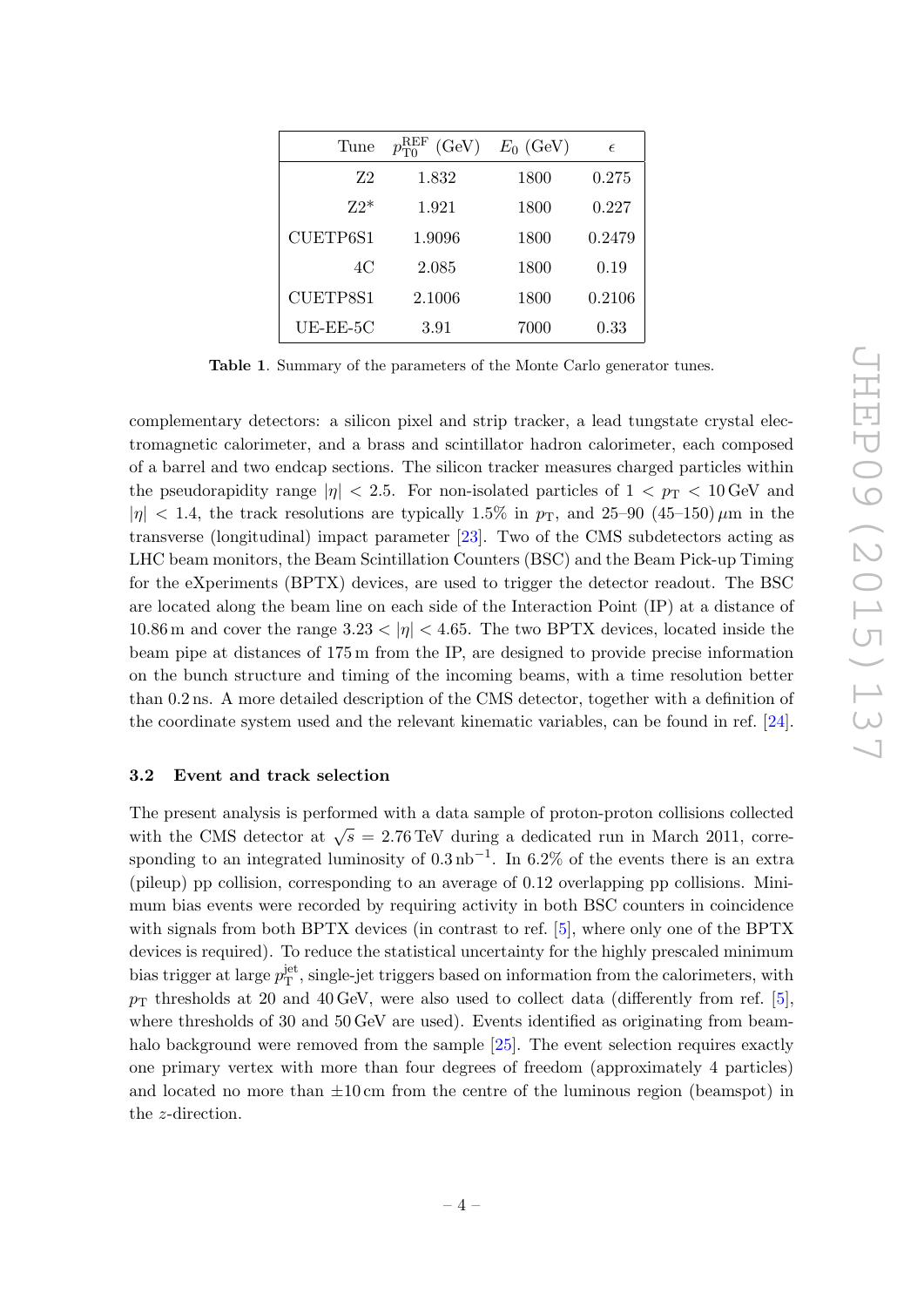For each selected event, the reconstructed track collection needs to be freed from undesired tracks, namely secondaries and background from track combinatorics and beam halo tracks. Tracks not corresponding to actual charged particles (misreconstructed tracks) are suppressed by imposing the high-purity selection criteria [\[23\]](#page-13-10). Secondary decays are suppressed by requiring that the impact parameter significance  $d_0/\sigma(d_0)$  (measure of the distance between the track and the primary vertex in the xy-plane) and the significance in the z-direction  $d_z/\sigma(d_z)$  to be each less than 3. In order to remove tracks with poor momentum measurement, we require the relative uncertainty in the momentum measurement  $\sigma(p_{\rm T})/p_{\rm T}$  to be less than 5%. The average reconstruction efficiency for the selected tracks is about 85% and drops to 75% for tracks with  $p_T \approx 0.5$  GeV and  $|\eta| \approx 2$ , while the track misreconstruction rate is about 2%, increasing to about 8% for tracks with  $p_T \approx 0.5 \,\text{GeV}$ and  $|\eta| \approx 2$ . Track efficiencies are determined by matching the generated level and reconstructed level tracks.

The event hard scale and reference direction, for the identification of the UE sensitive region, are defined using leading "track jets" [\[26\]](#page-13-13) or charged-particle jets. The use of track jets makes the transition of leading tracks to leading jets more continuous and extends the  $p_{\rm T}$  coverage to larger values. These jets are reconstructed from tracks with  $p_{\rm T} > 0.5$  GeV and  $|\eta| < 2.5$  using the Seedless Infrared-Safe Cone (SISCone) [\[27\]](#page-13-14) algorithm with distance parameter of 0.5. Although anti- $k_T$  [\[28\]](#page-13-15) is now the preferred algorithm at the LHC, the SISCone algorithm is chosen in this analysis for compatibility with previous results [\[5\]](#page-12-10). Furthermore, a comparison of the UE activity obtained at generator level using SISCone and anti- $k_T$  algorithms has been performed, finding differences of only a few percent for  $p_{\text{T}}^{\text{jet}} \leq 20 \,\text{GeV}$ . From all reconstructed track jets with  $|\eta| < 2$  and  $p_{\text{T}} > 1.0 \,\text{GeV}$ , the one with the largest  $p_T^{\text{jet}}$  $T<sup>jet</sup>$  is selected. Only events containing at least one track jet fulfilling these criteria are considered for this analysis. Jets are reconstructed with a matching efficiency of 80% at  $p_T^{\text{jet}} \approx 1 \,\text{GeV}$  and up to 95% for  $p_T^{\text{jet}} > 20 \,\text{GeV}$ . Trigger conditions are chosen to keep the trigger efficiency as uniform as possible and close to 100%. For the  $p_T^{\text{jet}}$ <sup>Jet</sup> ranges in  $[1, 25)$ ,  $[25, 50)$ , and  $[50, 100)$  GeV, we use the minimum-bias and the two single-jet samples, respectively, corresponding to about 11M, 50k, and 23k selected events.

#### <span id="page-5-0"></span>3.3 Observables

In this analysis we follow the same methodology as in the previous studies of the UE activity in events with a leading charged-particle jet, carried out at  $\sqrt{s} = 0.9$  and 7 TeV [\[5\]](#page-12-10). Charged-particle jets and charged particles produced at central pseudorapidity ( $|\eta| < 2$ ) with  $p_T > 1$  and 0.5 GeV, respectively, are used to study the UE properties. The direction of the leading charged-particle jet in the event is used to select charged particles in the transverse region defined by  $60^{\circ} < |\Delta \phi| < 120^{\circ}$ , where  $\Delta \phi$  is the relative azimuthal distance between a charged particle and the leading jet. The UE is measured in terms of particle and  $\Sigma p_{\rm T}$  densities, as a function of the leading  $p_{\rm T}^{\rm jet}$  $T<sup>jet</sup>$ , which is used as an estimate for the hard scale of the interaction. The particle density  $(\langle N_{ch} \rangle / [\Delta \eta \Delta (\Delta \phi)]$  and  $\Sigma p_{\rm T}$  density  $(\langle \sum p_T \rangle / [\Delta \eta \Delta(\Delta \phi)] )$  are computed, respectively, as the average number of primary charged particles, and the average of their scalar  $p<sub>T</sub>$  sum, each per unit of  $\eta$  and of  $\Delta\phi$ .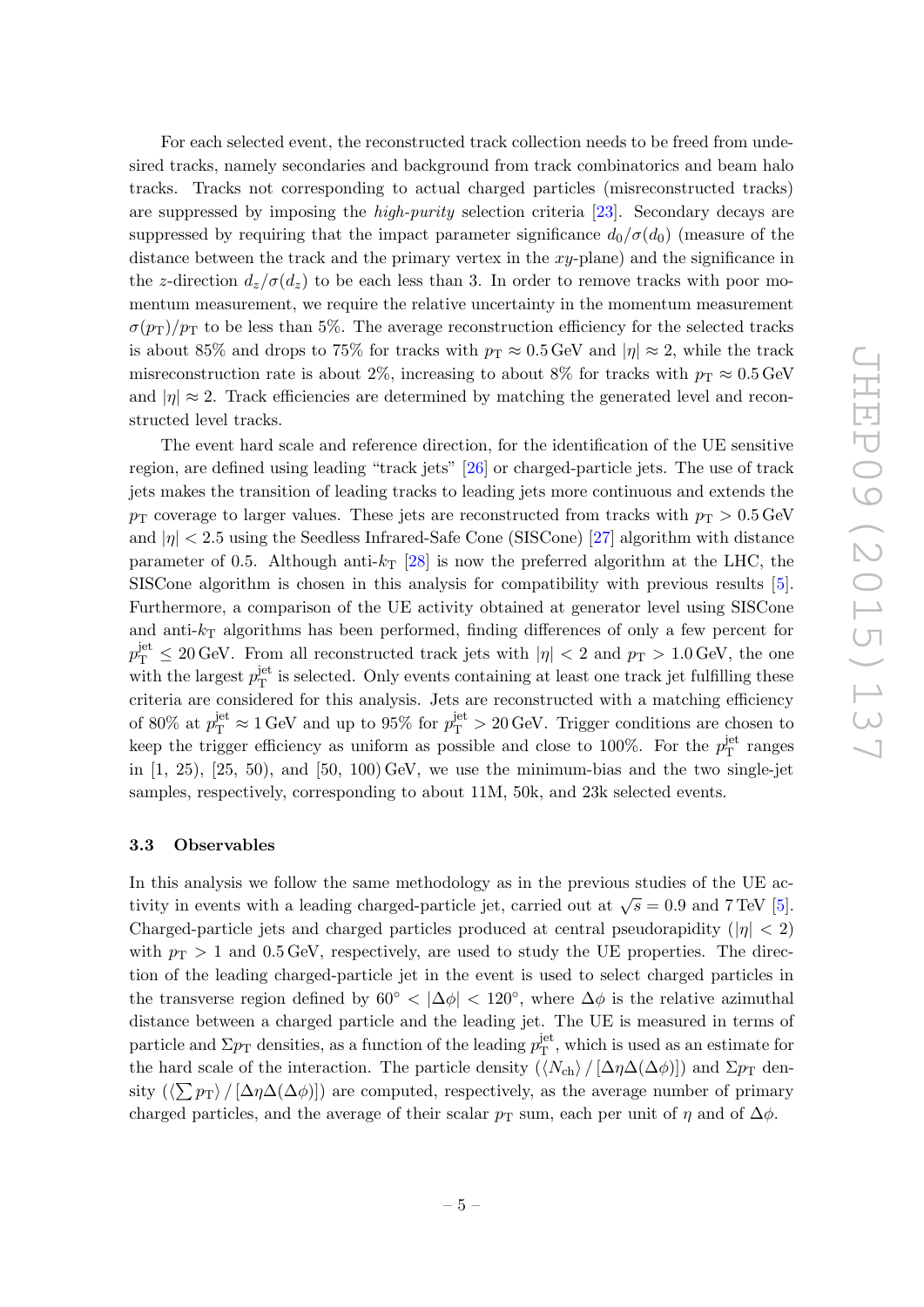As suggested in ref. [\[29\]](#page-13-16), the transverse region can be studied in detail by separating — independently for the particle multiplicity and for the  $p_T \, \text{sum}$  — the 60°  $\langle \Delta \phi \rangle$  < 120° and the  $-120° < \Delta \phi < -60°$  ranges, and identifying the regions with higher and lower activities, referred to as transMAX and transMIN, respectively. The two regions should have roughly equal activities for most events since the dominant production channel, two-jet production, is topologically symmetrical. In a three-jet topology, the transMAX side will capture the activity from the third jet. The difference between the measured densities in the transMAX and transMIN regions is called the transDIF density. The resulting particle and  $\Sigma p_{\rm T}$  densities are expected to be sensitive to different components of the UE activity.

Since the transMAX region contains the third jet, while both transMAX and trans-MIN regions receive contributions from MPI and beam remnants, the transMIN activity is sensitive to MPI and beam remnants, and the transDIF activity is sensitive to harder initial- and final-state radiation. The present approach extends the methodology employed in ref. [\[5\]](#page-12-10)

#### <span id="page-6-0"></span>3.4 Corrections and systematic uncertainties

The UE observables  $(\langle N_{\text{ch}} \rangle / [\Delta \eta \Delta (\Delta \phi)]$  and  $\langle \sum p_{\text{T}} \rangle / [\Delta \eta \Delta (\Delta \phi)]$  described in section [3.3](#page-5-0) are reconstructed from selected tracks, with  $p_T > 0.5$  GeV and  $|\eta| < 2$ , in the region transverse to the leading track-jet. These measured observables are corrected for detector effects and selection efficiencies to reflect the primary charged-particle activity using a 2 dimensional, iterative unfolding technique [\[30\]](#page-13-17) based on response matrices that correlate the generated and reconstructed level observables. These matrices are constructed from the generator level and reconstructed level UE and  $p_T^{\text{jet}}$  $T_T^{\text{jet}}$  observables for PYTHIA6 Z2 events; this procedure accounts for detector effects and inefficiencies. The unfolding matrices are applied to a pythia8 4C sample to estimate the systematic uncertainties related to the correction procedure. These vary between  $0.2\%$  and  $4\%$ , depending on the observable, region and  $p_T^{\text{jet}}$ յeւ<br>T

Several other sources of systematic uncertainties may affect the results. These include the implementation of the simulation of the track and vertex selection criteria, tracker alignment and material content, background contamination, trigger conditions, and pileup contributions. The uncertainty in the simulation of the track selection is evaluated by applying various sets of selection criteria and comparing their effects on the data and on the simulated events. The impact parameter significance ranges are varied by one unit around the nominal window resulting in an effect on the densities of  $0.6-4\%$ . Replacing the highpurity selection by the simpler requirement  $N_{\text{layers}} \geq 4$  and  $N_{\text{pixel layers}} \geq 2$  for the silicon strip and pixel detector layers, respectively, has an effect of up to 0.8%. Varying the fraction of misreconstructed tracks by 50% affects the densities by 0.4–0.6%. The description of inactive tracker material in the simulation is adequate within  $5\%$  [\[4\]](#page-12-2), and increasing the material densities by  $5\%$  in the simulation induces a change in the observables of  $1\%$ . The effects of tracker misalignment, precision in the IP position, and dead channels, evaluated by varying the detector conditions in the MC simulation, are each found to change the results by 0.1–0.3%. The effect of varying the trigger and vertex efficiencies within their uncertainties, as well as the effect of pileup contributions, all lead to a negligible effect.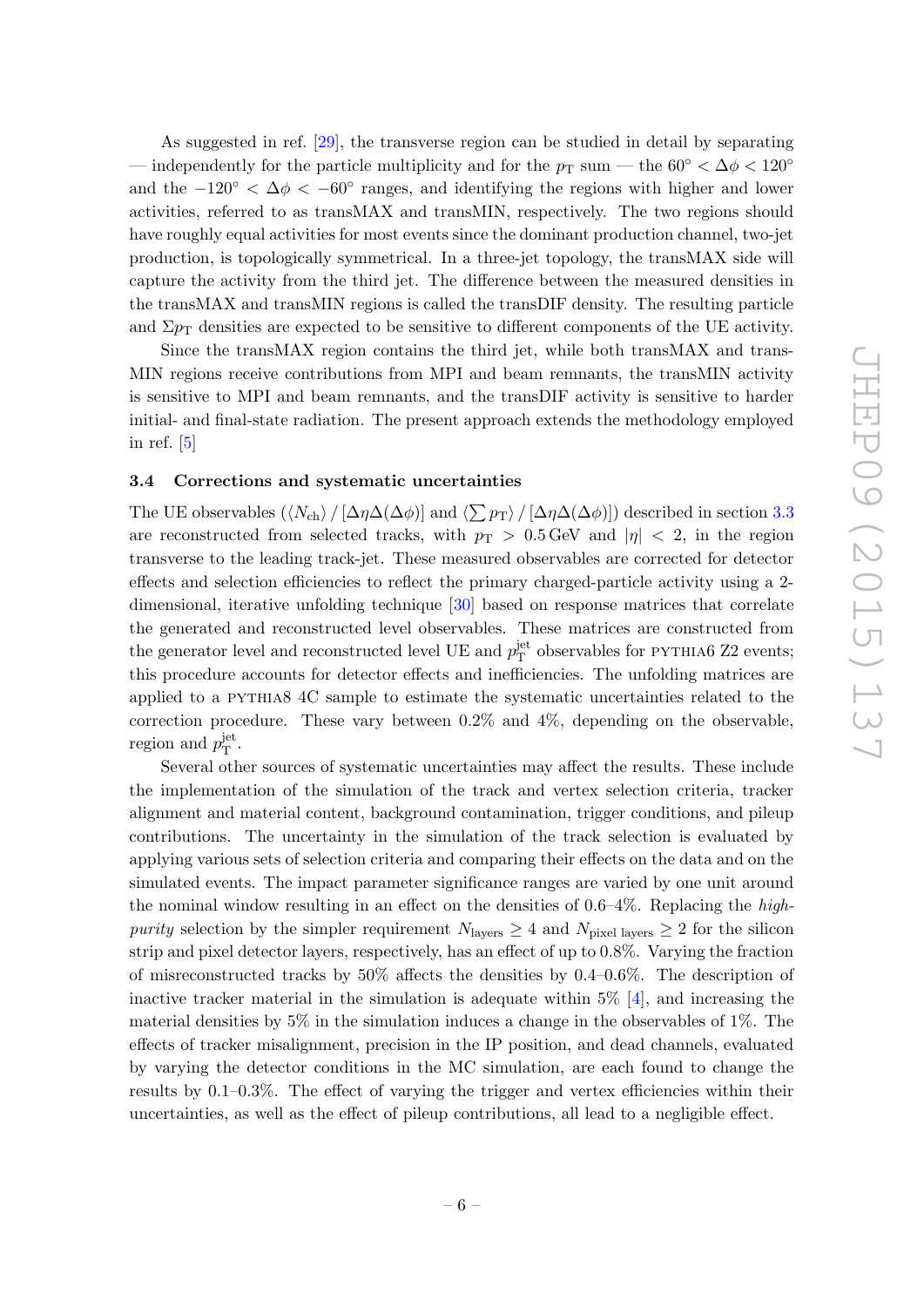| Source                              | Systematic $(\%)$ |
|-------------------------------------|-------------------|
| Unfolding procedure                 | $0.2 - 4$         |
| Impact parameter significance       | $0.6 - 4$         |
| Fraction of misreconstructed tracks | $0.4 - 0.6$       |
| Track selection                     | $0.1 - 0.8$       |
| Material density                    | 1                 |
| Dead channels                       | 0.1               |
| Tracker alignment                   | $0.2 - 0.3$       |
| Interaction point position          | 0.2               |
| Total                               | $1.9 - 5.8$       |

<span id="page-7-1"></span>Table 2. Summary of the systematic uncertainties (in percentage) due to various sources. The values range from the minimum to maximum from all regions, observables, and across different  $p_{\rm T}^{\rm jet}$  values.

Systematic uncertainties are largely independent of one another, but they are correlated among data points in each experimental distribution. They are added in quadrature to the statistical uncertainties and are shown in all figures. Systematic uncertainties mostly dominate the statistical ones, which are often smaller than the data points. Table [2](#page-7-1) shows a summary of the systematic uncertainties as a range from the minimum to maximum values as they vary across region, observable and  $p_T^{\text{jet}}$  $T_{\rm T}^{\rm jet}$ . The transMAX and transMIN regions tend to have a larger total systematic uncertainty than the other regions and the  $\langle \sum p_T \rangle / [\Delta \eta \Delta (\Delta \phi)]$  observable tends to have a slightly larger total systematic uncertainty by about 0.2% compared to the  $\langle N_{\text{ch}} \rangle / [\Delta \eta \Delta(\Delta \phi)]$ observable. The total systematic uncertainty is large at low  $p_T^{\text{jet}}$  $j_{\rm T}^{\rm jet}$  and decreases to a minimum at  $p_{\rm T}^{\rm jet} \approx 3\,\text{GeV}$  and then rises again up to a plateau for  $p_T^{\text{jet}} > 20 \,\text{GeV}$ .

#### <span id="page-7-0"></span>4 Results

In figure [1,](#page-8-0) the (a) particle and (b)  $\Sigma p_{\rm T}$  densities, after unfolding, are shown in the transverse region, relative to the leading charged-particle jet, as a function of  $p_T^{\text{jet}}$  $T<sup>jet</sup>$ . A steep rise of the underlying event activity in the transverse region is seen up to  $p_T^{\text{jet}} \approx 8 \,\text{GeV}$ , followed by a "saturation" (plateau-like) region, with nearly constant multiplicity and small  $\Sigma p_{\rm T}$  density increase. In figure [2,](#page-9-0) the (left panes) particle and (right panes)  $\Sigma p_{\rm T}$  densities after unfolding are shown as a function of  $p_T^{\text{jet}}$  $T<sup>jet</sup>$  in the transverse region with maximum and minimum activities (transMAX and transMIN), respectively. In the transMIN region, the amount of UE activity is roughly half that in the transMAX region. The  $p_T^{\text{jet}}$  $T_{\rm T}^{\rm jet}$  dependences observed in the two regions are also quite different. At high  $p<sub>T</sub>$ , the distributions show a slow rise in the transMAX region, while for transMIN the flattening of the UE activity as a function of  $p_T^{\text{jet}}$  $T<sub>T</sub><sup>jet</sup>$  is more pronounced. The corresponding distributions in the difference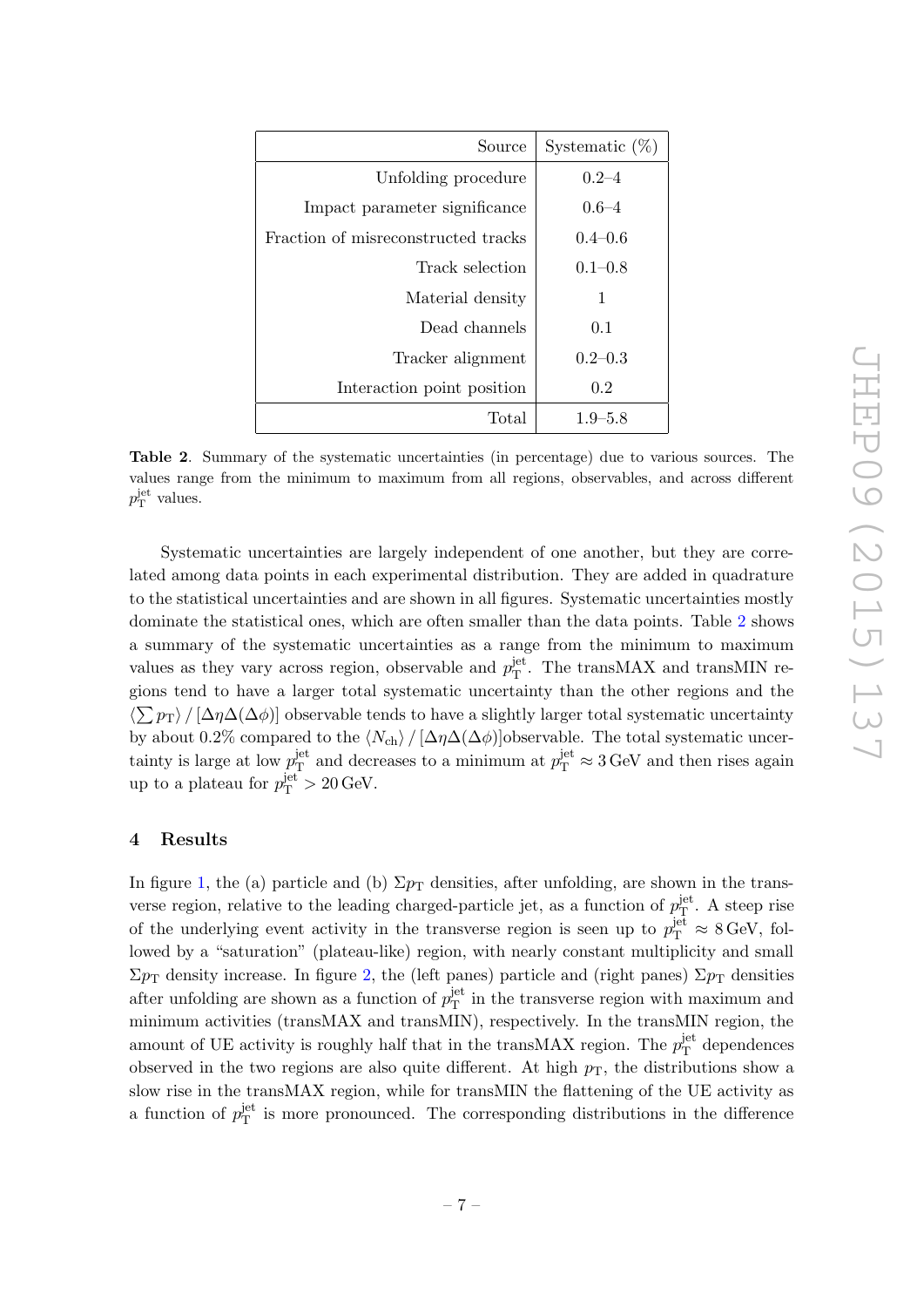

<span id="page-8-0"></span>**Figure 1.** Measured (left) particle density, and (right)  $\Sigma p_T$  density, in the transverse region relative to the leading charged-particle jet in the event  $(|\eta| < 2, 60° < |\Delta \varphi| < 120°)$ , as a function  $p_T^{\text{jet}}$ . The data (symbols) are compared to various MC simulations (curves). The ratios of MC simulations to the measurements are shown in the bottom panels. The inner error bars correspond to the statistical uncertainties, and the outer error bars represent the statistical and systematic uncertainties added in quadrature.

between the transMAX and transMIN regions (transDIF) are presented in figure [3.](#page-10-1) The particle and  $\Sigma p_{\rm T}$  densities both show a rise with  $p_{\rm T}^{\rm jet}$  $T<sub>T</sub><sup>jet</sup>$ , and the plateau-like region above  $p_{\textrm{T}}^{\textrm{jet}} \approx 8\,\textrm{GeV}$ — seen for distributions in the individual transMAX and transMIN regions is replaced by an increase as a function of  $p_T^{\text{jet}}$ <sup>jeτ</sup>.<br>Τ

The rapid increase of the UE activity with  $p_T^{\text{jet}}$  $T<sup>jet</sup>$  in the region below ~8 GeV is mainly attributed to the increase of MPI activity as the hard scale of the interaction increases [\[11\]](#page-12-8). This fast rise is followed by a saturation region (for the transverse and especially transMIN distributions), with nearly constant multiplicity and small  $\Sigma p_T$  density increase. This behaviour is expected as a consequence of a nearly full overlap of the colliding protons in interactions yielding the hardest parton-parton scatterings. When pp collisions occur for very small impact parameter, the amount of MPI activity saturates [\[10,](#page-12-7) [11\]](#page-12-8). Such a distinct  $p_T^{\text{jet}}$ <sup>et</sup>-dependent pattern in the amount of UE activity (sharp rise followed by a plateau above the  $p_T^{\text{jet}} \approx 8 \,\text{GeV}$  transition) is clearly seen for all the observables presented, especially in the transMIN region. In contrast, the transMAX and transDIF distributions show a continuous rise with  $p_T^{\text{jet}}$  $T<sup>jet</sup>$  also in the high- $p<sub>T</sub>$  regime. This is expected to be caused by contributions from initial- and final-state radiation in the transverse region [\[29\]](#page-13-16). Following such an interpretation, the present results provide constraints on the modelling of the different UE components.

The results are compared to recent tunes of the PYTHIA and  $HERWIG++$  event generators. All pythia6 and pythia8 tunes predict the distinctive change in the amount of activity as a function of the leading jet  $p<sub>T</sub>$  within 5–10%. The HERWIG++ UE-EE-5C tune also provides a fair description of the data. In general, the data-model agreement improves for the transDIF densities. The continuous increase observed at high- $p_T^{\text{jet}}$  $J_T^{\text{jet}}$  in the transDIF distributions is well reproduced by all MC tunes, corroborating the hypothesis of increased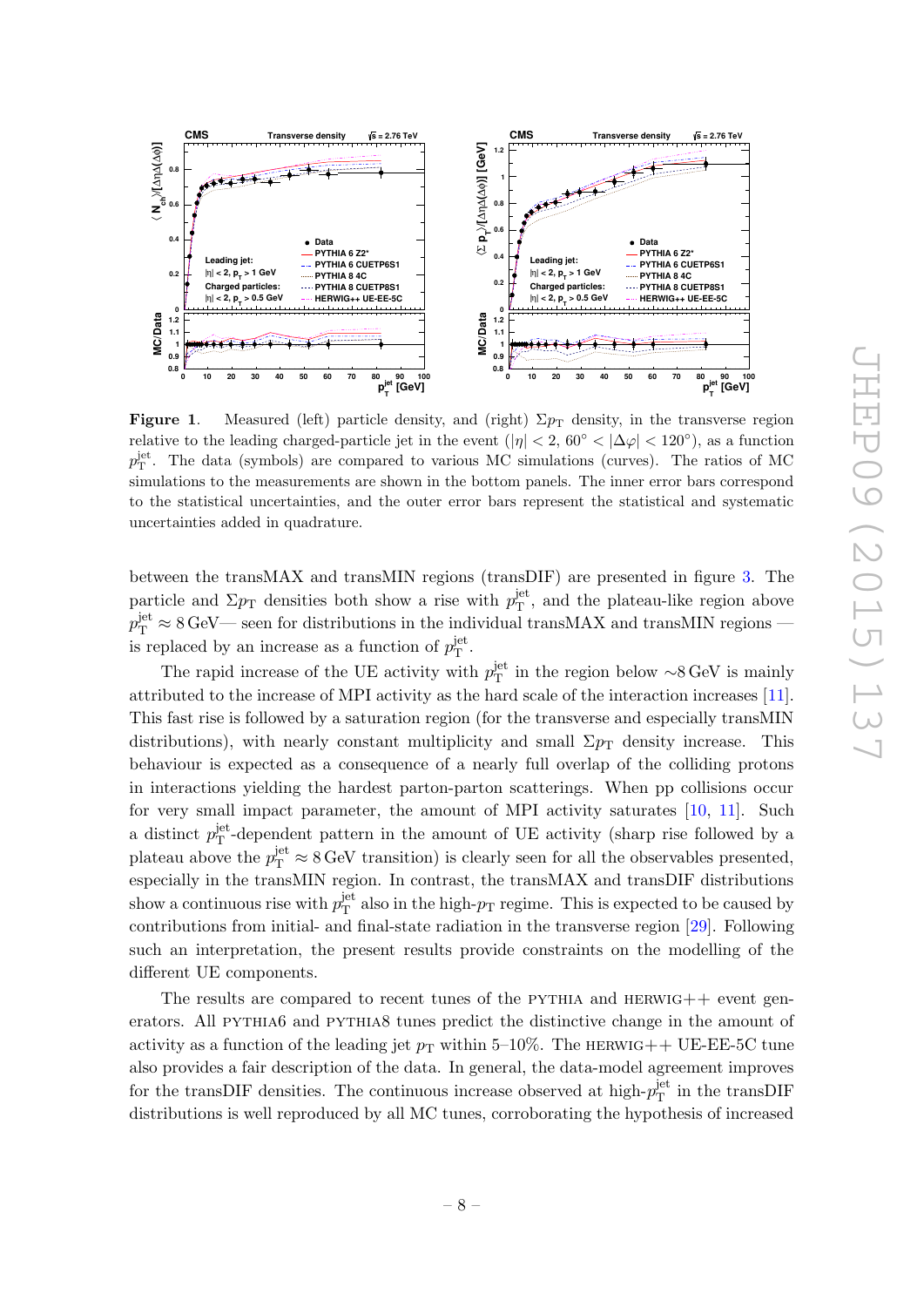

<span id="page-9-0"></span>**Figure 2.** Measured (left panes) particle density, and (right panes)  $\Sigma p_T$  density, in the transMAX and transMIN regions  $(60° < |\Delta \varphi| < 120°)$ , relative to the leading charged-particle jet in the event, with maximum/minimum UE activity), as a function of  $p_T^{\text{jet}}$ . The definitions of the symbols and error bars are the same as for figure [1.](#page-8-0)

contributions of QCD radiation from the hardest scattered partons. The same trend is observed in  $p\bar{p}$  collisions at 1.96 TeV [\[3\]](#page-12-1). The latest PYTHIA6 (PYTHIA8) tune CUETP6S1 (CUETP8S1) improves the description of the data in comparison to the results obtained with the parameters of the previous  $Z2^*$  (4C) tune.

The centre-of-mass energy dependence of the UE activity in the transverse region is presented in figure [4](#page-10-2) as a function of  $p_T^{\text{jet}}$  $\frac{\text{det of the OLE activity}}{\text{T}}$  for  $\sqrt{s} = 0.9, 2.76, \text{ and } 7 \text{ TeV}$  [\[4,](#page-12-2) [5\]](#page-12-10). A fast rise with increasing centre-of-mass energy of the activity in the transverse region is observed for the same value of the leading charged-particle  $p_T^{\text{jet}}$  $T<sup>jet</sup>$ . This is expected from the higher parton densities probed at low-x in the protons, and the larger phase space available for parton radiation. All tunes predict a centre-of-mass energy dependence of the UE activity which is consistent with that of the data.

The measurements presented here provide constraints for the development and tuning of the underlying event description implemented in MC models. In particular, they may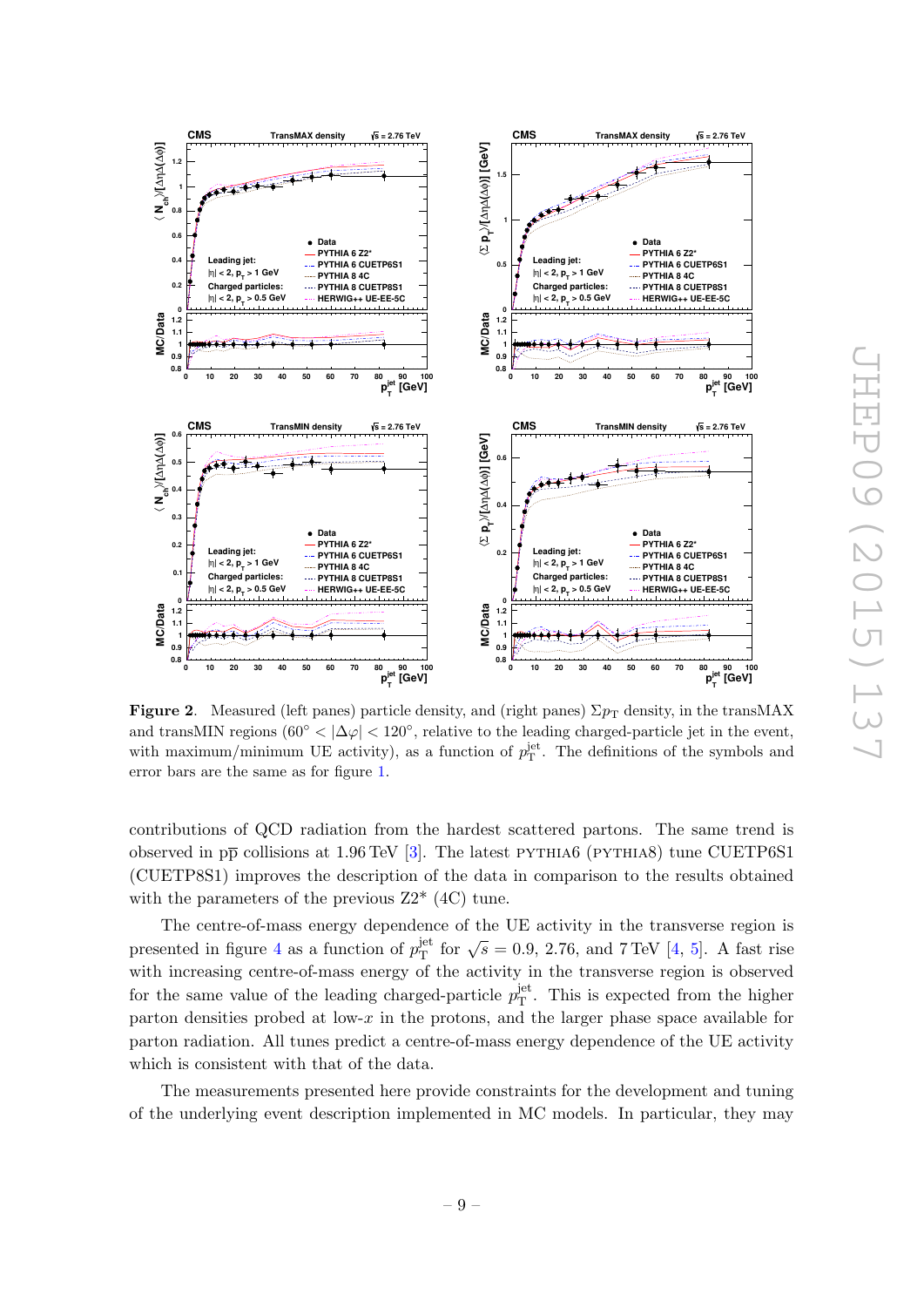

<span id="page-10-1"></span>Figure 3. Measured transDIF activity (see text for its definition) for (left) particle density, and (right)  $\Sigma p_{\rm T}$  density, as a function of  $p_{\rm T}^{\rm jet}$ . The definitions of the symbols and error bars are the same as for figure [1.](#page-8-0)



<span id="page-10-2"></span>**Figure 4.** Comparison of UE activity at  $\sqrt{s} = 0.9, 2.76,$  and 7 TeV for (left) particle density, and (right)  $\Sigma p_{\rm T}$  density, as a function of  $p_{\rm T}^{\rm jet}$  [\[4,](#page-12-2) [5\]](#page-12-10). The data (symbols) are compared to various MC simulations (curves). The definition of the error bars is the same as for figure [1.](#page-8-0)

allow improving the modelling of key ingredients — such as multiparton interactions, QCD radiation, energy evolution of the transverse proton profile, etc. — which will play an increasing role at higher proton-proton collision energies.

#### <span id="page-10-0"></span>5 Summary

The measurement of the underlying event (UE) activity in proton-proton collisions at  $\sqrt{s}$  = 2.76 TeV has been presented using events with a charged-particle jet produced at central pseudorapidity ( $|\eta^{\rm jet}| < 2$ ) with transverse momenta  $1 \le p_T^{\rm jet} < 100 \,\text{GeV}$ . This analysis complements the results of previous similar measurements at  $\sqrt{s} = 0.9$  and 7 TeV.

The UE activity is measured in the transverse region and further studied in terms of the transMAX, transMIN and transDIF activities. A steep rise of the underlying activity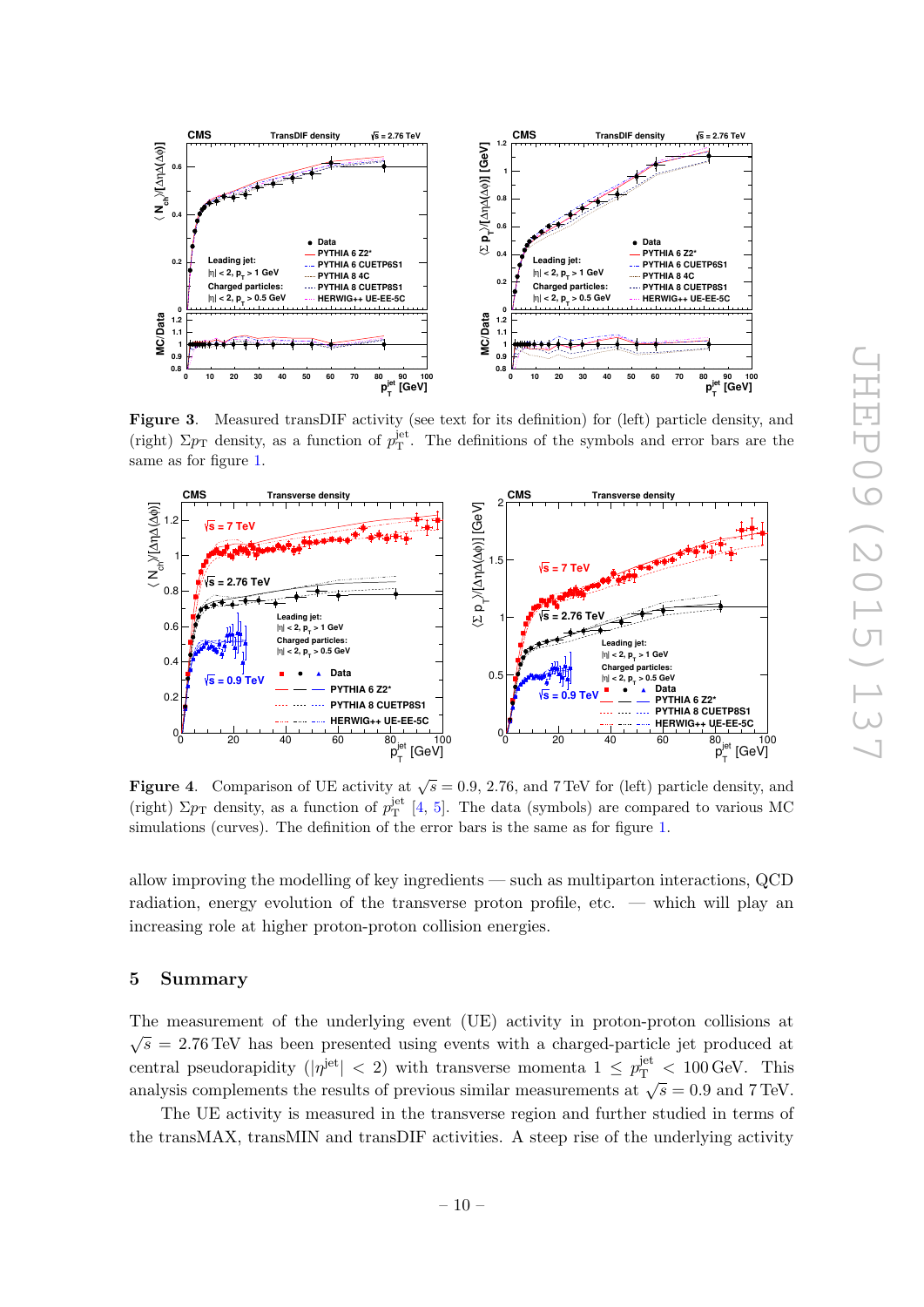in the transverse region is seen with increasing leading jet  $p<sub>T</sub>$ . This fast rise is followed by a leveling above  $p_T^{\text{jet}} \approx 8 \,\text{GeV}$ , with nearly constant particle density and small  $\Sigma p_T$  density increase. Such a distinct pattern (fast rise followed by a leveling of the UE hadronic activity) is clearly seen for all the observables in the various regions, and is compatible with the impact parameter picture of pp collisions featuring an increasing number of MPI for increasing overlap followed by a saturation of hadron production once the hardest mostcentral collisions are reached. The transDIF density distributions show an increase of the activity as a function of  $p_T^{\text{jet}}$  $T<sub>T</sub><sup>jet</sup>$ , corroborating the hypothesis of more intense ISR and FSR from the increasingly harder parton-parton scatter.

The results are compared to recent tunes of pythia and herwig++ Monte Carlo event generators. The PYTHIA6, PYTHIA8, and HERWIG $++$  tunes describe the data within 5 to 10%. All MC tunes predict a collision energy dependence of the hadronic activity similar to that observed in the data. The ability of the latest Monte Carlo generator tunes to describe the data confirms the validity of the tunes and lends confidence to the predictions of UE activity for higher collision energies.

#### Acknowledgments

We congratulate our colleagues in the CERN accelerator departments for the excellent performance of the LHC and thank the technical and administrative staffs at CERN and at other CMS institutes for their contributions to the success of the CMS effort. In addition, we gratefully acknowledge the computing centres and personnel of the Worldwide LHC Computing Grid for delivering so effectively the computing infrastructure essential to our analyses. Finally, we acknowledge the enduring support for the construction and operation of the LHC and the CMS detector provided by the following funding agencies: BMWFW and FWF (Austria); FNRS and FWO (Belgium); CNPq, CAPES, FAPERJ, and FAPESP (Brazil); MES (Bulgaria); CERN; CAS, MoST, and NSFC (China); COL-CIENCIAS (Colombia); MSES and CSF (Croatia); RPF (Cyprus); MoER, ERC IUT and ERDF (Estonia); Academy of Finland, MEC, and HIP (Finland); CEA and CNRS/IN2P3 (France); BMBF, DFG, and HGF (Germany); GSRT (Greece); OTKA and NIH (Hungary); DAE and DST (India); IPM (Iran); SFI (Ireland); INFN (Italy); MSIP and NRF (Republic of Korea); LAS (Lithuania); MOE and UM (Malaysia); CINVESTAV, CONACYT, SEP, and UASLP-FAI (Mexico); MBIE (New Zealand); PAEC (Pakistan); MSHE and NSC (Poland); FCT (Portugal); JINR (Dubna); MON, RosAtom, RAS and RFBR (Russia); MESTD (Serbia); SEIDI and CPAN (Spain); Swiss Funding Agencies (Switzerland); MST (Taipei); ThEPCenter, IPST, STAR and NSTDA (Thailand); TUBITAK and TAEK (Turkey); NASU and SFFR (Ukraine); STFC (United Kingdom); DOE and NSF (U.S.A.).

Individuals have received support from the Marie-Curie programme and the European Research Council and EPLANET (European Union); the Leventis Foundation; the A. P. Sloan Foundation; the Alexander von Humboldt Foundation; the Belgian Federal Science Policy Office; the Fonds pour la Formation à la Recherche dans l'Industrie et dans l'Agriculture (FRIA-Belgium); the Agentschap voor Innovatie door Wetenschap en Technologie (IWT-Belgium); the Ministry of Education, Youth and Sports (MEYS) of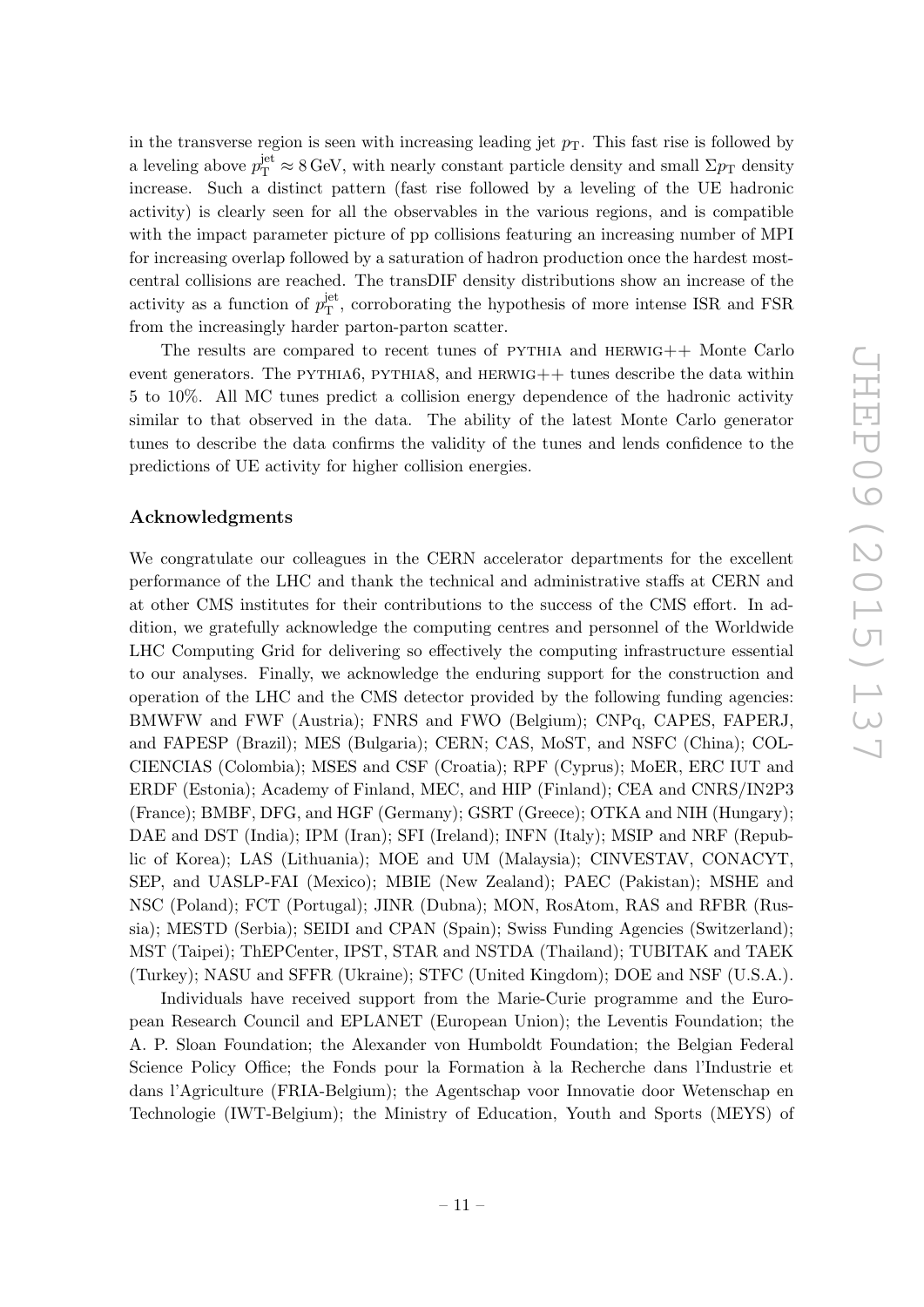the Czech Republic; the Council of Science and Industrial Research, India; the HOMING PLUS programme of the Foundation for Polish Science, cofinanced from European Union, Regional Development Fund; the Compagnia di San Paolo (Torino); the Consorzio per la Fisica (Trieste); MIUR project 20108T4XTM (Italy); the Thalis and Aristeia programmes cofinanced by EU-ESF and the Greek NSRF; the National Priorities Research Program by Qatar National Research Fund; the Rachadapisek Sompot Fund for Postdoctoral Fellowship, Chulalongkorn University (Thailand); and the Welch Foundation.

Open Access. This article is distributed under the terms of the Creative Commons Attribution License [\(CC-BY 4.0\)](http://creativecommons.org/licenses/by/4.0/), which permits any use, distribution and reproduction in any medium, provided the original author(s) and source are credited.

#### References

- <span id="page-12-0"></span>[1] CDF collaboration, T. Affolder et al., *Charged jet evolution and the underlying event in pp* collisions at 1.8 TeV, Phys. Rev. D 65 [\(2002\) 092002](http://dx.doi.org/10.1103/PhysRevD.65.092002)  $\text{[insPIRE]}$ .
- [2] CDF collaboration, D. Acosta et al., The underlying event in hard interactions at the Tevatron  $\bar{p}p$  collider, Phys. Rev. D 70 [\(2004\) 072002](http://dx.doi.org/10.1103/PhysRevD.70.072002) [[hep-ex/0404004](http://arxiv.org/abs/hep-ex/0404004)] [IN[SPIRE](http://inspirehep.net/search?p=find+EPRINT+hep-ex/0404004)].
- <span id="page-12-1"></span>[3] CDF collaboration, T. Aaltonen et al., *Studying the underlying event in Drell-Yan and high* transverse momentum jet production at the Tevatron, Phys. Rev.  $\bf{D}$  82 [\(2010\) 034001](http://dx.doi.org/10.1103/PhysRevD.82.034001) [[arXiv:1003.3146](http://arxiv.org/abs/1003.3146)] [IN[SPIRE](http://inspirehep.net/search?p=find+EPRINT+arXiv:1003.3146)].
- <span id="page-12-2"></span>[4] CMS collaboration, First measurement of the underlying event activity at the LHC with  $\sqrt{s} = 0.9$  TeV, [Eur. Phys. J.](http://dx.doi.org/10.1140/epjc/s10052-010-1453-9) C 70 (2010) 555 [[arXiv:1006.2083](http://arxiv.org/abs/1006.2083)] [IN[SPIRE](http://inspirehep.net/search?p=find+EPRINT+arXiv:1006.2083)].
- <span id="page-12-10"></span>[5] CMS collaboration, *Measurement of the underlying event activity at the LHC with*  $\sqrt{s} = 7$ TeV and comparison with  $\sqrt{s} = 0.9$  TeV, JHEP 09 [\(2011\) 109](http://dx.doi.org/10.1007/JHEP09(2011)109) [[arXiv:1107.0330](http://arxiv.org/abs/1107.0330)] [IN[SPIRE](http://inspirehep.net/search?p=find+EPRINT+arXiv:1107.0330)].
- <span id="page-12-3"></span>[6] CMS collaboration, Study of the underlying event at forward rapidity in pp collisions at  $\sqrt{s} = 0.9$ , 2.76 and 7 TeV, JHEP 04 [\(2013\) 072](http://dx.doi.org/10.1007/JHEP04(2013)072) [[arXiv:1302.2394](http://arxiv.org/abs/1302.2394)] [IN[SPIRE](http://inspirehep.net/search?p=find+EPRINT+arXiv:1302.2394)].
- <span id="page-12-4"></span>[7] ATLAS collaboration, Measurement of underlying event characteristics using charged particles in pp collisions at  $\sqrt{s} = 900 \text{ GeV}$  and 7 TeV with the ATLAS detector, [Phys. Rev.](http://dx.doi.org/10.1103/PhysRevD.83.112001) D 83 [\(2011\) 112001](http://dx.doi.org/10.1103/PhysRevD.83.112001) [[arXiv:1012.0791](http://arxiv.org/abs/1012.0791)] [IN[SPIRE](http://inspirehep.net/search?p=find+EPRINT+arXiv:1012.0791)].
- <span id="page-12-5"></span>[8] ALICE collaboration, Underlying Event measurements in pp collisions at  $\sqrt{s} = 0.9$  and 7 TeV with the ALICE experiment at the LHC, JHEP 07 [\(2012\) 116](http://dx.doi.org/10.1007/JHEP07(2012)116) [[arXiv:1112.2082](http://arxiv.org/abs/1112.2082)] [IN[SPIRE](http://inspirehep.net/search?p=find+EPRINT+arXiv:1112.2082)].
- <span id="page-12-6"></span>[9] CMS collaboration, Measurement of the underlying event in the Drell-Yan process in proton-proton collisions at  $\sqrt{s} = 7$  TeV, [Eur. Phys. J.](http://dx.doi.org/10.1140/epjc/s10052-012-2080-4) C 72 (2012) 2080 [[arXiv:1204.1411](http://arxiv.org/abs/1204.1411)] [IN[SPIRE](http://inspirehep.net/search?p=find+EPRINT+arXiv:1204.1411)].
- <span id="page-12-7"></span>[10] T. Sjöstrand and M. van Zijl, *Multiple parton-parton interactions in an impact parameter* picture, *[Phys. Lett.](http://dx.doi.org/10.1016/0370-2693(87)90722-2)* **B 188** (1987) 149 [IN[SPIRE](http://inspirehep.net/search?p=find+J+Phys.Lett.,B188,149)].
- <span id="page-12-8"></span>[11] L. Frankfurt, M. Strikman and C. Weiss, Transverse nucleon structure and diagnostics of hard parton-parton processes at LHC, Phys. Rev.  $\bf{D}$  83 [\(2011\) 054012](http://dx.doi.org/10.1103/PhysRevD.83.054012) [[arXiv:1009.2559](http://arxiv.org/abs/1009.2559)] [IN[SPIRE](http://inspirehep.net/search?p=find+EPRINT+arXiv:1009.2559)].
- <span id="page-12-9"></span>[12] T. Sjöstrand, S. Mrenna and P.Z. Skands,  $PYTHIA$  6.4 physics and manual, [JHEP](http://dx.doi.org/10.1088/1126-6708/2006/05/026) 05 [\(2006\) 026](http://dx.doi.org/10.1088/1126-6708/2006/05/026) [[hep-ph/0603175](http://arxiv.org/abs/hep-ph/0603175)] [IN[SPIRE](http://inspirehep.net/search?p=find+EPRINT+hep-ph/0603175)].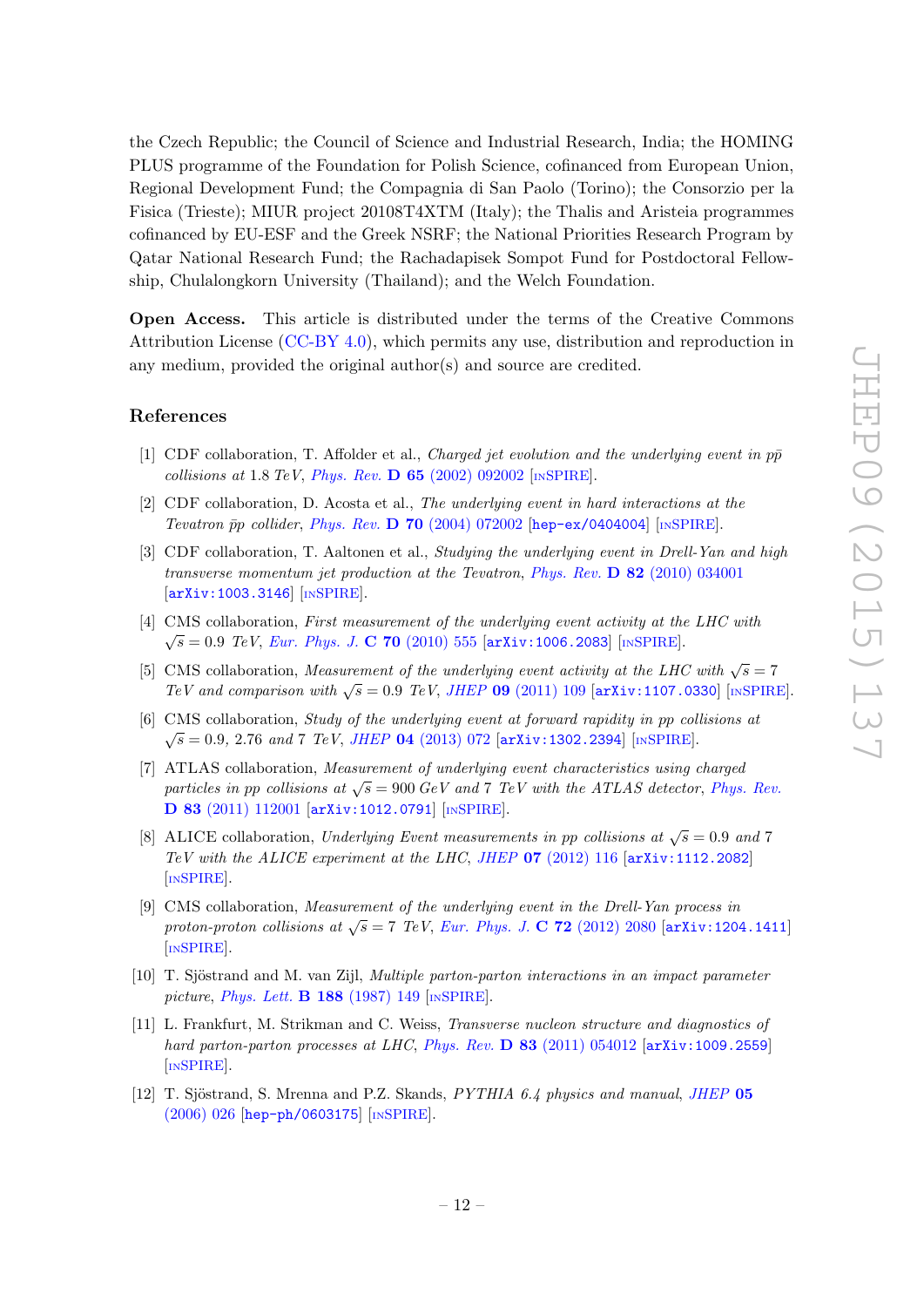- <span id="page-13-0"></span>[13] T. Sjöstrand, S. Mrenna and P.Z. Skands, A brief introduction to PYTHIA 8.1, [Comput.](http://dx.doi.org/10.1016/j.cpc.2008.01.036) [Phys. Commun.](http://dx.doi.org/10.1016/j.cpc.2008.01.036) 178 (2008) 852 [[arXiv:0710.3820](http://arxiv.org/abs/0710.3820)] [IN[SPIRE](http://inspirehep.net/search?p=find+EPRINT+arXiv:0710.3820)].
- <span id="page-13-1"></span>[14] M. Bähr et al.,  $Hervig++ physics and manual, Eur. Phys. J. C 58 (2008) 639 [NSPIRE].$  $Hervig++ physics and manual, Eur. Phys. J. C 58 (2008) 639 [NSPIRE].$  $Hervig++ physics and manual, Eur. Phys. J. C 58 (2008) 639 [NSPIRE].$  $Hervig++ physics and manual, Eur. Phys. J. C 58 (2008) 639 [NSPIRE].$  $Hervig++ physics and manual, Eur. Phys. J. C 58 (2008) 639 [NSPIRE].$
- <span id="page-13-2"></span>[15] T. Sjöstrand and P.Z. Skands, Transverse-momentum-ordered showers and interleaved multiple interactions, [Eur. Phys. J.](http://dx.doi.org/10.1140/epjc/s2004-02084-y) C 39 (2005) 129  $[hep-ph/0408302]$  $[hep-ph/0408302]$  $[hep-ph/0408302]$   $[NSPIRE]$  $[NSPIRE]$  $[NSPIRE]$ .
- <span id="page-13-3"></span>[16] B. Andersson, G. Gustafson, G. Ingelman and T. Sjöstrand, Parton fragmentation and string dynamics, [Phys. Rept.](http://dx.doi.org/10.1016/0370-1573(83)90080-7)  $97$  (1983) 31 [IN[SPIRE](http://inspirehep.net/search?p=find+J+Phys.Rept.,97,31)].
- <span id="page-13-4"></span>[17] CMS collaboration, Underlying event tunes and double parton scattering. [CMS-PAS-GEN-14-001](http://cds.cern.ch/record/1697700) (2014).
- <span id="page-13-5"></span>[18] R. Corke and T. Sjöstrand, *Interleaved parton showers and tuning prospects*, *[JHEP](http://dx.doi.org/10.1007/JHEP03(2011)032)* 03 [\(2011\) 032](http://dx.doi.org/10.1007/JHEP03(2011)032) [[arXiv:1011.1759](http://arxiv.org/abs/1011.1759)] [IN[SPIRE](http://inspirehep.net/search?p=find+EPRINT+arXiv:1011.1759)].
- <span id="page-13-6"></span>[19] M.H. Seymour and A. Siodmok, Constraining MPI models using  $\sigma_{eff}$  and recent Tevatron and LHC Underlying Event data, JHEP 10 [\(2013\) 113](http://dx.doi.org/10.1007/JHEP10(2013)113) [[arXiv:1307.5015](http://arxiv.org/abs/1307.5015)] [IN[SPIRE](http://inspirehep.net/search?p=find+EPRINT+arXiv:1307.5015)].
- <span id="page-13-7"></span>[20] J. Pumplin, D.R. Stump, J. Huston, H.L. Lai, P.M. Nadolsky and W.K. Tung, New generation of parton distributions with uncertainties from global QCD analysis, [JHEP](http://dx.doi.org/10.1088/1126-6708/2002/07/012) 07 [\(2002\) 012](http://dx.doi.org/10.1088/1126-6708/2002/07/012) [[hep-ph/0201195](http://arxiv.org/abs/hep-ph/0201195)] [IN[SPIRE](http://inspirehep.net/search?p=find+EPRINT+hep-ph/0201195)].
- <span id="page-13-8"></span>[21] R. Field, Early LHC underlying event data — Findings and surprises, [arXiv:1010.3558](http://arxiv.org/abs/1010.3558) [IN[SPIRE](http://inspirehep.net/search?p=find+EPRINT+arXiv:1010.3558)].
- <span id="page-13-9"></span>[22] J. Allison et al., *GEANT4* developments and applications, *[IEEE Trans. Nucl. Sci.](http://dx.doi.org/10.1109/TNS.2006.869826)* 53 (2006) [270.](http://dx.doi.org/10.1109/TNS.2006.869826)
- <span id="page-13-10"></span>[23] CMS collaboration, Description and performance of track and primary-vertex reconstruction with the CMS tracker,  $2014$  JINST 9 [P10009](http://dx.doi.org/10.1088/1748-0221/9/10/P10009)  $\left[$ [arXiv:1405.6569](http://arxiv.org/abs/1405.6569) $\right]$  [IN[SPIRE](http://inspirehep.net/search?p=find+EPRINT+arXiv:1405.6569)].
- <span id="page-13-11"></span>[24] CMS collaboration, The CMS experiment at the CERN LHC, 2008 JINST 3 [S08004](http://dx.doi.org/10.1088/1748-0221/3/08/S08004) [IN[SPIRE](http://inspirehep.net/search?p=find+J+JINST,3,S08004)].
- <span id="page-13-12"></span>[25] CMS collaboration, CMS tracking performance results from early LHC operation, [Eur. Phys.](http://dx.doi.org/10.1140/epjc/s10052-010-1491-3) J. C 70 [\(2010\) 1165](http://dx.doi.org/10.1140/epjc/s10052-010-1491-3) [[arXiv:1007.1988](http://arxiv.org/abs/1007.1988)] [IN[SPIRE](http://inspirehep.net/search?p=find+EPRINT+arXiv:1007.1988)].
- <span id="page-13-13"></span>[26] CMS Collaboration, Performance of jet reconstruction with charged tracks only, [CMS-PAS-JME-08-001](http://cds.cern.ch/record/1198681) (2008).
- <span id="page-13-14"></span>[27] G.P. Salam and G. Soyez, A practical seedless infrared-safe cone jet algorithm, [JHEP](http://dx.doi.org/10.1088/1126-6708/2007/05/086) 05 [\(2007\) 086](http://dx.doi.org/10.1088/1126-6708/2007/05/086) [[arXiv:0704.0292](http://arxiv.org/abs/0704.0292)] [IN[SPIRE](http://inspirehep.net/search?p=find+EPRINT+arXiv:0704.0292)].
- <span id="page-13-15"></span>[28] M. Cacciari, G.P. Salam and G. Soyez, The anti- $k_t$  jet clustering algorithm, JHEP 04 [\(2008\)](http://dx.doi.org/10.1088/1126-6708/2008/04/063) [063](http://dx.doi.org/10.1088/1126-6708/2008/04/063) [[arXiv:0802.1189](http://arxiv.org/abs/0802.1189)] [IN[SPIRE](http://inspirehep.net/search?p=find+EPRINT+arXiv:0802.1189)].
- <span id="page-13-16"></span>[29] J. Pumplin, Hard underlying event correction to inclusive jet cross-sections, [Phys. Rev.](http://dx.doi.org/10.1103/PhysRevD.57.5787) D 57 [\(1998\) 5787](http://dx.doi.org/10.1103/PhysRevD.57.5787) [[hep-ph/9708464](http://arxiv.org/abs/hep-ph/9708464)] [IN[SPIRE](http://inspirehep.net/search?p=find+EPRINT+hep-ph/9708464)].
- <span id="page-13-17"></span>[30] G. D'Agostini, A multidimensional unfolding method based on Bayes' theorem, [Nucl.](http://dx.doi.org/10.1016/0168-9002(95)00274-X) [Instrum. Meth.](http://dx.doi.org/10.1016/0168-9002(95)00274-X) **A 362** (1995) 487 [IN[SPIRE](http://inspirehep.net/search?p=find+J+Nucl.Instr.Meth.,A362,487)].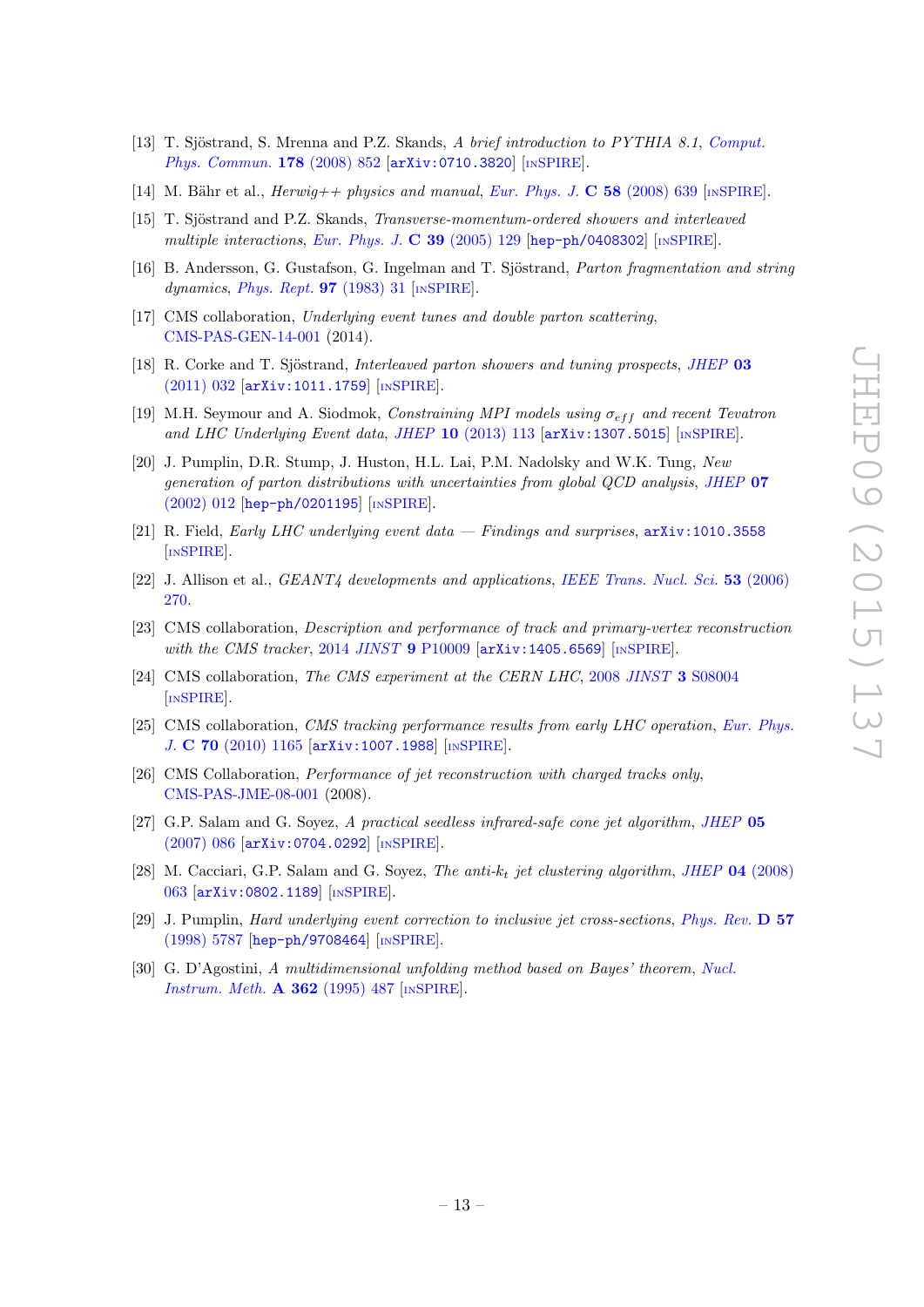#### The CMS collaboration

#### <span id="page-14-0"></span>Yerevan Physics Institute, Yerevan, Armenia

V. Khachatryan, A.M. Sirunyan, A. Tumasyan

#### Institut für Hochenergiephysik der OeAW, Wien, Austria

W. Adam, E. Asilar, T. Bergauer, J. Brandstetter, E. Brondolin, M. Dragicevic, J. Erö, M. Flechl, M. Friedl, R. Frühwirth<sup>1</sup>, V.M. Ghete, C. Hartl, N. Hörmann, J. Hrubec, M. Jeitler<sup>1</sup>, V. Knünz, A. König, M. Krammer<sup>1</sup>, I. Krätschmer, D. Liko, T. Matsushita, I. Mikulec, D. Rabady<sup>2</sup>, B. Rahbaran, H. Rohringer, J. Schieck<sup>1</sup>, R. Schöfbeck, J. Strauss, W. Treberer-Treberspurg, W. Waltenberger, C.-E. Wulz<sup>1</sup>

#### National Centre for Particle and High Energy Physics, Minsk, Belarus

V. Mossolov, N. Shumeiko, J. Suarez Gonzalez

#### Universiteit Antwerpen, Antwerpen, Belgium

S. Alderweireldt, T. Cornelis, E.A. De Wolf, X. Janssen, A. Knutsson, J. Lauwers, S. Luyckx, S. Ochesanu, R. Rougny, M. Van De Klundert, H. Van Haevermaet, P. Van Mechelen, N. Van Remortel, A. Van Spilbeeck

#### Vrije Universiteit Brussel, Brussel, Belgium

S. Abu Zeid, F. Blekman, J. D'Hondt, N. Daci, I. De Bruyn, K. Deroover, N. Heracleous, J. Keaveney, S. Lowette, L. Moreels, A. Olbrechts, Q. Python, D. Strom, S. Tavernier, W. Van Doninck, P. Van Mulders, G.P. Van Onsem, I. Van Parijs

#### Université Libre de Bruxelles, Bruxelles, Belgium

P. Barria, C. Caillol, B. Clerbaux, G. De Lentdecker, H. Delannoy, D. Dobur, G. Fasanella, L. Favart, A.P.R. Gay, A. Grebenyuk, T. Lenzi, A. Léonard, T. Maerschalk, A. Mohammadi, L. Perniè, A. Randle-conde, T. Reis, T. Seva, C. Vander Velde, P. Vanlaer, J. Wang, R. Yonamine, F. Zenoni, F. Zhang<sup>3</sup>

#### Ghent University, Ghent, Belgium

K. Beernaert, L. Benucci, A. Cimmino, S. Crucy, A. Fagot, G. Garcia, M. Gul, J. Mccartin, A.A. Ocampo Rios, D. Poyraz, D. Ryckbosch, S. Salva, M. Sigamani, N. Strobbe, M. Tytgat, W. Van Driessche, E. Yazgan, N. Zaganidis

#### Université Catholique de Louvain, Louvain-la-Neuve, Belgium

S. Basegmez, C. Beluffi<sup>4</sup>, O. Bondu, G. Bruno, R. Castello, A. Caudron, L. Ceard, G.G. Da Silveira, C. Delaere, D. Favart, L. Forthomme, A. Giammanco<sup>5</sup>, J. Hollar, A. Jafari, P. Jez, M. Komm, V. Lemaitre, A. Mertens, C. Nuttens, L. Perrini, A. Pin, K. Piotrzkowski, A. Popov<sup>6</sup> , L. Quertenmont, M. Selvaggi, M. Vidal Marono

#### Université de Mons, Mons, Belgium

N. Beliy, T. Caebergs, G.H. Hammad

#### Centro Brasileiro de Pesquisas Fisicas, Rio de Janeiro, Brazil

W.L. Aldá Júnior, G.A. Alves, L. Brito, M. Correa Martins Junior, T. Dos Reis Martins, C. Hensel, C. Mora Herrera, A. Moraes, M.E. Pol, P. Rebello Teles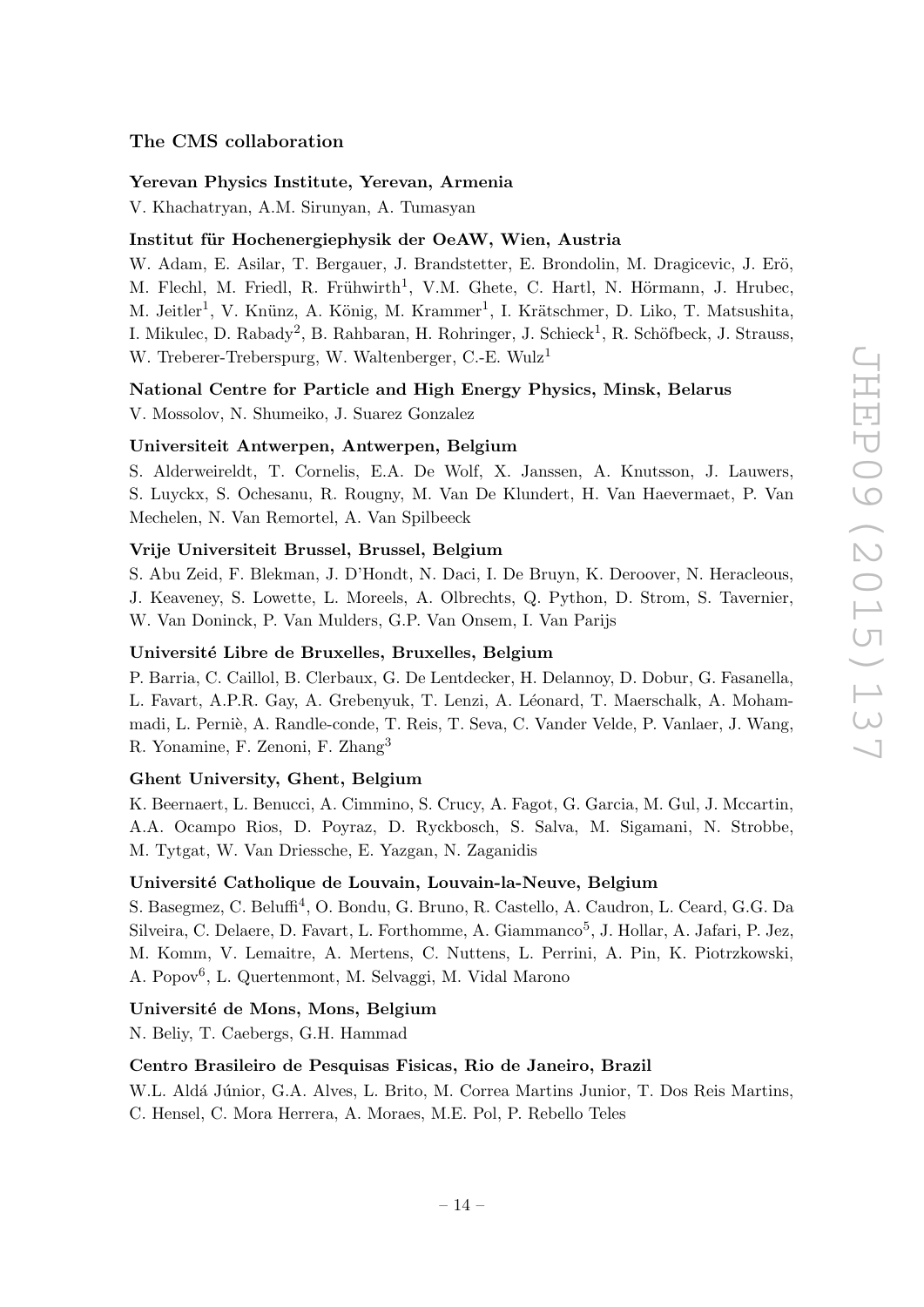#### Universidade do Estado do Rio de Janeiro, Rio de Janeiro, Brazil

E. Belchior Batista Das Chagas, W. Carvalho, J. Chinellato<sup>7</sup>, A. Custódio, E.M. Da Costa, D. De Jesus Damiao, C. De Oliveira Martins, S. Fonseca De Souza, L.M. Huertas Guativa,

H. Malbouisson, D. Matos Figueiredo, L. Mundim, H. Nogima, W.L. Prado Da Silva,

A. Santoro, A. Sznajder, E.J. Tonelli Manganote<sup>7</sup>, A. Vilela Pereira

Universidade Estadual Paulista <sup>a</sup>, Universidade Federal do ABC  $^b$ , São Paulo,

# Brazil S. Ahuja<sup>a</sup>, C.A. Bernardes<sup>b</sup>, A. De Souza Santos<sup>b</sup>, S. Dogra<sup>a</sup>, T.R. Fernandez Perez Tomei<sup>a</sup>,

E.M. Gregores<sup>b</sup>, P.G. Mercadante<sup>b</sup>, C.S. Moon<sup>a, 8</sup>, S.F. Novaes<sup>a</sup>, Sandra S. Padula<sup>a</sup>, D. Romero Abad, J.C. Ruiz Vargas

#### Institute for Nuclear Research and Nuclear Energy, Sofia, Bulgaria

A. Aleksandrov, V. Genchev† , R. Hadjiiska, P. Iaydjiev, A. Marinov, S. Piperov, M. Rodozov, S. Stoykova, G. Sultanov, M. Vutova

#### University of Sofia, Sofia, Bulgaria

A. Dimitrov, I. Glushkov, L. Litov, B. Pavlov, P. Petkov

#### Institute of High Energy Physics, Beijing, China

M. Ahmad, J.G. Bian, G.M. Chen, H.S. Chen, M. Chen, T. Cheng, R. Du, C.H. Jiang, R. Plestina<sup>9</sup>, F. Romeo, S.M. Shaheen, J. Tao, C. Wang, Z. Wang, H. Zhang

### State Key Laboratory of Nuclear Physics and Technology, Peking University, Beijing, China

C. Asawatangtrakuldee, Y. Ban, Q. Li, S. Liu, Y. Mao, S.J. Qian, D. Wang, Z. Xu, W. Zou

#### Universidad de Los Andes, Bogota, Colombia

C. Avila, A. Cabrera, L.F. Chaparro Sierra, C. Florez, J.P. Gomez, B. Gomez Moreno, J.C. Sanabria

### University of Split, Faculty of Electrical Engineering, Mechanical Engineering and Naval Architecture, Split, Croatia

N. Godinovic, D. Lelas, D. Polic, I. Puljak

#### University of Split, Faculty of Science, Split, Croatia

Z. Antunovic, M. Kovac

#### Institute Rudjer Boskovic, Zagreb, Croatia

V. Brigljevic, K. Kadija, J. Luetic, L. Sudic

#### University of Cyprus, Nicosia, Cyprus

A. Attikis, G. Mavromanolakis, J. Mousa, C. Nicolaou, F. Ptochos, P.A. Razis, H. Rykaczewski

#### Charles University, Prague, Czech Republic

M. Bodlak, M. Finger $^{10}$ , M. Finger $\rm{Jr.}^{10}$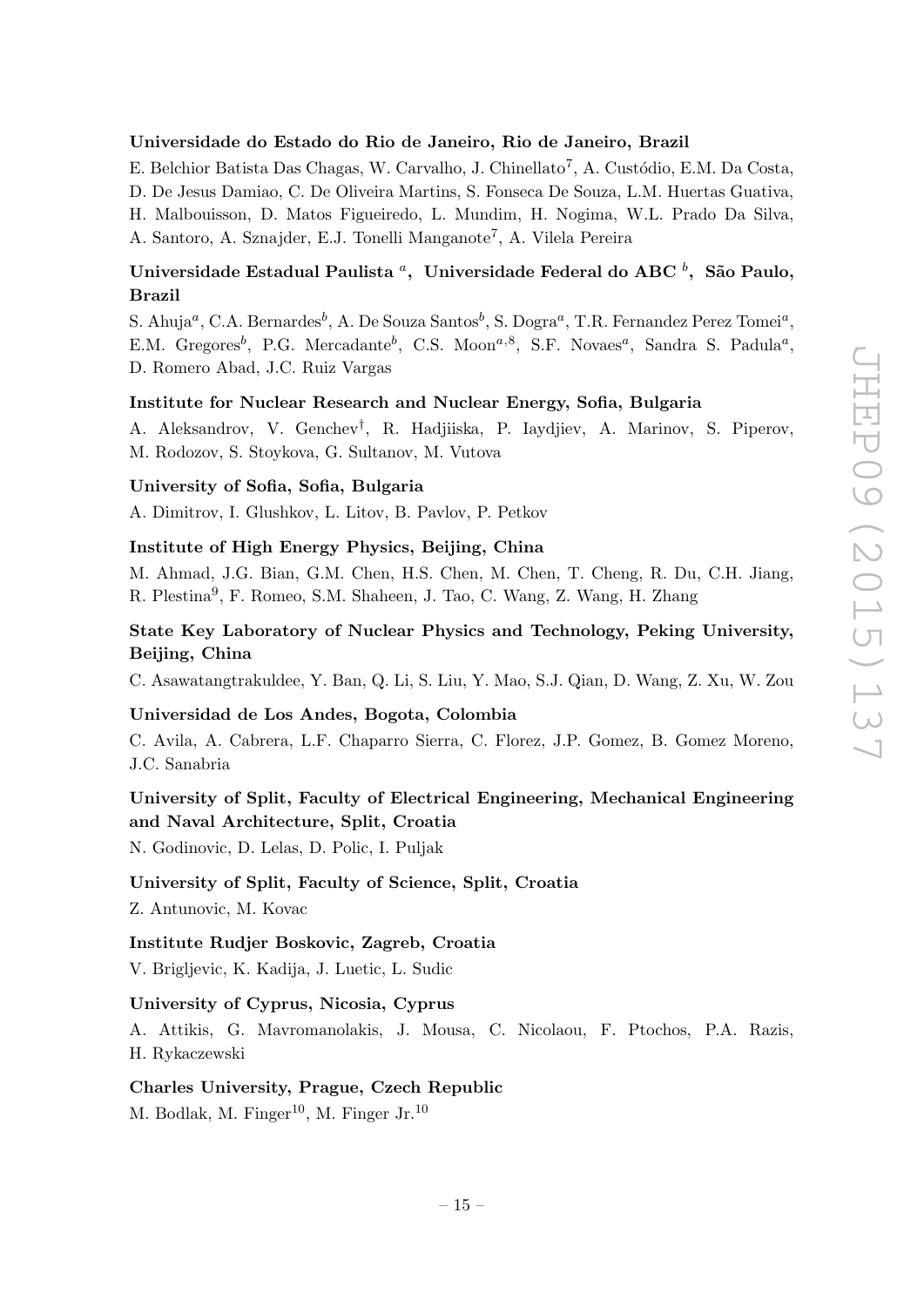### Academy of Scientific Research and Technology of the Arab Republic of Egypt, Egyptian Network of High Energy Physics, Cairo, Egypt

R. Aly<sup>11</sup>, S. Aly<sup>11</sup>, Y. Assran<sup>12</sup>, S. Elgammal<sup>13</sup>, A. Ellithi Kamel<sup>14</sup>, A. Lotfy<sup>15</sup>, M.A. Mahmoud<sup>15</sup>, A. Radi<sup>13,16</sup>, A. Sayed<sup>16,13</sup>

#### National Institute of Chemical Physics and Biophysics, Tallinn, Estonia

B. Calpas, M. Kadastik, M. Murumaa, M. Raidal, A. Tiko, C. Veelken

### Department of Physics, University of Helsinki, Helsinki, Finland

P. Eerola, J. Pekkanen, M. Voutilainen

#### Helsinki Institute of Physics, Helsinki, Finland

J. Härkönen, V. Karimäki, R. Kinnunen, T. Lampén, K. Lassila-Perini, S. Lehti, T. Lindén, P. Luukka, T. Mäenpää, T. Peltola, E. Tuominen, J. Tuominiemi, E. Tuovinen, L. Wendland

### Lappeenranta University of Technology, Lappeenranta, Finland

J. Talvitie, T. Tuuva

#### DSM/IRFU, CEA/Saclay, Gif-sur-Yvette, France

M. Besancon, F. Couderc, M. Dejardin, D. Denegri, B. Fabbro, J.L. Faure, C. Favaro, F. Ferri, S. Ganjour, A. Givernaud, P. Gras, G. Hamel de Monchenault, P. Jarry, E. Locci, M. Machet, J. Malcles, J. Rander, A. Rosowsky, M. Titov, A. Zghiche

### Laboratoire Leprince-Ringuet, Ecole Polytechnique, IN2P3-CNRS, Palaiseau, France

S. Baffioni, F. Beaudette, P. Busson, L. Cadamuro, E. Chapon, C. Charlot, T. Dahms, O. Davignon, N. Filipovic, A. Florent, R. Granier de Cassagnac, S. Lisniak, L. Mastrolorenzo, P. Min´e, I.N. Naranjo, M. Nguyen, C. Ochando, G. Ortona, P. Paganini, S. Regnard, R. Salerno, J.B. Sauvan, Y. Sirois, T. Strebler, Y. Yilmaz, A. Zabi

### Institut Pluridisciplinaire Hubert Curien, Université de Strasbourg, Université de Haute Alsace Mulhouse, CNRS/IN2P3, Strasbourg, France

J.-L. Agram17, J. Andrea, A. Aubin, D. Bloch, J.-M. Brom, M. Buttignol, E.C. Chabert, N. Chanon, C. Collard, E. Conte<sup>17</sup>, X. Coubez, J.-C. Fontaine<sup>17</sup>, D. Gelé, U. Goerlach, C. Goetzmann, A.-C. Le Bihan, J.A. Merlin<sup>2</sup>, K. Skovpen, P. Van Hove

# Centre de Calcul de l'Institut National de Physique Nucleaire et de Physique des Particules, CNRS/IN2P3, Villeurbanne, France

S. Gadrat

### Université de Lyon, Université Claude Bernard Lyon 1, CNRS-IN2P3, Institut de Physique Nucléaire de Lyon, Villeurbanne, France

S. Beauceron, C. Bernet, G. Boudoul, E. Bouvier, S. Brochet, C.A. Carrillo Montoya, J. Chasserat, R. Chierici, D. Contardo, B. Courbon, P. Depasse, H. El Mamouni, J. Fan, J. Fay, S. Gascon, M. Gouzevitch, B. Ille, I.B. Laktineh, M. Lethuillier, L. Mirabito, A.L. Pequegnot, S. Perries, J.D. Ruiz Alvarez, D. Sabes, L. Sgandurra, V. Sordini, M. Vander Donckt, P. Verdier, S. Viret, H. Xiao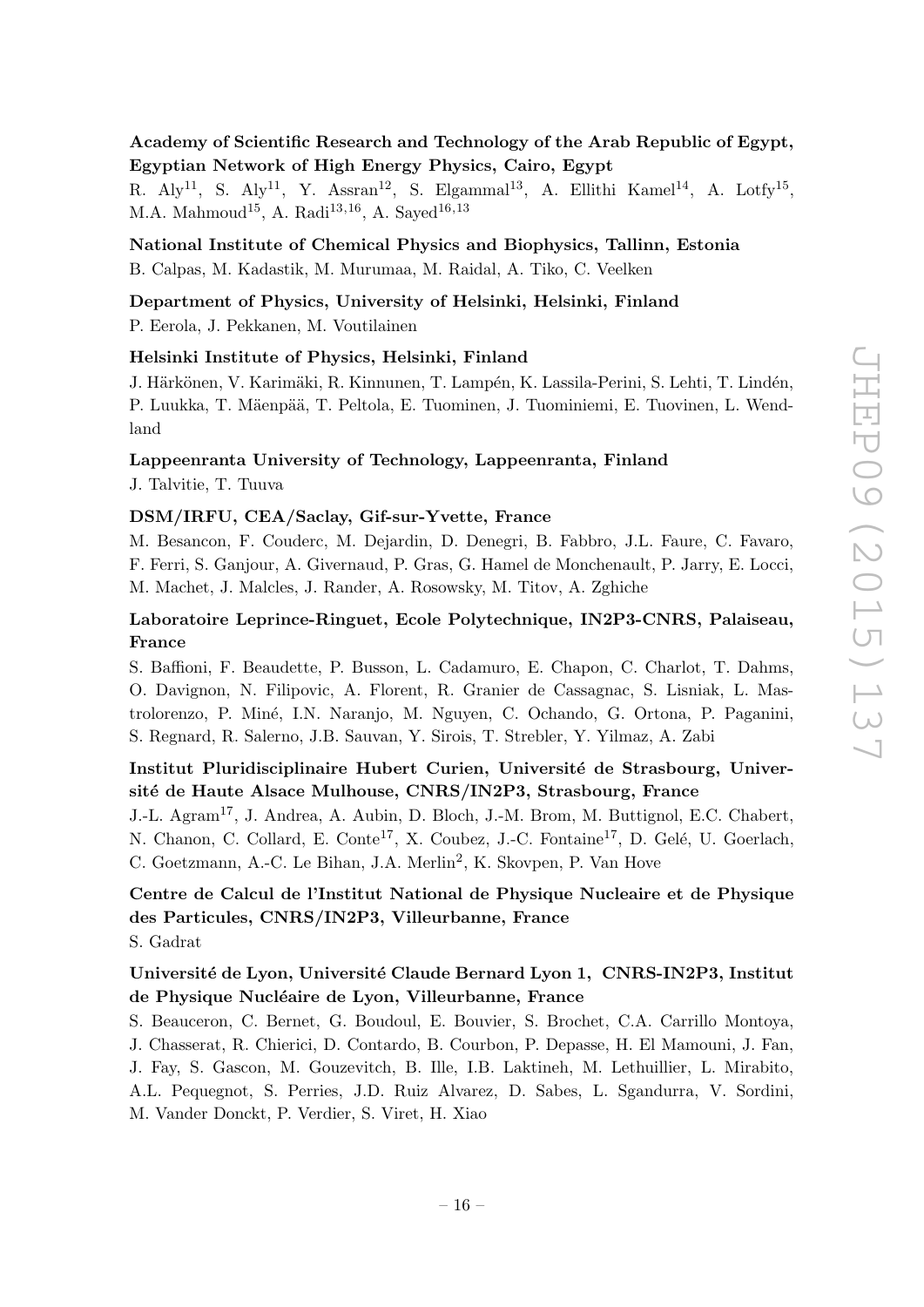#### Georgian Technical University, Tbilisi, Georgia

 $T.$  Toriashvili $^{18}$ 

Tbilisi State University, Tbilisi, Georgia I. Bagaturia<sup>19</sup>

#### RWTH Aachen University, I. Physikalisches Institut, Aachen, Germany

C. Autermann, S. Beranek, M. Edelhoff, L. Feld, A. Heister, M.K. Kiesel, K. Klein, M. Lipinski, A. Ostapchuk, M. Preuten, F. Raupach, J. Sammet, S. Schael, J.F. Schulte, T. Verlage, H. Weber, B. Wittmer, V. Zhukov<sup>6</sup>

### RWTH Aachen University, III. Physikalisches Institut A, Aachen, Germany M. Ata, M. Brodski, E. Dietz-Laursonn, D. Duchardt, M. Endres, M. Erdmann, S. Erdweg, T. Esch, R. Fischer, A. Güth, T. Hebbeker, C. Heidemann, K. Hoepfner, D. Klingebiel, S. Knutzen, P. Kreuzer, M. Merschmeyer, A. Meyer, P. Millet, M. Olschewski, K. Padeken,

P. Papacz, T. Pook, M. Radziej, H. Reithler, M. Rieger, F. Scheuch, L. Sonnenschein, D. Teyssier, S. Thüer

#### RWTH Aachen University, III. Physikalisches Institut B, Aachen, Germany

V. Cherepanov, Y. Erdogan, G. Flügge, H. Geenen, M. Geisler, F. Hoehle, B. Kargoll, T. Kress, Y. Kuessel, A. Künsken, J. Lingemann<sup>2</sup>, A. Nehrkorn, A. Nowack, I.M. Nugent, C. Pistone, O. Pooth, A. Stahl

#### Deutsches Elektronen-Synchrotron, Hamburg, Germany

M. Aldaya Martin, I. Asin, N. Bartosik, O. Behnke, U. Behrens, A.J. Bell, K. Borras, A. Burgmeier, A. Cakir, L. Calligaris, A. Campbell, S. Choudhury, F. Costanza, C. Diez Pardos, G. Dolinska, S. Dooling, T. Dorland, G. Eckerlin, D. Eckstein, T. Eichhorn, G. Flucke, E. Gallo, J. Garay Garcia, A. Geiser, A. Gizhko, P. Gunnellini, J. Hauk, M. Hempel<sup>20</sup>, H. Jung, A. Kalogeropoulos, O. Karacheban<sup>20</sup>, M. Kasemann, P. Katsas, J. Kieseler, C. Kleinwort, I. Korol, W. Lange, J. Leonard, K. Lipka, A. Lobanov, W. Lohmann<sup>20</sup>, R. Mankel, I. Marfin<sup>20</sup>, I.-A. Melzer-Pellmann, A.B. Meyer, G. Mittag, J. Mnich, A. Mussgiller, S. Naumann-Emme, A. Nayak, E. Ntomari, H. Perrey, D. Pitzl, R. Placakyte, A. Raspereza, P.M. Ribeiro Cipriano, B. Roland, M.O. Sahin, J. Salfeld-Nebgen, P. Saxena, T. Schoerner-Sadenius, M. Schröder, C. Seitz, S. Spannagel, K.D. Trippkewitz, C. Wissing

#### University of Hamburg, Hamburg, Germany

V. Blobel, M. Centis Vignali, A.R. Draeger, J. Erfle, E. Garutti, K. Goebel, D. Gonzalez, M. Görner, J. Haller, M. Hoffmann, R.S. Höing, A. Junkes, R. Klanner, R. Kogler, T. Lapsien, T. Lenz, I. Marchesini, D. Marconi, D. Nowatschin, J. Ott, F. Pantaleo<sup>2</sup>, T. Peiffer, A. Perieanu, N. Pietsch, J. Poehlsen, D. Rathjens, C. Sander, H. Schettler, P. Schleper, E. Schlieckau, A. Schmidt, J. Schwandt, M. Seidel, V. Sola, H. Stadie, G. Steinbrück, H. Tholen, D. Troendle, E. Usai, L. Vanelderen, A. Vanhoefer

#### Institut für Experimentelle Kernphysik, Karlsruhe, Germany

M. Akbiyik, C. Barth, C. Baus, J. Berger, C. Böser, E. Butz, T. Chwalek, F. Colombo, W. De Boer, A. Descroix, A. Dierlamm, M. Feindt, F. Frensch, M. Giffels, A. Gilbert,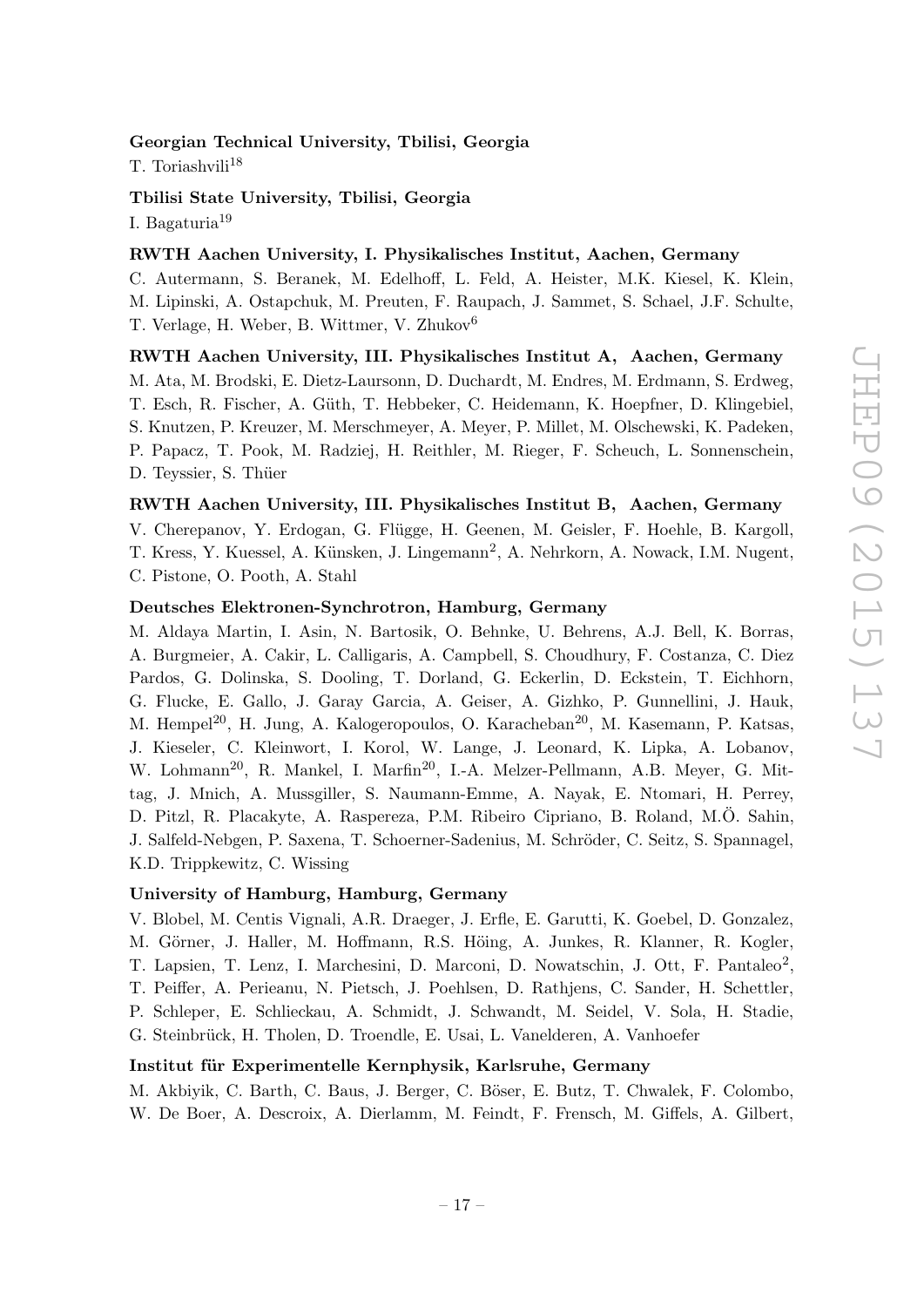F. Hartmann<sup>2</sup>, U. Husemann, F. Kassel<sup>2</sup>, I. Katkov<sup>6</sup>, A. Kornmayer<sup>2</sup>, P. Lobelle Pardo, M.U. Mozer, T. Müller, Th. Müller, M. Plagge, G. Quast, K. Rabbertz, S. Röcker, F. Roscher, H.J. Simonis, F.M. Stober, R. Ulrich, J. Wagner-Kuhr, S. Wayand, T. Weiler, C. Wöhrmann, R. Wolf

### Institute of Nuclear and Particle Physics (INPP), NCSR Demokritos, Aghia Paraskevi, Greece

G. Anagnostou, G. Daskalakis, T. Geralis, V.A. Giakoumopoulou, A. Kyriakis, D. Loukas, A. Markou, A. Psallidas, I. Topsis-Giotis

#### University of Athens, Athens, Greece

A. Agapitos, S. Kesisoglou, A. Panagiotou, N. Saoulidou, E. Tziaferi

#### University of Ioánnina, Ioánnina, Greece

I. Evangelou, G. Flouris, C. Foudas, P. Kokkas, N. Loukas, N. Manthos, I. Papadopoulos, E. Paradas, J. Strologas

#### Wigner Research Centre for Physics, Budapest, Hungary

G. Bencze, C. Hajdu, A. Hazi, P. Hidas, D. Horvath<sup>21</sup>, F. Sikler, V. Veszpremi, G. Vesztergombi<sup>22</sup>, A.J. Zsigmond

Institute of Nuclear Research ATOMKI, Debrecen, Hungary

N. Beni, S. Czellar, J. Karancsi<sup>23</sup>, J. Molnar, Z. Szillasi

### University of Debrecen, Debrecen, Hungary

M. Bartók<sup>24</sup>, A. Makovec, P. Raics, Z.L. Trocsanyi, B. Ujvari

### National Institute of Science Education and Research, Bhubaneswar, India P. Mal, K. Mandal, N. Sahoo, S.K. Swain

Panjab University, Chandigarh, India S. Bansal, S.B. Beri, V. Bhatnagar, R. Chawla, R. Gupta, U.Bhawandeep, A.K. Kalsi,

A. Kaur, M. Kaur, R. Kumar, A. Mehta, M. Mittal, N. Nishu, J.B. Singh, G. Walia

#### University of Delhi, Delhi, India

Ashok Kumar, Arun Kumar, A. Bhardwaj, B.C. Choudhary, R.B. Garg, A. Kumar, S. Malhotra, M. Naimuddin, K. Ranjan, R. Sharma, V. Sharma

#### Saha Institute of Nuclear Physics, Kolkata, India

S. Banerjee, S. Bhattacharya, K. Chatterjee, S. Dey, S. Dutta, Sa. Jain, Sh. Jain, R. Khurana, N. Majumdar, A. Modak, K. Mondal, S. Mukherjee, S. Mukhopadhyay, A. Roy, D. Roy, S. Roy Chowdhury, S. Sarkar, M. Sharan

#### Bhabha Atomic Research Centre, Mumbai, India

A. Abdulsalam, R. Chudasama, D. Dutta, V. Jha, V. Kumar, A.K. Mohanty<sup>2</sup>, L.M. Pant, P. Shukla, A. Topkar

### Tata Institute of Fundamental Research, Mumbai, India

T. Aziz, S. Banerjee, S. Bhowmik25, R.M. Chatterjee, R.K. Dewanjee, S. Dugad, S. Ganguly, S. Ghosh, M. Guchait, A. Gurtu<sup>26</sup>, G. Kole, S. Kumar, B. Mahakud, M. Maity<sup>25</sup>,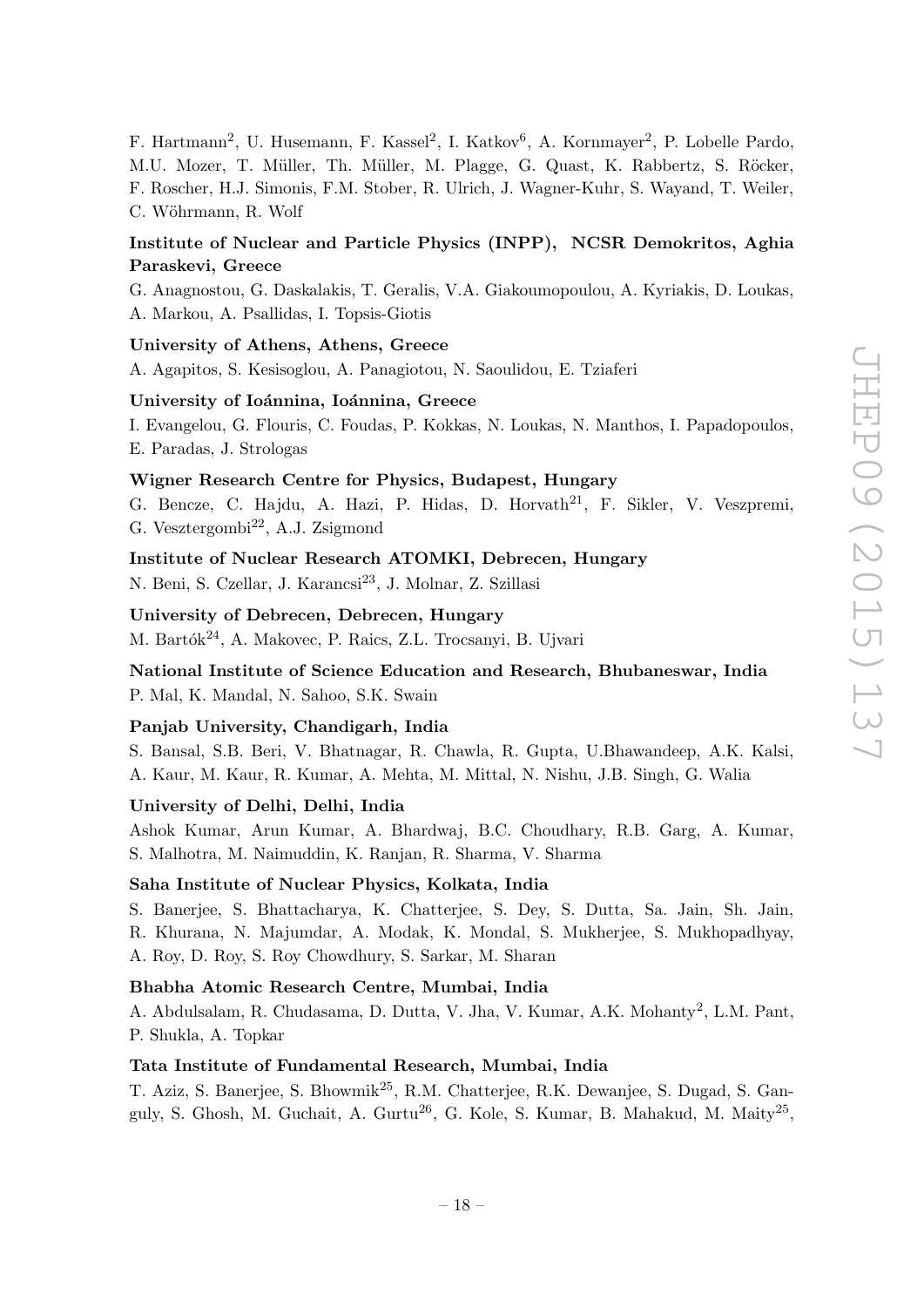G. Majumder, K. Mazumdar, S. Mitra, G.B. Mohanty, B. Parida, T. Sarkar<sup>25</sup>, K. Sudhakar, N. Sur, B. Sutar, N. Wickramage<sup>27</sup>

### Indian Institute of Science Education and Research (IISER), Pune, India S. Sharma

#### Institute for Research in Fundamental Sciences (IPM), Tehran, Iran

H. Bakhshiansohi, H. Behnamian, S.M. Etesami28, A. Fahim29, R. Goldouzian, M. Khakzad, M. Mohammadi Najafabadi, M. Naseri, S. Paktinat Mehdiabadi, F. Rezaei Hosseinabadi, B. Safarzadeh<sup>30</sup>, M. Zeinali

#### University College Dublin, Dublin, Ireland

M. Felcini, M. Grunewald

INFN Sezione di Bari <sup>a</sup>, Università di Bari  $^b$ , Politecnico di Bari  $^c$ , Bari, Italy M. Abbrescia<sup>a,b</sup>, C. Calabria<sup>a,b</sup>, C. Caputo<sup>a,b</sup>, S.S. Chhibra<sup>a,b</sup>, A. Colaleo<sup>a</sup>, D. Creanza<sup>a,c</sup>, L. Cristella<sup>a,b</sup>, N. De Filippis<sup>a,c</sup>, M. De Palma<sup>a,b</sup>, L. Fiore<sup>a</sup>, G. Iaselli<sup>a,c</sup>, G. Maggi<sup>a,c</sup>, M. Maggi<sup>a</sup>, G. Miniello<sup>a,b</sup>, S. My<sup>a,c</sup>, S. Nuzzo<sup>a,b</sup>, A. Pompili<sup>a,b</sup>, G. Pugliese<sup>a,c</sup>, R. Radogna<sup>a,b</sup>, A. Ranieri<sup>a</sup>, G. Selvaggi<sup>a,b</sup>, L. Silvestris<sup>a,2</sup>, R. Venditti<sup>a,b</sup>, P. Verwilligen<sup>a</sup>

### INFN Sezione di Bologna <sup>a</sup>, Università di Bologna  $^b$ , Bologna, Italy

G. Abbiendi<sup>a</sup>, C. Battilana<sup>2</sup>, A.C. Benvenuti<sup>a</sup>, D. Bonacorsi<sup>a,b</sup>, S. Braibant-Giacomelli<sup>a,b</sup>, L. Brigliadori<sup>a,b</sup>, R. Campanini<sup>a,b</sup>, P. Capiluppi<sup>a,b</sup>, A. Castro<sup>a,b</sup>, F.R. Cavallo<sup>a</sup>, G. Codispoti<sup>a,b</sup>, M. Cuffiani<sup>a,b</sup>, G.M. Dallavalle<sup>a</sup>, F. Fabbri<sup>a</sup>, A. Fanfani<sup>a,b</sup>, D. Fasanella<sup>a,b</sup>, P. Giacomelli<sup>a</sup>, C. Grandi<sup>a</sup>, L. Guiducci<sup>a,b</sup>, S. Marcellini<sup>a</sup>, G. Masetti<sup>a</sup>, A. Montanari<sup>a</sup>, F.L. Navarria<sup>a,b</sup>, A. Perrotta<sup>a</sup>, A.M. Rossi<sup>a,b</sup>, T. Rovelli<sup>a,b</sup>, G.P. Siroli<sup>a,b</sup>, N. Tosi<sup>a,b</sup>, R. Travaglini<sup>a,b</sup>

INFN Sezione di Catania <sup>a</sup>, Università di Catania <sup>b</sup>, CSFNSM <sup>c</sup>, Catania, Italy G. Cappello<sup>a</sup>, M. Chiorboli<sup>a,b</sup>, S. Costa<sup>a,b</sup>, F. Giordano<sup>a</sup>, R. Potenza<sup>a,b</sup>, A. Tricomi<sup>a,b</sup>, C. Tuve<sup> $a,b$ </sup>

### INFN Sezione di Firenze <sup>a</sup>, Università di Firenze  $^b$ , Firenze, Italy

G. Barbagli<sup>a</sup>, V. Ciulli<sup>a,b</sup>, C. Civinini<sup>a</sup>, R. D'Alessandro<sup>a,b</sup>, E. Focardi<sup>a,b</sup>, S. Gonzi<sup>a,b</sup>, V. Gori<sup>a,b</sup>, P. Lenzi<sup>a,b</sup>, M. Meschini<sup>a</sup>, S. Paoletti<sup>a</sup>, G. Sguazzoni<sup>a</sup>, A. Tropiano<sup>a,b</sup>, L. Viliani $a,b$ 

#### INFN Laboratori Nazionali di Frascati, Frascati, Italy

L. Benussi, S. Bianco, F. Fabbri, D. Piccolo

INFN Sezione di Genova  $^a,$  Università di Genova  $^b, \,$  Genova, Italy

V. Calvelli<sup>a,b</sup>, F. Ferro<sup>a</sup>, M. Lo Vetere<sup>a,b</sup>, E. Robutti<sup>a</sup>, S. Tosi<sup>a,b</sup>

### INFN Sezione di Milano-Bicocca <sup>a</sup>, Università di Milano-Bicocca <sup>b</sup>, Milano, Italy

M.E. Dinardo<sup>a,b</sup>, S. Fiorendi<sup>a,b</sup>, S. Gennai<sup>a</sup>, R. Gerosa<sup>a,b</sup>, A. Ghezzi<sup>a,b</sup>, P. Govoni<sup>a,b</sup>, S. Malvezzi<sup>a</sup>, R.A. Manzoni<sup>a,b</sup>, B. Marzocchi<sup>a,b,2</sup>, D. Menasce<sup>a</sup>, L. Moroni<sup>a</sup>, M. Paganoni<sup>a,b</sup>, D. Pedrini<sup>a</sup>, S. Ragazzi<sup>a,b</sup>, N. Redaelli<sup>a</sup>, T. Tabarelli de Fatis<sup>a,b</sup>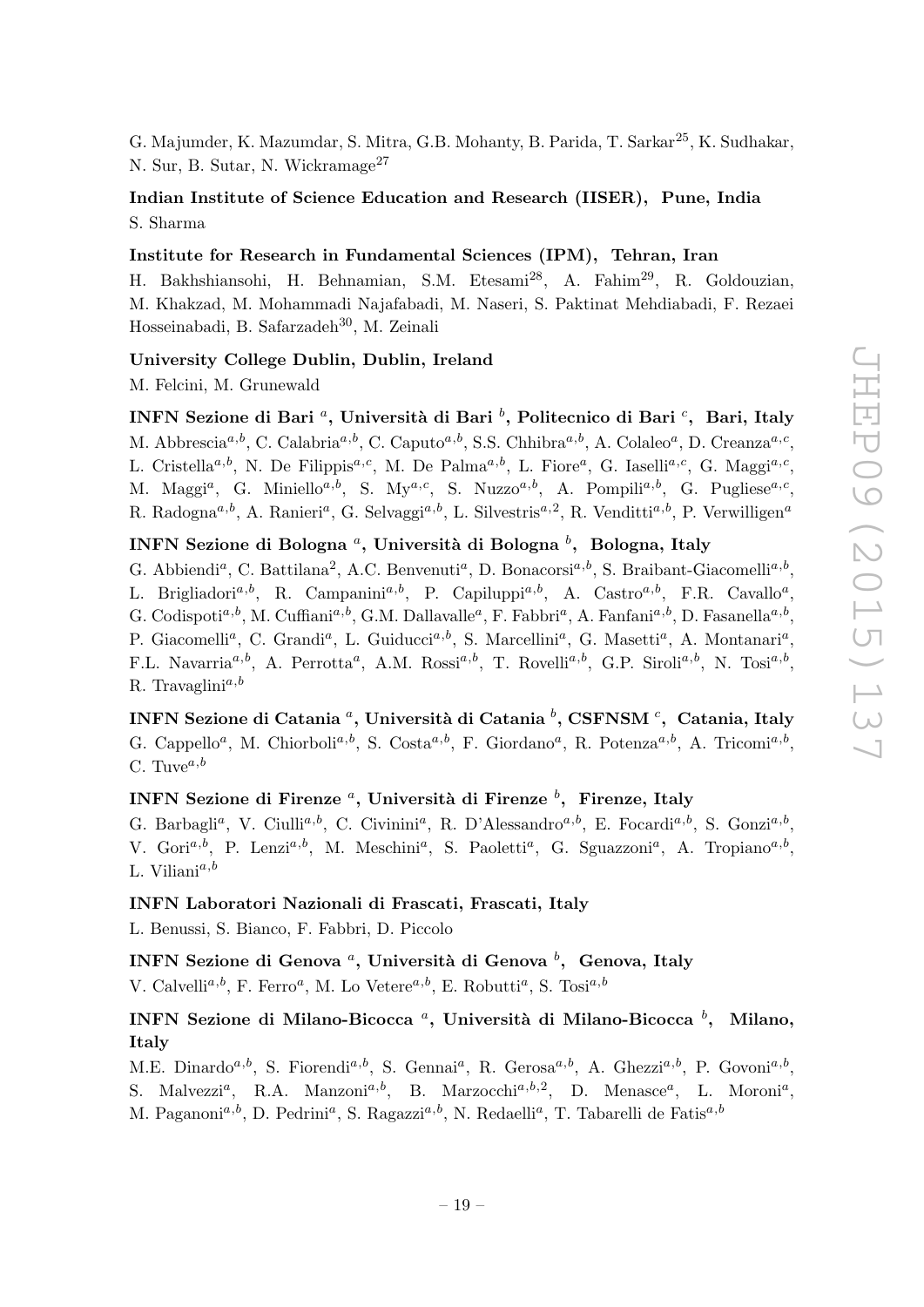### INFN Sezione di Napoli <sup>a</sup>, Università di Napoli 'Federico II'  $^b$ , Napoli, Italy, Università della Basilicata  $^c$ , Potenza, Italy, Università G. Marconi  $^d$ , Roma, Italy

S. Buontempo<sup>a</sup>, N. Cavallo<sup>a,c</sup>, S. Di Guida<sup>a,d,2</sup>, M. Esposito<sup>a,b</sup>, F. Fabozzi<sup>a,c</sup>, A.O.M. Iorio<sup>a,b</sup>, G. Lanza<sup>a</sup>, L. Lista<sup>a</sup>, S. Meola<sup>a,d,2</sup>, M. Merola<sup>a</sup>, P. Paolucci<sup>a,2</sup>, C. Sciacca<sup> $a,b$ </sup>, F. Thyssen

### INFN Sezione di Padova <sup>a</sup>, Università di Padova  $^b$ , Padova, Italy, Università di  $Trento<sup>c</sup>$ , Trento, Italy

P. Azzi<sup>a, 2</sup>, N. Bacchetta<sup>a</sup>, M. Bellato<sup>a</sup>, D. Bisello<sup>a, b</sup>, R. Carlin<sup>a, b</sup>, A. Carvalho Antunes De Oliveira<sup>a,b</sup>, P. Checchia<sup>a</sup>, M. Dall'Osso<sup>a,b,2</sup>, T. Dorigo<sup>a</sup>, S. Fantinel<sup>a</sup>, F. Fanzago<sup>a</sup>, F. Gasparini<sup>a,b</sup>, U. Gasparini<sup>a,b</sup>, A. Gozzelino<sup>a</sup>, S. Lacaprara<sup>a</sup>, M. Margoni<sup>a,b</sup>, A.T. Meneguzzo<sup>a,b</sup>, J. Pazzini<sup>a,b</sup>, N. Pozzobon<sup>a,b</sup>, P. Ronchese<sup>a,b</sup>, F. Simonetto<sup>a,b</sup>, E. Torassa<sup>a</sup>, M. Tosi<sup>a,b</sup>, M. Zanetti, P. Zotto<sup>a,b</sup>, A. Zucchetta<sup>a,b,2</sup>, G. Zumerle<sup>a,b</sup>

### INFN Sezione di Pavia  $^a,$  Università di Pavia  $^b, \, \,$  Pavia, Italy

A. Braghieri<sup>a</sup>, M. Gabusi<sup>a,b</sup>, A. Magnani<sup>a</sup>, S.P. Ratti<sup>a,b</sup>, V. Re<sup>a</sup>, C. Riccardi<sup>a,b</sup>, P. Salvini<sup>a</sup>, I. Vai<sup>a</sup>, P. Vitulo<sup>a,b</sup>

### INFN Sezione di Perugia  $^a,$  Università di Perugia  $^b, \,$  Perugia, Italy

L. Alunni Solestizi<sup>a,b</sup>, M. Biasini<sup>a,b</sup>, G.M. Bilei<sup>a</sup>, D. Ciangottini<sup>a,b,2</sup>, L. Fanò<sup>a,b</sup>, P. Lariccia<sup>a,b</sup>, G. Mantovani<sup>a,b</sup>, M. Menichelli<sup>a</sup>, A. Saha<sup>a</sup>, A. Santocchia<sup>a,b</sup>, A. Spiezia<sup>a,b</sup>

### INFN Sezione di Pisa <sup>a</sup>, Università di Pisa <sup>b</sup>, Scuola Normale Superiore di Pisa<sup>c</sup>, Pisa, Italy

K. Androsov<sup>a, 31</sup>, P. Azzurri<sup>a</sup>, G. Bagliesi<sup>a</sup>, J. Bernardini<sup>a</sup>, T. Boccali<sup>a</sup>, G. Broccolo<sup>a, c</sup>, R. Castaldi<sup>a</sup>, M.A. Ciocci<sup>a,31</sup>, R. Dell'Orso<sup>a</sup>, S. Donato<sup>a,c,2</sup>, G. Fedi, L. Foà<sup>a,c†</sup>, A. Giassi<sup>a</sup>, M.T. Grippo<sup>a,31</sup>, F. Ligabue<sup>a,c</sup>, T. Lomtadze<sup>a</sup>, L. Martini<sup>a,b</sup>, A. Messineo<sup>a,b</sup>, F. Palla<sup>a</sup>, A. Rizzi<sup>a,b</sup>, A. Savoy-Navarro<sup>a, 32</sup>, A.T. Serban<sup>a</sup>, P. Spagnolo<sup>a</sup>, P. Squillacioti<sup>a, 31</sup>, R. Tenchini<sup>a</sup>, G. Tonelli<sup>a,b</sup>, A. Venturi<sup>a</sup>, P.G. Verdini<sup>a</sup>

### INFN Sezione di Roma  $^a,$  Università di Roma  $^b, \, \,$  Roma, Italy

L. Barone<sup>a,b</sup>, F. Cavallari<sup>a</sup>, G. D'imperio<sup>a,b,2</sup>, D. Del Re<sup>a,b</sup>, M. Diemoz<sup>a</sup>, S. Gelli<sup>a,b</sup>, C. Jorda<sup>a</sup>, E. Longo<sup>a,b</sup>, F. Margaroli<sup>a,b</sup>, P. Meridiani<sup>a</sup>, F. Micheli<sup>a,b</sup>, G. Organtini<sup>a,b</sup>, R. Paramatti<sup>a</sup>, F. Preiato<sup>a,b</sup>, S. Rahatlou<sup>a,b</sup>, C. Rovelli<sup>a</sup>, F. Santanastasio<sup>a,b</sup>, P. Traczyk $a,b,2$ 

### INFN Sezione di Torino <sup>a</sup>, Università di Torino  $^b,$  Torino, Italy, Università del Piemonte Orientale  $^c$ , Novara, Italy

N. Amapane<sup>a,b</sup>, R. Arcidiacono<sup>a,c,2</sup>, S. Argiro<sup>a,b</sup>, M. Arneodo<sup>a,c</sup>, R. Bellan<sup>a,b</sup>, C. Biino<sup>a</sup>, N. Cartiglia<sup>a</sup>, M. Costa<sup>a,b</sup>, R. Covarelli<sup>a,b</sup>, A. Degano<sup>a,b</sup>, G. Dellacasa<sup>a</sup>, N. Demaria<sup>a</sup>, L. Finco<sup>a,b,2</sup>, C. Mariotti<sup>a</sup>, S. Maselli<sup>a</sup>, E. Migliore<sup>a,b</sup>, V. Monaco<sup>a,b</sup>, E. Monteil<sup>a,b</sup>, M. Musich<sup>a</sup>, M.M. Obertino<sup>a,b</sup>, L. Pacher<sup>a,b</sup>, N. Pastrone<sup>a</sup>, M. Pelliccioni<sup>a</sup>, G.L. Pinna Angioni<sup>a,b</sup>, F. Ravera<sup>a,b</sup>, A. Romero<sup>a,b</sup>, M. Ruspa<sup>a,c</sup>, R. Sacchi<sup>a,b</sup>, A. Solano<sup>a,b</sup>, A. Staiano<sup>a</sup>, U. Tamponi<sup>a</sup>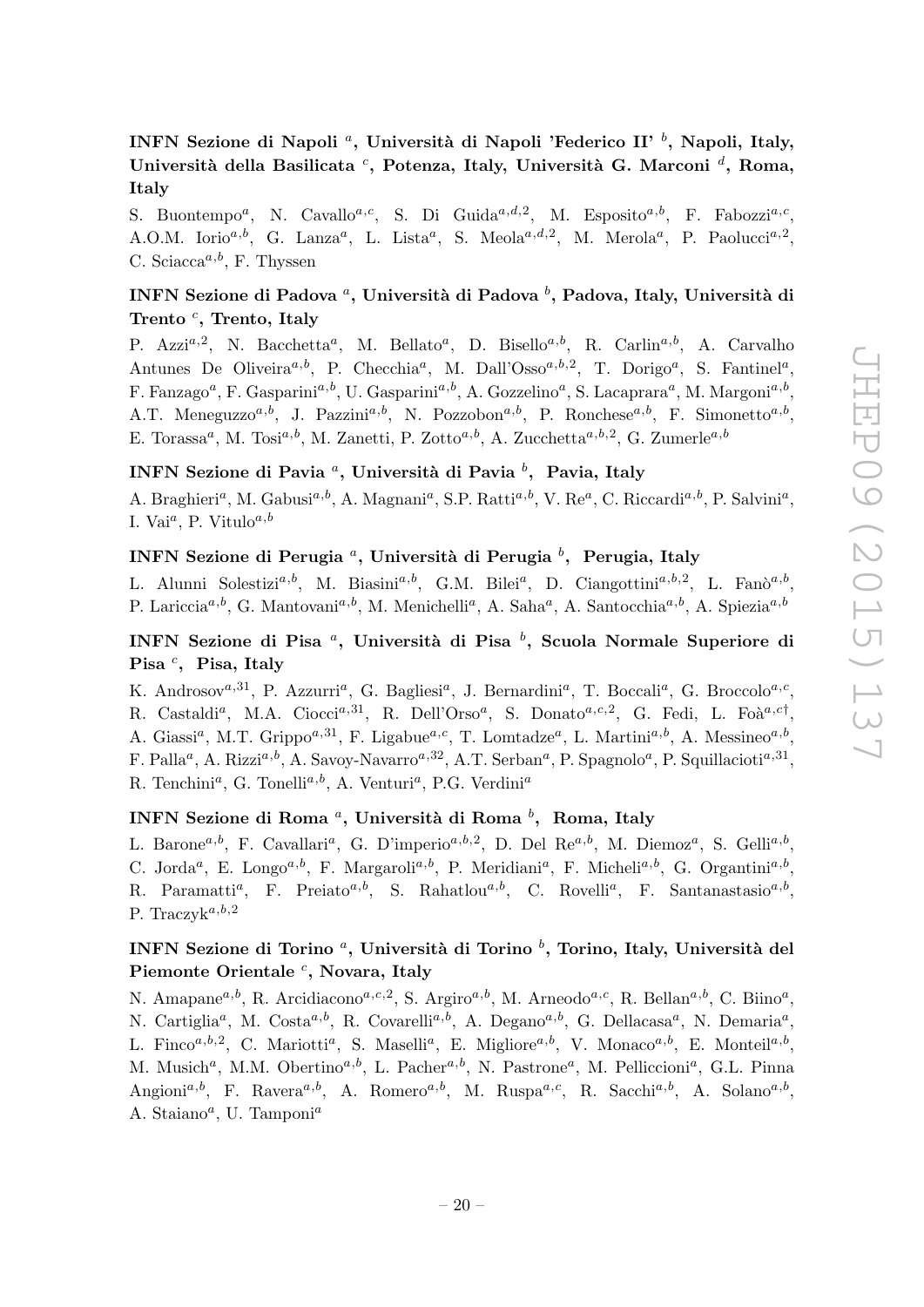### INFN Sezione di Trieste <sup>a</sup>, Università di Trieste  $^b$ , Trieste, Italy

S. Belforte<sup>a</sup>, V. Candelise<sup>a,b,2</sup>, M. Casarsa<sup>a</sup>, F. Cossutti<sup>a</sup>, G. Della Ricca<sup>a,b</sup>, B. Gobbo<sup>a</sup>, C. La Licata<sup>a,b</sup>, M. Marone<sup>a,b</sup>, A. Schizzi<sup>a,b</sup>, T. Umer<sup>a,b</sup>, A. Zanetti<sup>a</sup>

Kangwon National University, Chunchon, Korea

S. Chang, A. Kropivnitskaya, S.K. Nam

#### Kyungpook National University, Daegu, Korea

D.H. Kim, G.N. Kim, M.S. Kim, D.J. Kong, S. Lee, Y.D. Oh, A. Sakharov, D.C. Son

#### Chonbuk National University, Jeonju, Korea

J.A. Brochero Cifuentes, H. Kim, T.J. Kim, M.S. Ryu

### Chonnam National University, Institute for Universe and Elementary Particles, Kwangju, Korea

S. Song

#### Korea University, Seoul, Korea

S. Choi, Y. Go, D. Gyun, B. Hong, M. Jo, H. Kim, Y. Kim, B. Lee, K. Lee, K.S. Lee, S. Lee, S.K. Park, Y. Roh

Seoul National University, Seoul, Korea H.D. Yoo

University of Seoul, Seoul, Korea M. Choi, H. Kim, J.H. Kim, J.S.H. Lee, I.C. Park, G. Ryu

#### Sungkyunkwan University, Suwon, Korea

Y. Choi, Y.K. Choi, J. Goh, D. Kim, E. Kwon, J. Lee, I. Yu

#### Vilnius University, Vilnius, Lithuania

A. Juodagalvis, J. Vaitkus

### National Centre for Particle Physics, Universiti Malaya, Kuala Lumpur, Malaysia

I. Ahmed, Z.A. Ibrahim, J.R. Komaragiri, M.A.B. Md Ali<sup>33</sup>, F. Mohamad Idris<sup>34</sup>, W.A.T. Wan Abdullah

#### Centro de Investigacion y de Estudios Avanzados del IPN, Mexico City, Mexico

E. Casimiro Linares, H. Castilla-Valdez, E. De La Cruz-Burelo, I. Heredia-de La Cruz<sup>35</sup>, A. Hernandez-Almada, R. Lopez-Fernandez, A. Sanchez-Hernandez

#### Universidad Iberoamericana, Mexico City, Mexico

S. Carrillo Moreno, F. Vazquez Valencia

#### Benemerita Universidad Autonoma de Puebla, Puebla, Mexico

S. Carpinteyro, I. Pedraza, H.A. Salazar Ibarguen

### Universidad Autónoma de San Luis Potosí, San Luis Potosí, Mexico

A. Morelos Pineda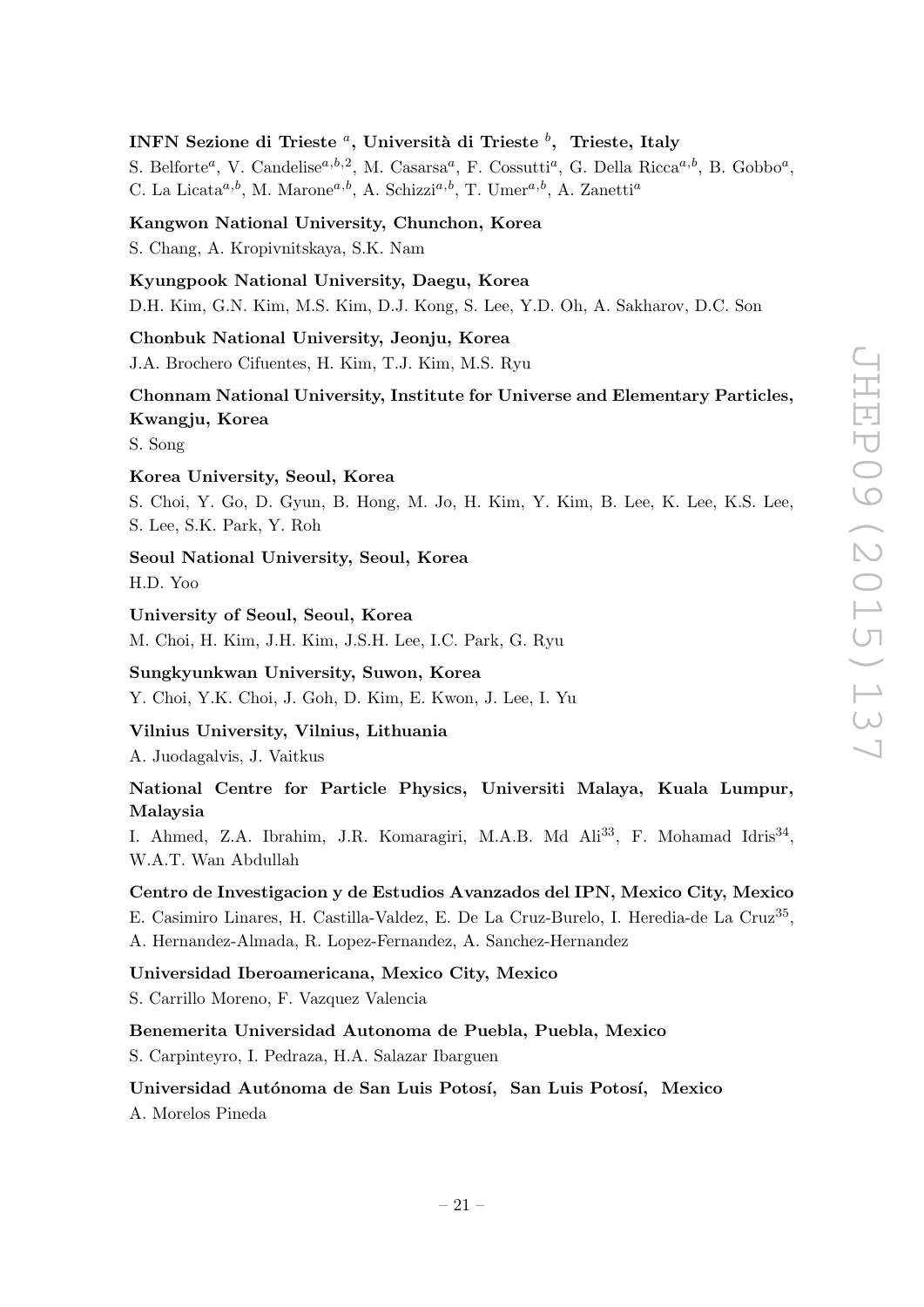#### University of Auckland, Auckland, New Zealand

D. Krofcheck

University of Canterbury, Christchurch, New Zealand P.H. Butler, S. Reucroft

#### National Centre for Physics, Quaid-I-Azam University, Islamabad, Pakistan

A. Ahmad, M. Ahmad, Q. Hassan, H.R. Hoorani, W.A. Khan, T. Khurshid, M. Shoaib

#### National Centre for Nuclear Research, Swierk, Poland

H. Bialkowska, M. Bluj, B. Boimska, T. Frueboes, M. G´orski, M. Kazana, K. Nawrocki, K. Romanowska-Rybinska, M. Szleper, P. Zalewski

### Institute of Experimental Physics, Faculty of Physics, University of Warsaw, Warsaw, Poland

G. Brona, K. Bunkowski, K. Doroba, A. Kalinowski, M. Konecki, J. Krolikowski, M. Misiura, M. Olszewski, M. Walczak

### Laboratório de Instrumentação e Física Experimental de Partículas, Lisboa, Portugal

P. Bargassa, C. Beirão Da Cruz E Silva, A. Di Francesco, P. Faccioli, P.G. Ferreira Parracho, M. Gallinaro, L. Lloret Iglesias, F. Nguyen, J. Rodrigues Antunes, J. Seixas, O. Toldaiev, D. Vadruccio, J. Varela, P. Vischia

#### Joint Institute for Nuclear Research, Dubna, Russia

S. Afanasiev, P. Bunin, M. Gavrilenko, I. Golutvin, I. Gorbunov, A. Kamenev, V. Karjavin, V. Konoplyanikov, A. Lanev, A. Malakhov, V. Matveev<sup>36</sup>, P. Moisenz, V. Palichik, V. Perelygin, S. Shmatov, S. Shulha, N. Skatchkov, V. Smirnov, A. Zarubin

#### Petersburg Nuclear Physics Institute, Gatchina (St. Petersburg), Russia

V. Golovtsov, Y. Ivanov, V. Kim37, E. Kuznetsova, P. Levchenko, V. Murzin, V. Oreshkin, I. Smirnov, V. Sulimov, L. Uvarov, S. Vavilov, A. Vorobyev

#### Institute for Nuclear Research, Moscow, Russia

Yu. Andreev, A. Dermenev, S. Gninenko, N. Golubev, A. Karneyeu, M. Kirsanov, N. Krasnikov, A. Pashenkov, D. Tlisov, A. Toropin

#### Institute for Theoretical and Experimental Physics, Moscow, Russia

V. Epshteyn, V. Gavrilov, N. Lychkovskaya, V. Popov, I. Pozdnyakov, G. Safronov, A. Spiridonov, E. Vlasov, A. Zhokin

### National Research Nuclear University 'Moscow Engineering Physics Institute' (MEPhI), Moscow, Russia

A. Bylinkin

#### P.N. Lebedev Physical Institute, Moscow, Russia

V. Andreev, M. Azarkin<sup>38</sup>, I. Dremin<sup>38</sup>, M. Kirakosyan, A. Leonidov<sup>38</sup>, G. Mesyats, S.V. Rusakov, A. Vinogradov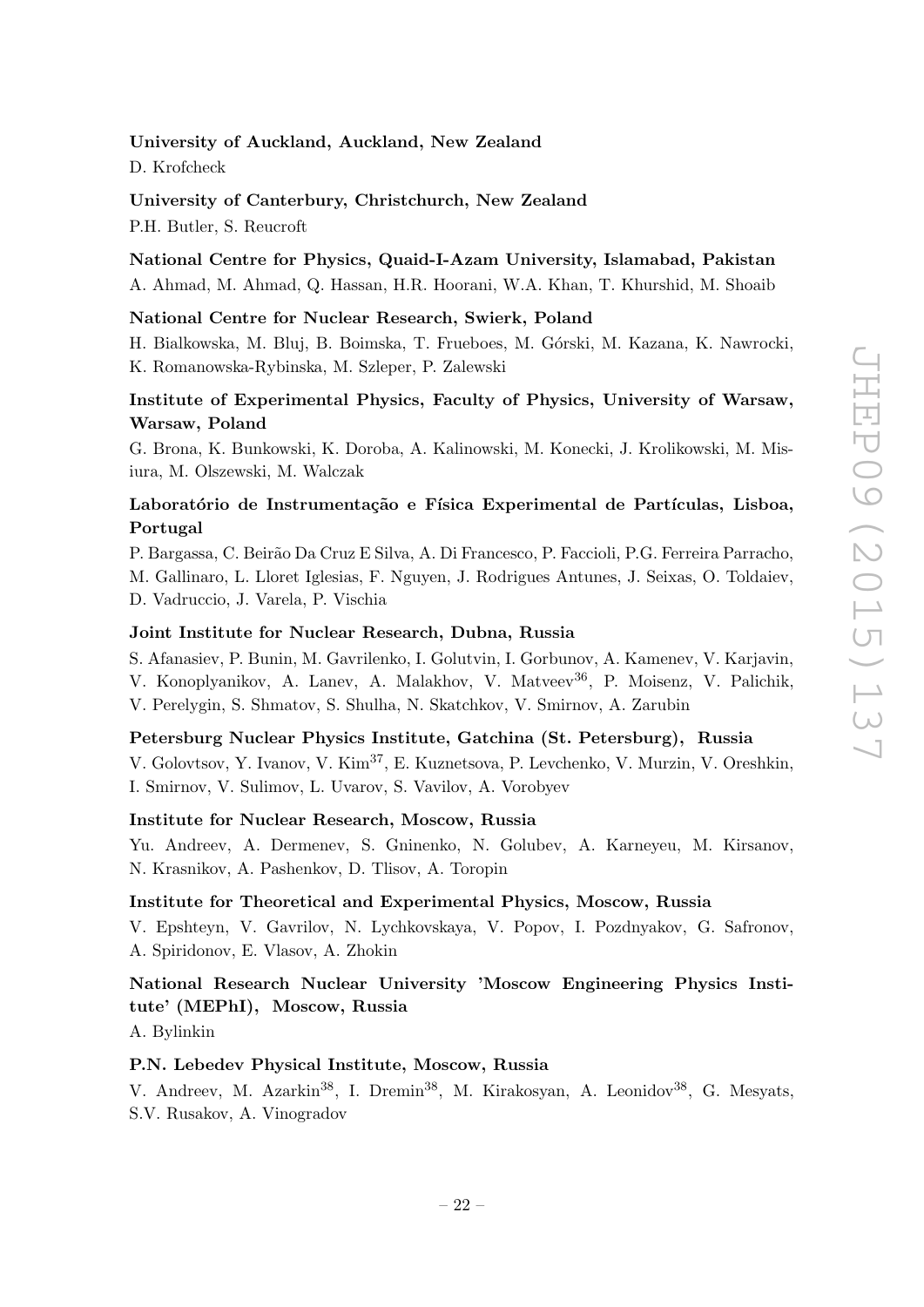### Skobeltsyn Institute of Nuclear Physics, Lomonosov Moscow State University, Moscow, Russia

A. Baskakov, A. Belyaev, E. Boos, L. Dudko, A. Ershov, A. Gribushin, L. Khein, V. Klyukhin, O. Kodolova, I. Lokhtin, I. Myagkov, S. Obraztsov, S. Petrushanko, V. Savrin, A. Snigirev

### State Research Center of Russian Federation, Institute for High Energy Physics, Protvino, Russia

I. Azhgirey, I. Bayshev, S. Bitioukov, V. Kachanov, A. Kalinin, D. Konstantinov,

V. Krychkine, V. Petrov, R. Ryutin, A. Sobol, L. Tourtchanovitch, S. Troshin, N. Tyurin, A. Uzunian, A. Volkov

### University of Belgrade, Faculty of Physics and Vinca Institute of Nuclear Sciences, Belgrade, Serbia

P. Adzic39, M. Ekmedzic, J. Milosevic, V. Rekovic

National University of Singapore, Singapore, Singapore W.Y. Wang

### Centro de Investigaciones Energéticas Medioambientales y Tecnológicas (CIEMAT), Madrid, Spain

J. Alcaraz Maestre, E. Calvo, M. Cerrada, M. Chamizo Llatas, N. Colino, B. De La Cruz, A. Delgado Peris, D. Domínguez Vázquez, A. Escalante Del Valle, C. Fernandez Bedoya, J.P. Fern´andez Ramos, J. Flix, M.C. Fouz, P. Garcia-Abia, O. Gonzalez Lopez, S. Goy Lopez, J.M. Hernandez, M.I. Josa, E. Navarro De Martino, A. Pérez-Calero Yzquierdo, J. Puerta Pelayo, A. Quintario Olmeda, I. Redondo, L. Romero, M.S. Soares

### Universidad Autónoma de Madrid, Madrid, Spain

C. Albajar, J.F. de Trocóniz, M. Missiroli, D. Moran

### Universidad de Oviedo, Oviedo, Spain

H. Brun, J. Cuevas, J. Fernandez Menendez, S. Folgueras, I. Gonzalez Caballero, E. Palencia Cortezon, J.M. Vizan Garcia

### Instituto de Física de Cantabria (IFCA), CSIC-Universidad de Cantabria, Santander, Spain

I.J. Cabrillo, A. Calderon, J.R. Castiñeiras De Saa, P. De Castro Manzano, J. Duarte Campderros, M. Fernandez, G. Gomez, A. Graziano, A. Lopez Virto, J. Marco, R. Marco, C. Martinez Rivero, F. Matorras, F.J. Munoz Sanchez, J. Piedra Gomez, T. Rodrigo, A.Y. Rodríguez-Marrero, A. Ruiz-Jimeno, L. Scodellaro, I. Vila, R. Vilar Cortabitarte

### CERN, European Organization for Nuclear Research, Geneva, Switzerland

D. Abbaneo, E. Auffray, G. Auzinger, M. Bachtis, P. Baillon, A.H. Ball, D. Barney, A. Benaglia, J. Bendavid, L. Benhabib, J.F. Benitez, G.M. Berruti, G. Bianchi, P. Bloch, A. Bocci, A. Bonato, C. Botta, H. Breuker, T. Camporesi, G. Cerminara, S. Colafranceschi40, M. D'Alfonso, D. d'Enterria, A. Dabrowski, V. Daponte, A. David, M. De Gruttola, F. De Guio, A. De Roeck, S. De Visscher, E. Di Marco, M. Dobson,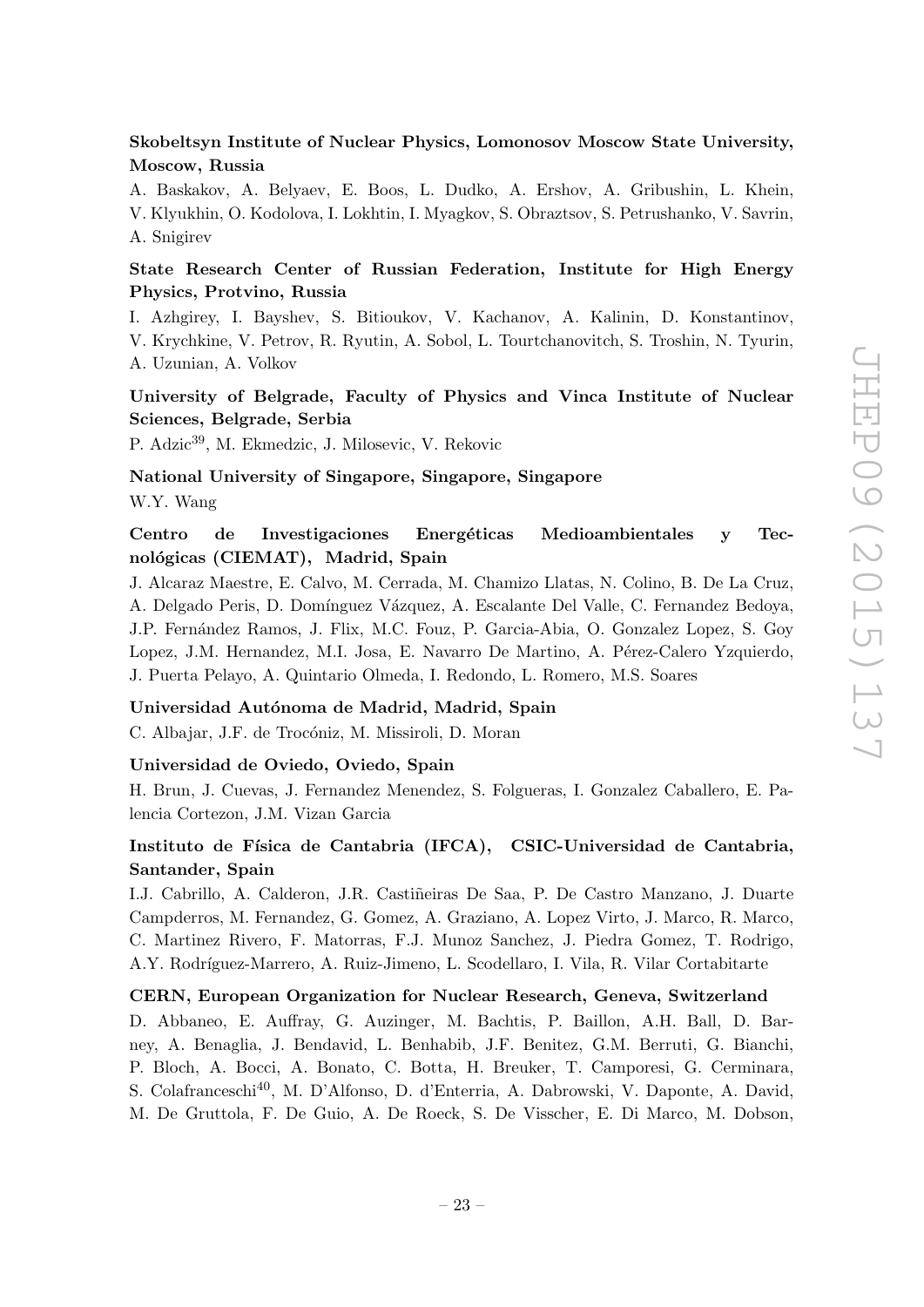M. Dordevic, T. du Pree, N. Dupont, A. Elliott-Peisert, J. Eugster, G. Franzoni, W. Funk, D. Gigi, K. Gill, D. Giordano, M. Girone, F. Glege, R. Guida, S. Gundacker, M. Guthoff, J. Hammer, M. Hansen, P. Harris, J. Hegeman, V. Innocente, P. Janot, H. Kirschenmann, M.J. Kortelainen, K. Kousouris, K. Krajczar, P. Lecoq, C. Lourenço, M.T. Lucchini, N. Magini, L. Malgeri, M. Mannelli, J. Marrouche, A. Martelli, L. Masetti, F. Meijers, S. Mersi, E. Meschi, F. Moortgat, S. Morovic, M. Mulders, M.V. Nemallapudi, H. Neugebauer, S. Orfanelli41, L. Orsini, L. Pape, E. Perez, A. Petrilli, G. Petrucciani, A. Pfeiffer, D. Piparo, A. Racz, G. Rolandi<sup>42</sup>, M. Rovere, M. Ruan, H. Sakulin, C. Schäfer, C. Schwick, A. Sharma, P. Silva, M. Simon, P. Sphicas<sup>43</sup>, D. Spiga, J. Steggemann, B. Stieger, M. Stoye, Y. Takahashi, D. Treille, A. Tsirou, G.I. Veres<sup>22</sup>, N. Wardle, H.K. Wöhri, A. Zagozdzinska44, W.D. Zeuner

### Paul Scherrer Institut, Villigen, Switzerland

W. Bertl, K. Deiters, W. Erdmann, R. Horisberger, Q. Ingram, H.C. Kaestli, D. Kotlinski, U. Langenegger, T. Rohe

#### Institute for Particle Physics, ETH Zurich, Zurich, Switzerland

F. Bachmair, L. Bäni, L. Bianchini, M.A. Buchmann, B. Casal, G. Dissertori, M. Dittmar, M. Donegà, M. Dünser, P. Eller, C. Grab, C. Heidegger, D. Hits, J. Hoss, G. Kasieczka, W. Lustermann, B. Mangano, A.C. Marini, M. Marionneau, P. Martinez Ruiz del Arbol, M. Masciovecchio, D. Meister, P. Musella, F. Nessi-Tedaldi, F. Pandolfi, J. Pata, F. Pauss, L. Perrozzi, M. Peruzzi, M. Quittnat, M. Rossini, A. Starodumov<sup>45</sup>, M. Takahashi, V.R. Tavolaro, K. Theofilatos, R. Wallny, H.A. Weber

#### Universität Zürich, Zurich, Switzerland

T.K. Aarrestad, C. Amsler<sup>46</sup>, M.F. Canelli, V. Chiochia, A. De Cosa, C. Galloni, A. Hinzmann, T. Hreus, B. Kilminster, C. Lange, J. Ngadiuba, D. Pinna, P. Robmann, F.J. Ronga, D. Salerno, S. Taroni, Y. Yang

#### National Central University, Chung-Li, Taiwan

M. Cardaci, K.H. Chen, T.H. Doan, C. Ferro, M. Konyushikhin, C.M. Kuo, W. Lin, Y.J. Lu, R. Volpe, S.S. Yu

#### National Taiwan University (NTU), Taipei, Taiwan

R. Bartek, P. Chang, Y.H. Chang, Y.W. Chang, Y. Chao, K.F. Chen, P.H. Chen, C. Dietz, F. Fiori, U. Grundler, W.-S. Hou, Y. Hsiung, Y.F. Liu, R.-S. Lu, M. Mi˜nano Moya, E. Petrakou, J.F. Tsai, Y.M. Tzeng

### Chulalongkorn University, Faculty of Science, Department of Physics, Bangkok, Thailand

B. Asavapibhop, K. Kovitanggoon, G. Singh, N. Srimanobhas, N. Suwonjandee

#### Cukurova University, Adana, Turkey

A. Adiguzel, S. Cerci<sup>47</sup>, C. Dozen, S. Girgis, G. Gokbulut, Y. Guler, E. Gurpinar, I. Hos, E.E. Kangal<sup>48</sup>, A. Kayis Topaksu, G. Onengut<sup>49</sup>, K. Ozdemir<sup>50</sup>, S. Ozturk<sup>51</sup>, B. Tali<sup>47</sup>, H. Topakli<sup>51</sup>, M. Vergili, C. Zorbilmez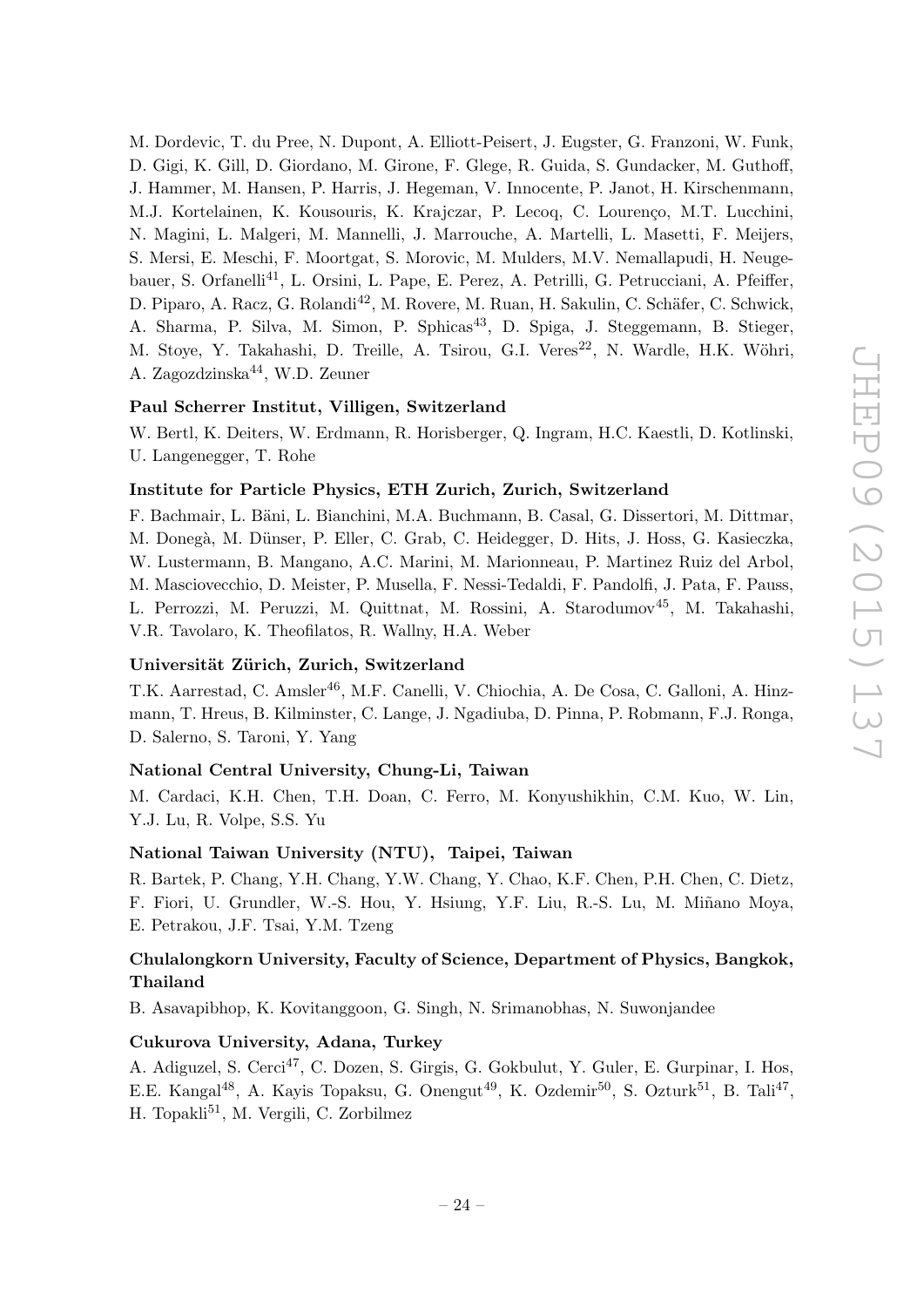#### Middle East Technical University, Physics Department, Ankara, Turkey

I.V. Akin, B. Bilin, S. Bilmis, B. Isildak<sup>52</sup>, G. Karapinar<sup>53</sup>, U.E. Surat, M. Yalvac, M. Zeyrek

#### Bogazici University, Istanbul, Turkey

E.A. Albayrak<sup>54</sup>, E. Gülmez, M. Kaya<sup>55</sup>, O. Kaya<sup>56</sup>, T. Yetkin<sup>57</sup>

#### Istanbul Technical University, Istanbul, Turkey

K. Cankocak, S. Sen<sup>58</sup>, F.I. Vardarlı

### Institute for Scintillation Materials of National Academy of Science of Ukraine, Kharkov, Ukraine

B. Grynyov

### National Scientific Center, Kharkov Institute of Physics and Technology, Kharkov, Ukraine

L. Levchuk, P. Sorokin

#### University of Bristol, Bristol, United Kingdom

R. Aggleton, F. Ball, L. Beck, J.J. Brooke, E. Clement, D. Cussans, H. Flacher, J. Goldstein, M. Grimes, G.P. Heath, H.F. Heath, J. Jacob, L. Kreczko, C. Lucas, Z. Meng, D.M. Newbold<sup>59</sup>, S. Paramesvaran, A. Poll, T. Sakuma, S. Seif El Nasr-storey, S. Senkin, D. Smith, V.J. Smith

#### Rutherford Appleton Laboratory, Didcot, United Kingdom

K.W. Bell, A. Belyaev<sup>60</sup>, C. Brew, R.M. Brown, D.J.A. Cockerill, J.A. Coughlan, K. Harder, S. Harper, E. Olaiya, D. Petyt, C.H. Shepherd-Themistocleous, A. Thea, L. Thomas, I.R. Tomalin, T. Williams, W.J. Womersley, S.D. Worm

#### Imperial College, London, United Kingdom

M. Baber, R. Bainbridge, O. Buchmuller, A. Bundock, D. Burton, S. Casasso, M. Citron, D. Colling, L. Corpe, N. Cripps, P. Dauncey, G. Davies, A. De Wit, M. Della Negra, P. Dunne, A. Elwood, W. Ferguson, J. Fulcher, D. Futyan, G. Hall, G. Iles, G. Karapostoli, M. Kenzie, R. Lane, R. Lucas59, L. Lyons, A.-M. Magnan, S. Malik, J. Nash, A. Nikitenko<sup>45</sup>, J. Pela, M. Pesaresi, K. Petridis, D.M. Raymond, A. Richards, A. Rose, C. Seez, P. Sharp<sup>†</sup>, A. Tapper, K. Uchida, M. Vazquez Acosta<sup>61</sup>, T. Virdee, S.C. Zenz

#### Brunel University, Uxbridge, United Kingdom

J.E. Cole, P.R. Hobson, A. Khan, P. Kyberd, D. Leggat, D. Leslie, I.D. Reid, P. Symonds, L. Teodorescu, M. Turner

#### Baylor University, Waco, USA

A. Borzou, J. Dittmann, K. Hatakeyama, A. Kasmi, H. Liu, N. Pastika

#### The University of Alabama, Tuscaloosa, USA

O. Charaf, S.I. Cooper, C. Henderson, P. Rumerio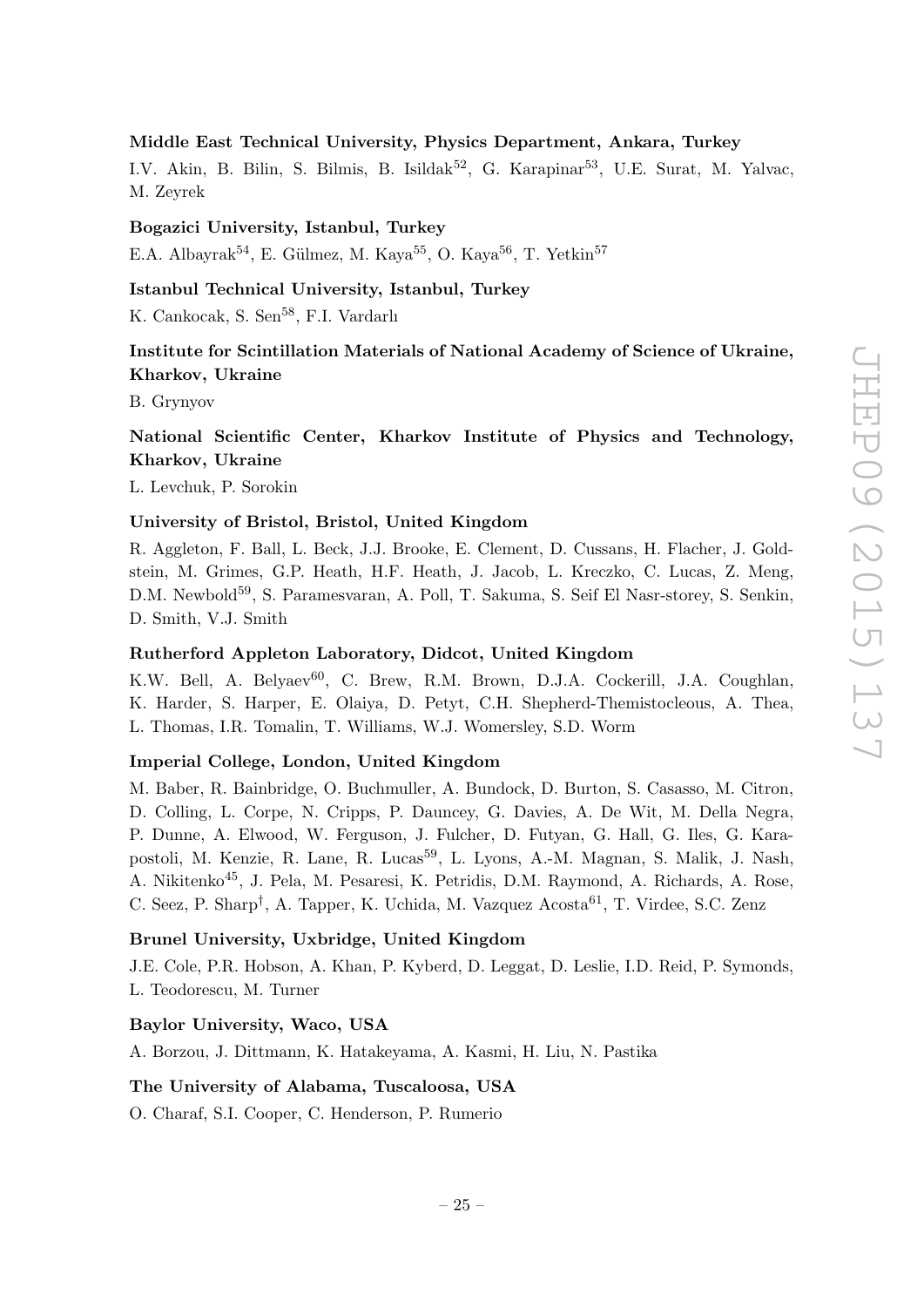#### Boston University, Boston, USA

A. Avetisyan, T. Bose, C. Fantasia, D. Gastler, P. Lawson, D. Rankin, C. Richardson, J. Rohlf, J. St. John, L. Sulak, D. Zou

#### Brown University, Providence, USA

J. Alimena, E. Berry, S. Bhattacharya, D. Cutts, N. Dhingra, A. Ferapontov, A. Garabedian, U. Heintz, E. Laird, G. Landsberg, Z. Mao, M. Narain, S. Sagir, T. Sinthuprasith

#### University of California, Davis, Davis, USA

R. Breedon, G. Breto, M. Calderon De La Barca Sanchez, S. Chauhan, M. Chertok, J. Conway, R. Conway, P.T. Cox, R. Erbacher, M. Gardner, W. Ko, R. Lander, M. Mulhearn, D. Pellett, J. Pilot, F. Ricci-Tam, S. Shalhout, J. Smith, M. Squires, D. Stolp, M. Tripathi, S. Wilbur, R. Yohay

#### University of California, Los Angeles, USA

R. Cousins, P. Everaerts, C. Farrell, J. Hauser, M. Ignatenko, G. Rakness, D. Saltzberg, E. Takasugi, V. Valuev, M. Weber

#### University of California, Riverside, Riverside, USA

K. Burt, R. Clare, J. Ellison, J.W. Gary, G. Hanson, J. Heilman, M. Ivova PANEVA, P. Jandir, E. Kennedy, F. Lacroix, O.R. Long, A. Luthra, M. Malberti, M. Olmedo Negrete, A. Shrinivas, S. Sumowidagdo, H. Wei, S. Wimpenny

#### University of California, San Diego, La Jolla, USA

J.G. Branson, G.B. Cerati, S. Cittolin, R.T. D'Agnolo, A. Holzner, R. Kelley, D. Klein, J. Letts, I. Macneill, D. Olivito, S. Padhi, M. Pieri, M. Sani, V. Sharma, S. Simon, M. Tadel, Y. Tu, A. Vartak, S. Wasserbaech<sup>62</sup>, C. Welke, F. Würthwein, A. Yagil, G. Zevi Della Porta

#### University of California, Santa Barbara, Santa Barbara, USA

D. Barge, J. Bradmiller-Feld, C. Campagnari, A. Dishaw, V. Dutta, K. Flowers, M. Franco Sevilla, P. Geffert, C. George, F. Golf, L. Gouskos, J. Gran, J. Incandela, C. Justus, N. Mccoll, S.D. Mullin, J. Richman, D. Stuart, I. Suarez, W. To, C. West, J. Yoo

#### California Institute of Technology, Pasadena, USA

D. Anderson, A. Apresyan, A. Bornheim, J. Bunn, Y. Chen, J. Duarte, A. Mott, H.B. Newman, C. Pena, M. Pierini, M. Spiropulu, J.R. Vlimant, S. Xie, R.Y. Zhu

#### Carnegie Mellon University, Pittsburgh, USA

V. Azzolini, A. Calamba, B. Carlson, T. Ferguson, Y. Iiyama, M. Paulini, J. Russ, M. Sun, H. Vogel, I. Vorobiev

### University of Colorado Boulder, Boulder, USA

J.P. Cumalat, W.T. Ford, A. Gaz, F. Jensen, A. Johnson, M. Krohn, T. Mulholland, U. Nauenberg, J.G. Smith, K. Stenson, S.R. Wagner

#### Cornell University, Ithaca, USA

J. Alexander, A. Chatterjee, J. Chaves, J. Chu, S. Dittmer, N. Eggert, N. Mirman, G. Nicolas Kaufman, J.R. Patterson, A. Rinkevicius, A. Ryd, L. Skinnari, L. Soffi, W. Sun, S.M. Tan, W.D. Teo, J. Thom, J. Thompson, J. Tucker, Y. Weng, P. Wittich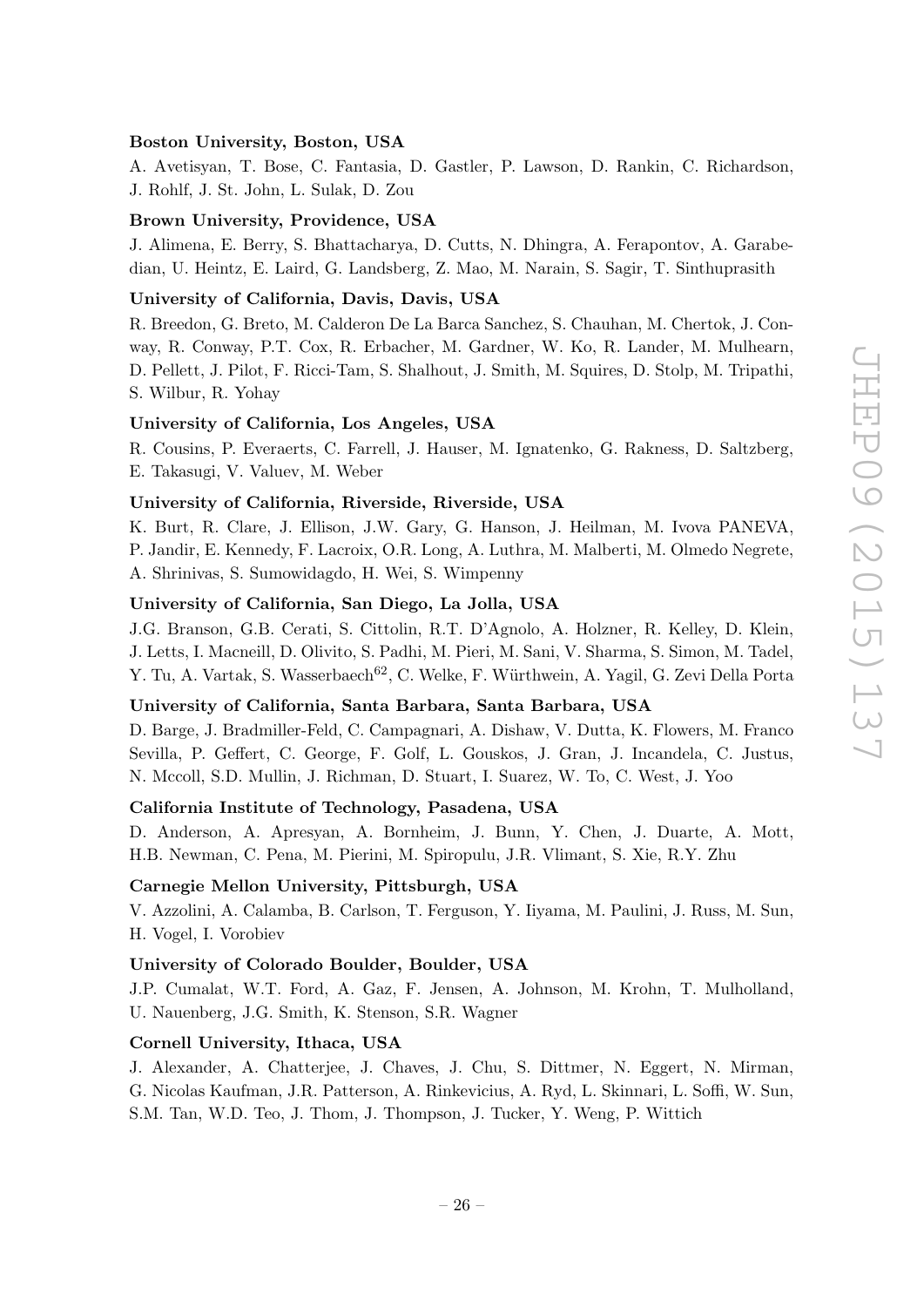#### Fermi National Accelerator Laboratory, Batavia, USA

S. Abdullin, M. Albrow, J. Anderson, G. Apollinari, L.A.T. Bauerdick, A. Beretvas, J. Berryhill, P.C. Bhat, G. Bolla, K. Burkett, J.N. Butler, H.W.K. Cheung, F. Chlebana, S. Cihangir, V.D. Elvira, I. Fisk, J. Freeman, E. Gottschalk, L. Gray, D. Green, S. Grünendahl, O. Gutsche, J. Hanlon, D. Hare, R.M. Harris, J. Hirschauer, B. Hooberman, Z. Hu, S. Jindariani, M. Johnson, U. Joshi, A.W. Jung, B. Klima, B. Kreis, S. Kwan<sup>†</sup>, S. Lammel, J. Linacre, D. Lincoln, R. Lipton, T. Liu, R. Lopes De Sá, J. Lykken, K. Maeshima, J.M. Marraffino, V.I. Martinez Outschoorn, S. Maruyama, D. Mason, P. McBride, P. Merkel, K. Mishra, S. Mrenna, S. Nahn, C. Newman-Holmes, V. O'Dell, O. Prokofyev, E. Sexton-Kennedy, A. Soha, W.J. Spalding, L. Spiegel, L. Taylor, S. Tkaczyk, N.V. Tran, L. Uplegger, E.W. Vaandering, C. Vernieri, M. Verzocchi, R. Vidal, A. Whitbeck, F. Yang, H. Yin

#### University of Florida, Gainesville, USA

D. Acosta, P. Avery, P. Bortignon, D. Bourilkov, A. Carnes, M. Carver, D. Curry, S. Das, G.P. Di Giovanni, R.D. Field, M. Fisher, I.K. Furic, J. Hugon, J. Konigsberg, A. Korytov, J.F. Low, P. Ma, K. Matchev, H. Mei, P. Milenovic<sup>63</sup>, G. Mitselmakher, L. Muniz, D. Rank, L. Shchutska, M. Snowball, D. Sperka, S. Wang, J. Yelton

#### Florida International University, Miami, USA

S. Hewamanage, S. Linn, P. Markowitz, G. Martinez, J.L. Rodriguez

#### Florida State University, Tallahassee, USA

A. Ackert, J.R. Adams, T. Adams, A. Askew, J. Bochenek, B. Diamond, J. Haas, S. Hagopian, V. Hagopian, K.F. Johnson, A. Khatiwada, H. Prosper, V. Veeraraghavan, M. Weinberg

#### Florida Institute of Technology, Melbourne, USA

V. Bhopatkar, M. Hohlmann, H. Kalakhety, D. Mareskas-palcek, T. Roy, F. Yumiceva

#### University of Illinois at Chicago (UIC), Chicago, USA

M.R. Adams, L. Apanasevich, D. Berry, R.R. Betts, I. Bucinskaite, R. Cavanaugh, O. Evdokimov, L. Gauthier, C.E. Gerber, D.J. Hofman, P. Kurt, C. O'Brien, I.D. Sandoval Gonzalez, C. Silkworth, P. Turner, N. Varelas, Z. Wu, M. Zakaria

#### The University of Iowa, Iowa City, USA

B. Bilki<sup>64</sup>, W. Clarida, K. Dilsiz, S. Durgut, R.P. Gandrajula, M. Haytmyradov, V. Khristenko, J.-P. Merlo, H. Mermerkaya<sup>65</sup>, A. Mestvirishvili, A. Moeller, J. Nachtman, H. Ogul, Y. Onel, F. Ozok<sup>54</sup>, A. Penzo, C. Snyder, P. Tan, E. Tiras, J. Wetzel, K. Yi

#### Johns Hopkins University, Baltimore, USA

I. Anderson, B.A. Barnett, B. Blumenfeld, D. Fehling, L. Feng, A.V. Gritsan, P. Maksimovic, C. Martin, K. Nash, M. Osherson, M. Swartz, M. Xiao, Y. Xin

#### The University of Kansas, Lawrence, USA

P. Baringer, A. Bean, G. Benelli, C. Bruner, J. Gray, R.P. Kenny III, D. Majumder, M. Malek, M. Murray, D. Noonan, S. Sanders, R. Stringer, Q. Wang, J.S. Wood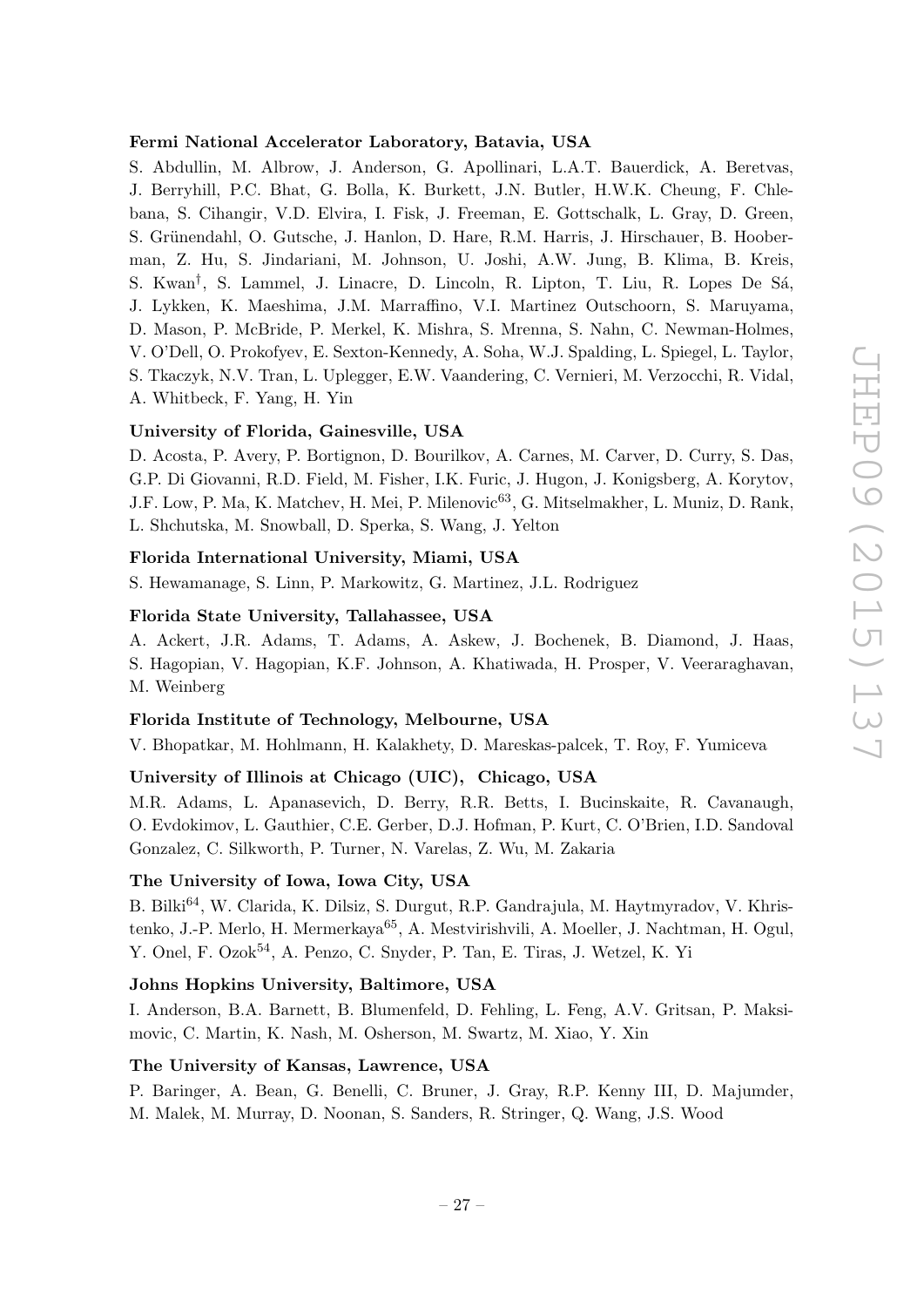#### Kansas State University, Manhattan, USA

I. Chakaberia, A. Ivanov, K. Kaadze, S. Khalil, M. Makouski, Y. Maravin, L.K. Saini, N. Skhirtladze, I. Svintradze, S. Toda

#### Lawrence Livermore National Laboratory, Livermore, USA

D. Lange, F. Rebassoo, D. Wright

#### University of Maryland, College Park, USA

C. Anelli, A. Baden, O. Baron, A. Belloni, B. Calvert, S.C. Eno, C. Ferraioli, J.A. Gomez, N.J. Hadley, S. Jabeen, R.G. Kellogg, T. Kolberg, J. Kunkle, Y. Lu, A.C. Mignerey, K. Pedro, Y.H. Shin, A. Skuja, M.B. Tonjes, S.C. Tonwar

#### Massachusetts Institute of Technology, Cambridge, USA

A. Apyan, R. Barbieri, A. Baty, K. Bierwagen, S. Brandt, W. Busza, I.A. Cali, Z. Demiragli, L. Di Matteo, G. Gomez Ceballos, M. Goncharov, D. Gulhan, G.M. Innocenti, M. Klute, D. Kovalskyi, Y.S. Lai, Y.-J. Lee, A. Levin, P.D. Luckey, C. Mcginn, X. Niu, C. Paus, D. Ralph, C. Roland, G. Roland, G.S.F. Stephans, K. Sumorok, M. Varma, D. Velicanu, J. Veverka, J. Wang, T.W. Wang, B. Wyslouch, M. Yang, V. Zhukova

#### University of Minnesota, Minneapolis, USA

B. Dahmes, A. Finkel, A. Gude, P. Hansen, S. Kalafut, S.C. Kao, K. Klapoetke, Y. Kubota, Z. Lesko, J. Mans, S. Nourbakhsh, N. Ruckstuhl, R. Rusack, N. Tambe, J. Turkewitz

#### University of Mississippi, Oxford, USA

J.G. Acosta, S. Oliveros

#### University of Nebraska-Lincoln, Lincoln, USA

E. Avdeeva, K. Bloom, S. Bose, D.R. Claes, A. Dominguez, C. Fangmeier, R. Gonzalez Suarez, R. Kamalieddin, J. Keller, D. Knowlton, I. Kravchenko, J. Lazo-Flores, F. Meier, J. Monroy, F. Ratnikov, J.E. Siado, G.R. Snow

#### State University of New York at Buffalo, Buffalo, USA

M. Alyari, J. Dolen, J. George, A. Godshalk, I. Iashvili, J. Kaisen, A. Kharchilava, A. Kumar, S. Rappoccio

#### Northeastern University, Boston, USA

G. Alverson, E. Barberis, D. Baumgartel, M. Chasco, A. Hortiangtham, A. Massironi, D.M. Morse, D. Nash, T. Orimoto, R. Teixeira De Lima, D. Trocino, R.-J. Wang, D. Wood, J. Zhang

#### Northwestern University, Evanston, USA

K.A. Hahn, A. Kubik, N. Mucia, N. Odell, B. Pollack, A. Pozdnyakov, M. Schmitt, S. Stoynev, K. Sung, M. Trovato, M. Velasco, S. Won

### University of Notre Dame, Notre Dame, USA

A. Brinkerhoff, N. Dev, M. Hildreth, C. Jessop, D.J. Karmgard, N. Kellams, K. Lannon, S. Lynch, N. Marinelli, F. Meng, C. Mueller, Y. Musienko<sup>36</sup>, T. Pearson, M. Planer, R. Ruchti, G. Smith, N. Valls, M. Wayne, M. Wolf, A. Woodard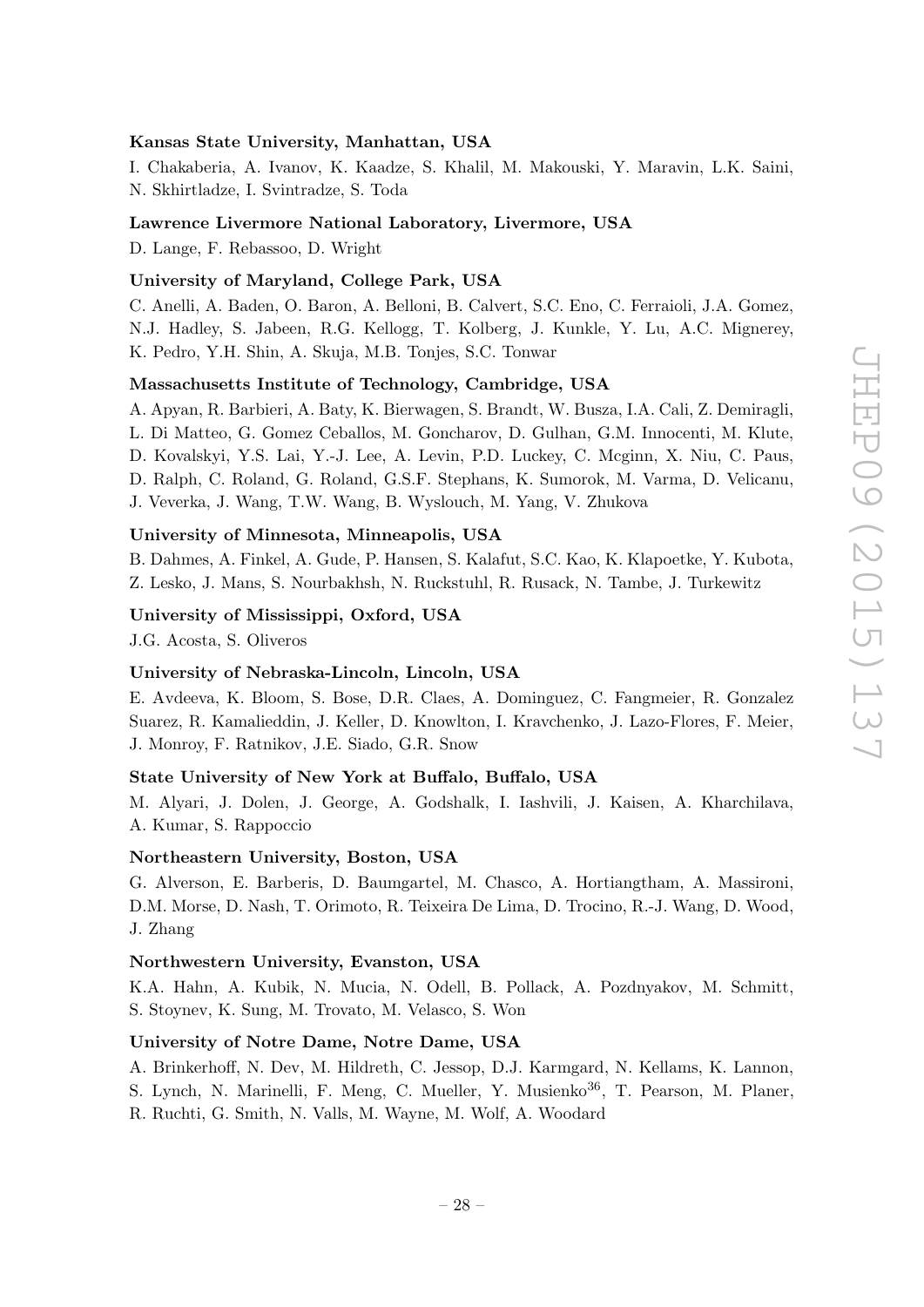#### The Ohio State University, Columbus, USA

L. Antonelli, J. Brinson, B. Bylsma, L.S. Durkin, S. Flowers, A. Hart, C. Hill, R. Hughes, K. Kotov, T.Y. Ling, B. Liu, W. Luo, D. Puigh, M. Rodenburg, B.L. Winer, H.W. Wulsin

#### Princeton University, Princeton, USA

O. Driga, P. Elmer, J. Hardenbrook, P. Hebda, S.A. Koay, P. Lujan, D. Marlow, T. Medvedeva, M. Mooney, J. Olsen, C. Palmer, P. Piroué, X. Quan, H. Saka, D. Stickland, C. Tully, J.S. Werner, A. Zuranski

#### University of Puerto Rico, Mayaguez, USA

S. Malik

#### Purdue University, West Lafayette, USA

V.E. Barnes, D. Benedetti, D. Bortoletto, L. Gutay, M.K. Jha, M. Jones, K. Jung, M. Kress, N. Leonardo, D.H. Miller, N. Neumeister, F. Primavera, B.C. Radburn-Smith, X. Shi, I. Shipsey, D. Silvers, J. Sun, A. Svyatkovskiy, F. Wang, W. Xie, L. Xu, J. Zablocki

#### Purdue University Calumet, Hammond, USA

N. Parashar, J. Stupak

#### Rice University, Houston, USA

A. Adair, B. Akgun, Z. Chen, K.M. Ecklund, F.J.M. Geurts, M. Guilbaud, W. Li, B. Michlin, M. Northup, B.P. Padley, R. Redjimi, J. Roberts, J. Rorie, Z. Tu, J. Zabel

#### University of Rochester, Rochester, USA

B. Betchart, A. Bodek, P. de Barbaro, R. Demina, Y. Eshaq, T. Ferbel, M. Galanti,

A. Garcia-Bellido, P. Goldenzweig, J. Han, A. Harel, O. Hindrichs, A. Khukhunaishvili, G. Petrillo, M. Verzetti

#### The Rockefeller University, New York, USA

L. Demortier

#### Rutgers, The State University of New Jersey, Piscataway, USA

S. Arora, A. Barker, J.P. Chou, C. Contreras-Campana, E. Contreras-Campana, D. Duggan, D. Ferencek, Y. Gershtein, R. Gray, E. Halkiadakis, D. Hidas, E. Hughes, S. Kaplan, R. Kunnawalkam Elayavalli, A. Lath, S. Panwalkar, M. Park, S. Salur, S. Schnetzer, D. Sheffield, S. Somalwar, R. Stone, S. Thomas, P. Thomassen, M. Walker

#### University of Tennessee, Knoxville, USA

M. Foerster, G. Riley, K. Rose, S. Spanier, A. York

#### Texas A&M University, College Station, USA

O. Bouhali<sup>66</sup>, A. Castaneda Hernandez, M. Dalchenko, M. De Mattia, A. Delgado, S. Dildick, R. Eusebi, W. Flanagan, J. Gilmore, T. Kamon<sup>67</sup>, V. Krutelyov, R. Montalvo, R. Mueller, I. Osipenkov, Y. Pakhotin, R. Patel, A. Perloff, J. Roe, A. Rose, A. Safonov, A. Tatarinov, K.A. Ulmer<sup>2</sup>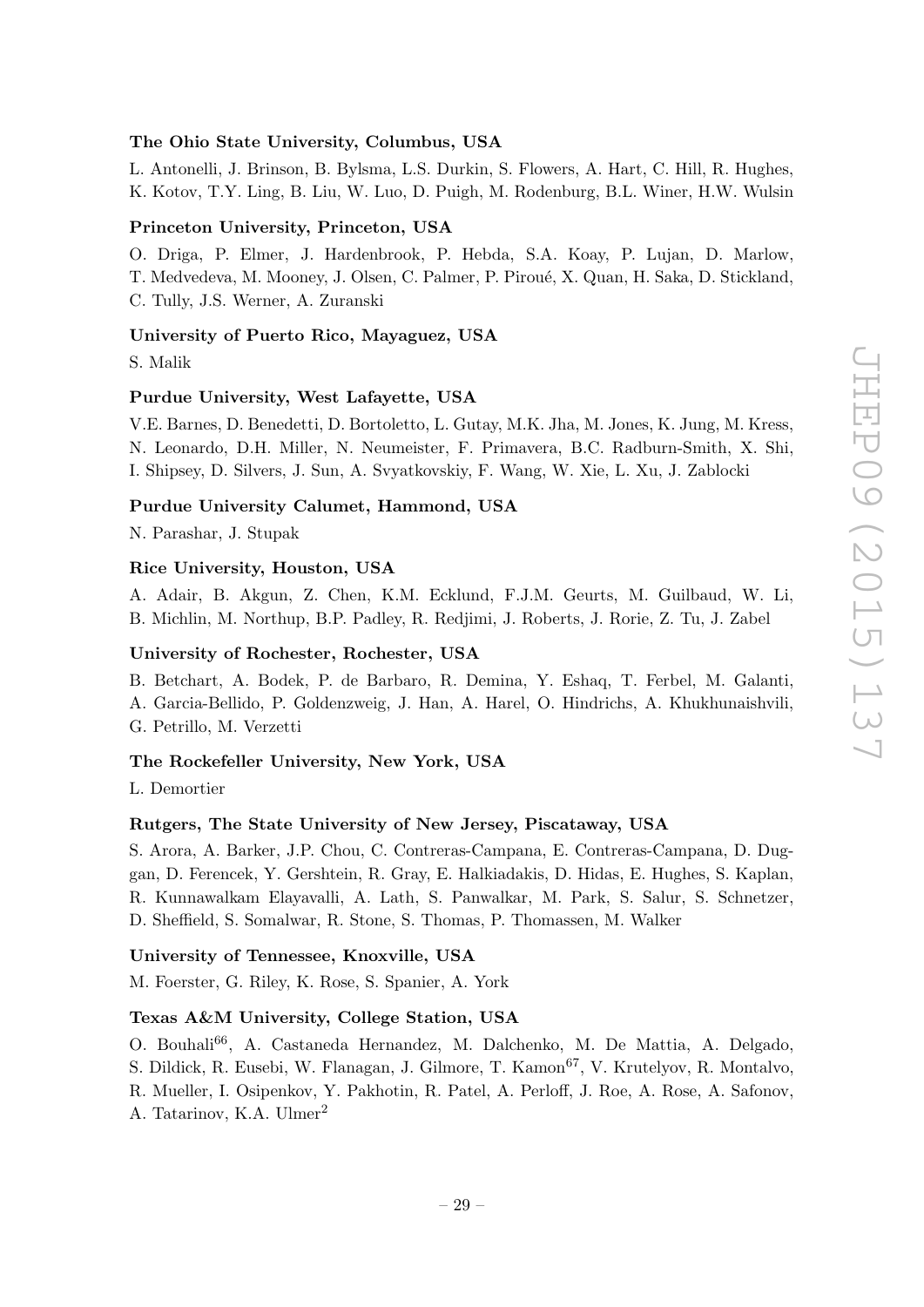#### Texas Tech University, Lubbock, USA

N. Akchurin, C. Cowden, J. Damgov, C. Dragoiu, P.R. Dudero, J. Faulkner, S. Kunori, K. Lamichhane, S.W. Lee, T. Libeiro, S. Undleeb, I. Volobouev

#### Vanderbilt University, Nashville, USA

E. Appelt, A.G. Delannoy, S. Greene, A. Gurrola, R. Janjam, W. Johns, C. Maguire, Y. Mao, A. Melo, P. Sheldon, B. Snook, S. Tuo, J. Velkovska, Q. Xu

#### University of Virginia, Charlottesville, USA

M.W. Arenton, S. Boutle, B. Cox, B. Francis, J. Goodell, R. Hirosky, A. Ledovskoy, H. Li, C. Lin, C. Neu, E. Wolfe, J. Wood, F. Xia

#### Wayne State University, Detroit, USA

C. Clarke, R. Harr, P.E. Karchin, C. Kottachchi Kankanamge Don, P. Lamichhane, J. Sturdy

#### University of Wisconsin, Madison, USA

D.A. Belknap, D. Carlsmith, M. Cepeda, A. Christian, S. Dasu, L. Dodd, S. Duric, E. Friis,

B. Gomber, R. Hall-Wilton, M. Herndon, A. Hervé, P. Klabbers, A. Lanaro, A. Levine,

K. Long, R. Loveless, A. Mohapatra, I. Ojalvo, T. Perry, G.A. Pierro, G. Polese, I. Ross,

- T. Ruggles, T. Sarangi, A. Savin, A. Sharma, N. Smith, W.H. Smith, D. Taylor, N. Woods
	- †: Deceased
	- 1: Also at Vienna University of Technology, Vienna, Austria
	- 2: Also at CERN, European Organization for Nuclear Research, Geneva, Switzerland
	- 3: Also at State Key Laboratory of Nuclear Physics and Technology, Peking University, Beijing, China
	- 4: Also at Institut Pluridisciplinaire Hubert Curien, Université de Strasbourg, Université de Haute Alsace Mulhouse, CNRS/IN2P3, Strasbourg, France
	- 5: Also at National Institute of Chemical Physics and Biophysics, Tallinn, Estonia
	- 6: Also at Skobeltsyn Institute of Nuclear Physics, Lomonosov Moscow State University, Moscow, Russia
	- 7: Also at Universidade Estadual de Campinas, Campinas, Brazil
	- 8: Also at Centre National de la Recherche Scientifique (CNRS) IN2P3, Paris, France
	- 9: Also at Laboratoire Leprince-Ringuet, Ecole Polytechnique, IN2P3-CNRS, Palaiseau, France
	- 10: Also at Joint Institute for Nuclear Research, Dubna, Russia
	- 11: Now at Helwan University, Cairo, Egypt
	- 12: Also at Suez University, Suez, Egypt
	- 13: Also at British University in Egypt, Cairo, Egypt
	- 14: Also at Cairo University, Cairo, Egypt
	- 15: Now at Fayoum University, El-Fayoum, Egypt
	- 16: Now at Ain Shams University, Cairo, Egypt
	- 17: Also at Université de Haute Alsace, Mulhouse, France
	- 18: Also at Tbilisi State University, Tbilisi, Georgia
	- 19: Also at Ilia State University, Tbilisi, Georgia
	- 20: Also at Brandenburg University of Technology, Cottbus, Germany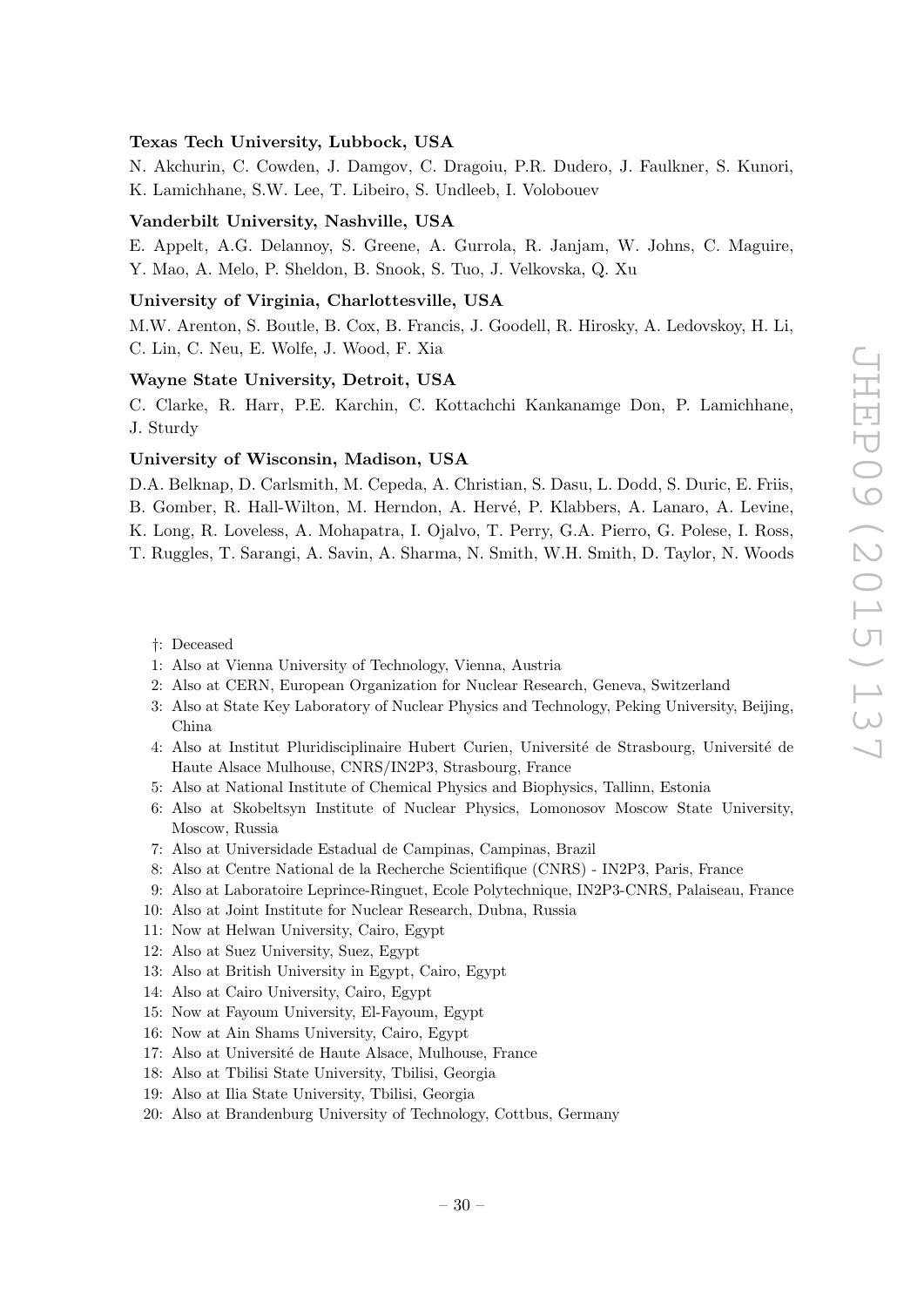- 21: Also at Institute of Nuclear Research ATOMKI, Debrecen, Hungary
- 22: Also at Eötvös Loránd University, Budapest, Hungary
- 23: Also at University of Debrecen, Debrecen, Hungary
- 24: Also at Wigner Research Centre for Physics, Budapest, Hungary
- 25: Also at University of Visva-Bharati, Santiniketan, India
- 26: Now at King Abdulaziz University, Jeddah, Saudi Arabia
- 27: Also at University of Ruhuna, Matara, Sri Lanka
- 28: Also at Isfahan University of Technology, Isfahan, Iran
- 29: Also at University of Tehran, Department of Engineering Science, Tehran, Iran
- 30: Also at Plasma Physics Research Center, Science and Research Branch, Islamic Azad University, Tehran, Iran
- 31: Also at Università degli Studi di Siena, Siena, Italy
- 32: Also at Purdue University, West Lafayette, USA
- 33: Also at International Islamic University of Malaysia, Kuala Lumpur, Malaysia
- 34: Also at Malaysian Nuclear Agency, MOSTI, Kajang, Malaysia
- 35: Also at Consejo Nacional de Ciencia y Tecnología, Mexico city, Mexico
- 36: Also at Institute for Nuclear Research, Moscow, Russia
- 37: Also at St. Petersburg State Polytechnical University, St. Petersburg, Russia
- 38: Also at National Research Nuclear University 'Moscow Engineering Physics Institute' (MEPhI), Moscow, Russia
- 39: Also at Faculty of Physics, University of Belgrade, Belgrade, Serbia
- 40: Also at Facoltà Ingegneria, Università di Roma, Roma, Italy
- 41: Also at National Technical University of Athens, Athens, Greece
- 42: Also at Scuola Normale e Sezione dell'INFN, Pisa, Italy
- 43: Also at University of Athens, Athens, Greece
- 44: Also at Warsaw University of Technology, Institute of Electronic Systems, Warsaw, Poland
- 45: Also at Institute for Theoretical and Experimental Physics, Moscow, Russia
- 46: Also at Albert Einstein Center for Fundamental Physics, Bern, Switzerland
- 47: Also at Adiyaman University, Adiyaman, Turkey
- 48: Also at Mersin University, Mersin, Turkey
- 49: Also at Cag University, Mersin, Turkey
- 50: Also at Piri Reis University, Istanbul, Turkey
- 51: Also at Gaziosmanpasa University, Tokat, Turkey
- 52: Also at Ozyegin University, Istanbul, Turkey
- 53: Also at Izmir Institute of Technology, Izmir, Turkey
- 54: Also at Mimar Sinan University, Istanbul, Istanbul, Turkey
- 55: Also at Marmara University, Istanbul, Turkey
- 56: Also at Kafkas University, Kars, Turkey
- 57: Also at Yildiz Technical University, Istanbul, Turkey
- 58: Also at Hacettepe University, Ankara, Turkey
- 59: Also at Rutherford Appleton Laboratory, Didcot, United Kingdom
- 60: Also at School of Physics and Astronomy, University of Southampton, Southampton, United Kingdom
- 61: Also at Instituto de Astrofísica de Canarias, La Laguna, Spain
- 62: Also at Utah Valley University, Orem, USA
- 63: Also at University of Belgrade, Faculty of Physics and Vinca Institute of Nuclear Sciences, Belgrade, Serbia
- 64: Also at Argonne National Laboratory, Argonne, USA